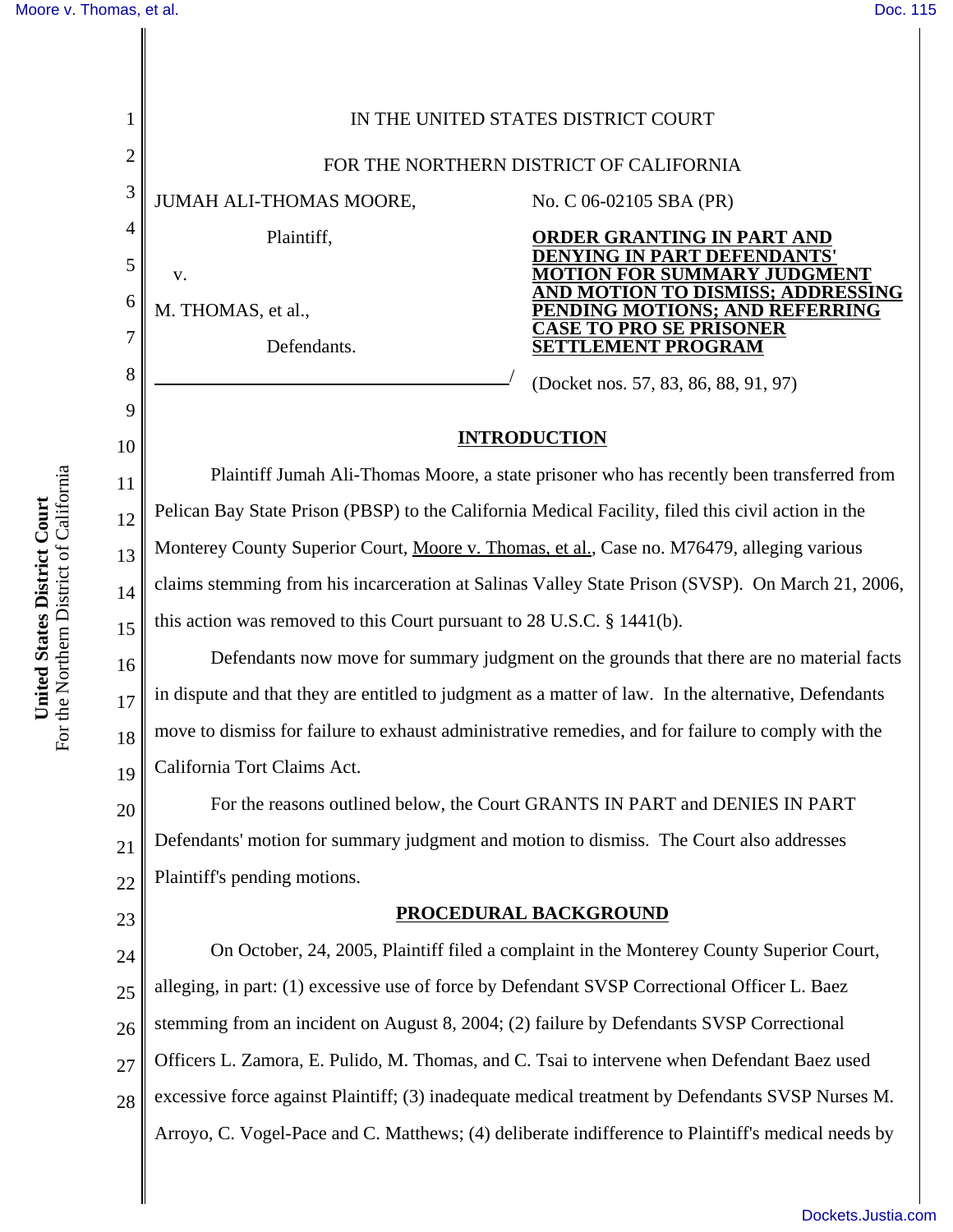1 2 3 4 Defendants SVSP Physicians J. Pistone, R. Gibbs, and I. Grillo. (Compl. at 2-10.) Plaintiff also alleged state claims of negligence, conspiracy, intentional infliction of emotional distress, and the intentional torts of assault and battery, arising from the same acts and events that gave rise to his federal claims. (Id.)

5 6 7 As mentioned above, Defendants Zamora and Pulido removed this case to federal court on March 21, 2006. Removal was proper because Plaintiff asserted federal claims on the face of his complaint. See 28 U.S.C. § 1441(b).

8 9 10 11 12 13 14 15 In an Order dated October 30, 2008, the Court found that Plaintiff alleged a cognizable excessive force claim against Defendants Baez, Tsai, and Zamora. (Sept. 30, 2008 Order at 4.) However, the Court dismissed Plaintiff's excessive force claim against Defendants Pulido and Thomas for failure to allege facts showing the basis for the constitutional liability. (Id.) The Court also found that Plaintiff alleged a cognizable deliberate indifference claim against Defendants Arroyo, Vogel-Pace, Matthews, Pistone, Grillo, and Gibbs, and cognizable state claims of negligence, conspiracy, intentional infliction of emotional distress, and the intentional torts of assault and battery. (Id. at 5-6.) Plaintiff's remaining claims were dismissed. (Id. at 6.)

16 17 18 On November 17, 2008, Plaintiff filed an amendment to the complaint and alleged additional facts relating to his excessive force claim against Defendants Pulido and Thomas. (Amendment to the Compl. at 1-2.)

19 20 21 22 23 In a notice dated November 17, 2008, the Court informed Plaintiff and Defendants that service has been ineffective on Defendants Grillo, Matthews, Arroyo, and Vogel-Pace. (Nov. 17, 2008 Notice at 1.) The Court directed Plaintiff to provide the Court the current addresses of these Defendants by December 17, 2008, and informed Plaintiff that the failure to do so would result in the dismissal of his claims against them. (Id.)

24 25 26 In an Order dated December 9, 2008, the Court found that Plaintiff alleged a cognizable excessive force claim in his amendment to the complaint against Defendant Thomas, but dismissed his claim against Defendant Pulido with prejudice. (Dec. 9, 2008 Order at 3-4.)

In another Order dated December 18, 2008, the Court noted that service continued to be

28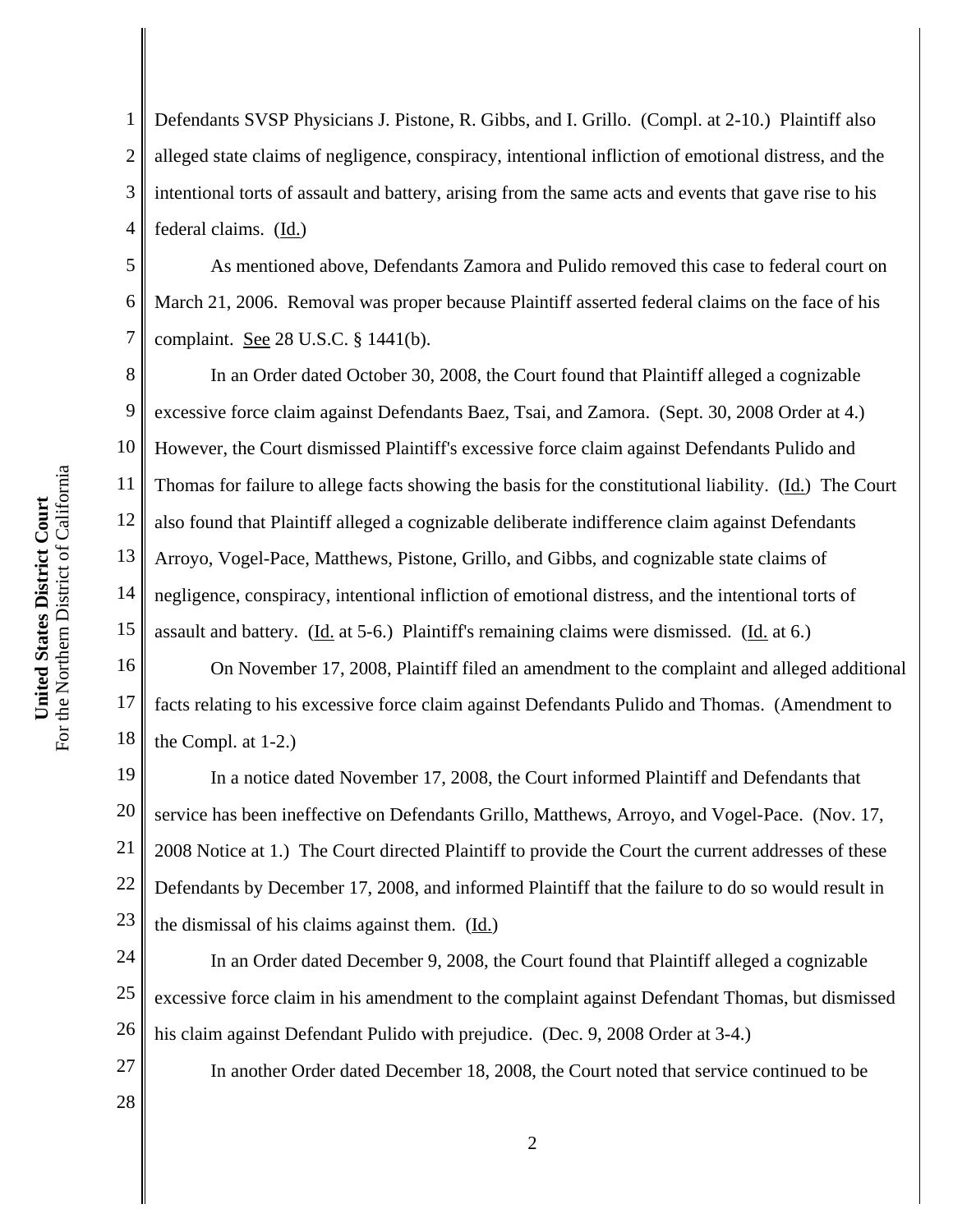9

11

12

13

1 2 3 4 5 ineffective on Defendants Grillo, Matthews, Arroyo, and Vogel-Pace, and granted Plaintiff's request for an extension of time to locate these Defendants. (Dec. 18, 2008 Order at 2, 5.) The Court again directed Plaintiff to provide the Court the current addresses of these Defendants by January 20, 2009, and informed Plaintiff that the failure to do so would result in the dismissal of his claims against them. (Id. at 6-7.)

6 7 In another Order dated January 21, 2009, the Court referred the case to Magistrate Judge Vadas for a settlement proceeding that was to take place on or before March 23, 2009.

On January 29, 2009, Defendants filed the instant motion for summary judgment and motion to dismiss.

10 On February 24, 2009, Plaintiff, Defendants' counsel, and a representative of the Warden met for a settlement conference before Judge Vadas. (Feb. 25, 2009 Report of Settlement Proceeding at 1.) The parties agreed to attempt a global settlement conference on or before April 26, 2009. (Id. at 2.)

14 15 16 17 18 19 20 21 22 23 24 25 26 27 28 In an Order dated February 25, 2009, the Court found that Plaintiff failed to provide the addresses of Defendants Matthews, Arroyo, and Vogel-Pace by the January 20, 2009 deadline, and dismissed Plaintiff's claims against these Defendants. (Feb. 25, 2009 Order at 2-3.) In response to his request for the Court's assistance in obtaining the current address of Defendant Grillo, Plaintiff was granted another extension of time and was given until March 23, 2009 to provide the Court with Defendant Grillo's current address. (Id. at 4-5.) Plaintiff had informed the Court that because Defendant Grillo is retired, a current address for this Defendant could be obtained from either the California Board of Physicians, the Public Employees' Retirement System, or the California State Personnel Board. (Id. at 4.) Because Plaintiff could not communicate directly with the aforementioned offices, the Clerk of the Court was directed to send a letter to each of the aforementioned offices and to inquire about whether these offices could furnish the Court with the current address for Defendant Grillo. (Id.) Finally, the Court stated that in the event that the aforementioned offices were unable to furnish the current address for Defendant Grillo, Plaintiff was directed to continue his attempts to locate Defendant Grillo. (Id. at 4-5.) Plaintiff was again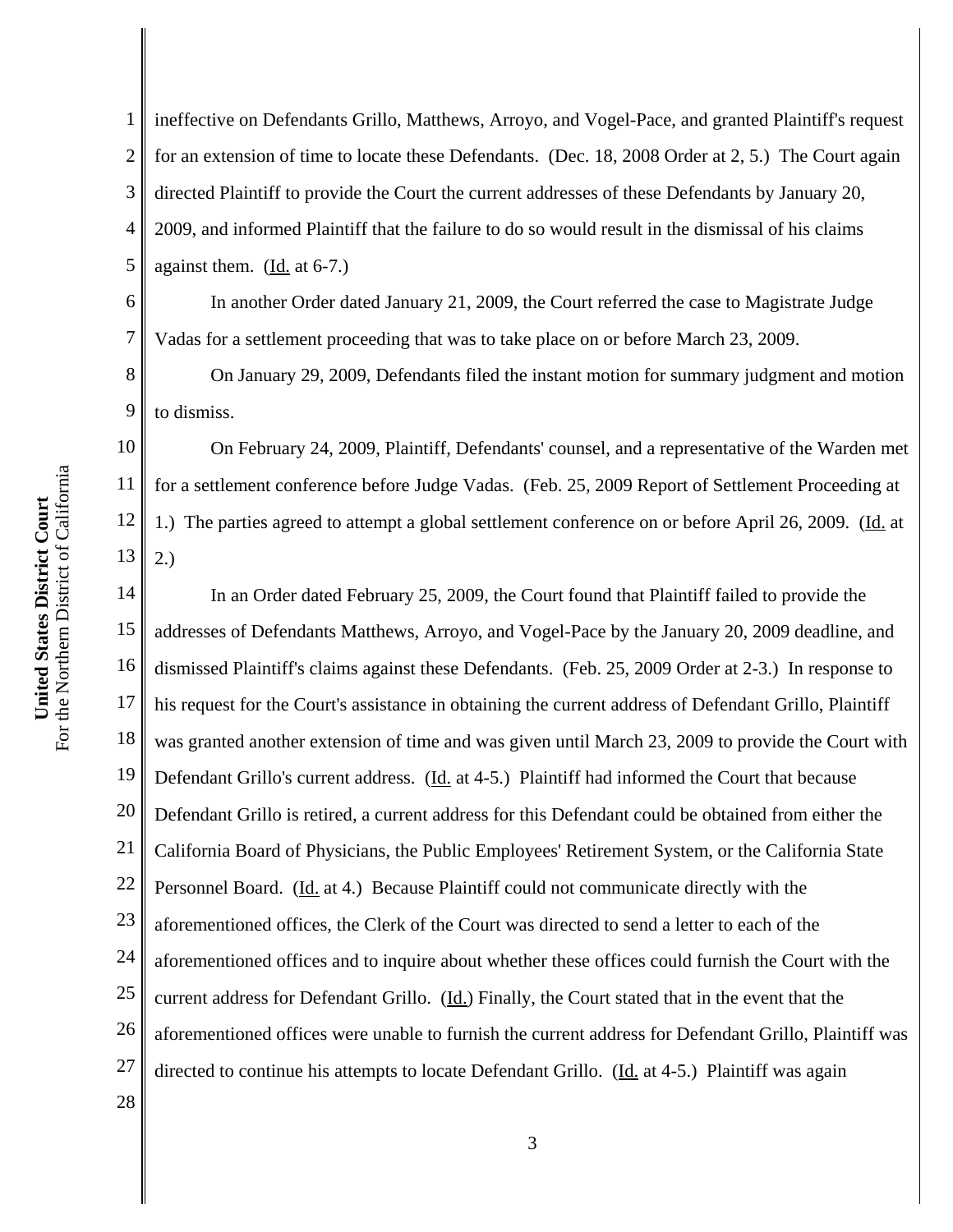1 2 informed that failure to do so will result in the dismissal of his claims against Defendant Grillo. (Id. at 6.)

3 4 5 On March 12, 2009, Plaintiff filed a motion for reconsideration of the Court's dismissal of his claims against Defendants Matthews, Arroyo, and Vogel-Pace. (Pl.'s Mar. 12, 2009 Mot. for Recons. at 1.)

6 7 8 Also on March 12, 2009, Plaintiff filed another motion for reconsideration of the Court's February 25, 2009 Order, specifically relating to the March 2, 2009 deadline for the filing of the opposition.<sup>1</sup> (Pl.'s Mar. 12, 2009 Mot. for Recons. Deadline at 1.)

9 10 11 On March 13, 2009, Plaintiff filed his opposition. On the same day, Plaintiff also filed a request for an extension of time to correct his opposition, and to photocopy the exhibits in support of his opposition. (Pl.'s Request for an Extension of Time at 1.)

12 13 14 On March 16, 2009, Plaintiff filed an amended motion for reconsideration of the Court's dismissal of his claims against Defendants Matthews, Arroyo, and Vogel-Pace.<sup>2</sup> (Pl.'s Mar. 16, 2009 Am. Mot. for Recons. at 1.)

15 16 On March 19, 2009, the California Board of Physicians furnished the Court with an address for Defendant Grillo, which was filed under seal.

17 18 19 On March 20, 2009, Plaintiff submitted another opposition, which is identical to the one filed on March 13, 2009 except that it includes exhibits in support of the opposition. On the same date, he also filed a motion for additional exhibits.<sup>3</sup>

20 21 On March 23, 2009, the Court issued a summons to Defendant Grillo using the address furnished by the California Board of Physicians. The summons was filed under seal. Thereafter, the

22

26

28

<sup>3</sup> Plaintiff's motion for additional exhibits (docket no. 91) is GRANTED.

<sup>23</sup> 24 25 <sup>1</sup> The Court construes Plaintiff's March 12, 2009 motion for reconsideration (docket no. 83) as another motion for an extension of time to file his opposition to Defendants' motion for summary judgment and motion to dismiss. Plaintiff's motion for an extension time to file his opposition is GRANTED. The time in which Plaintiff may file his opposition to Defendants' motion will be extended nunc pro tunc to March 20, 2009, the date Plaintiff's opposition and attached exhibits in support of the opposition were filed.

<sup>27</sup> <sup>2</sup> Because Plaintiff filed an amended motion for reconsideration on March 16, 2009, the Clerk terminated Plaintiff's March 11, 2009 motion for reconsideration.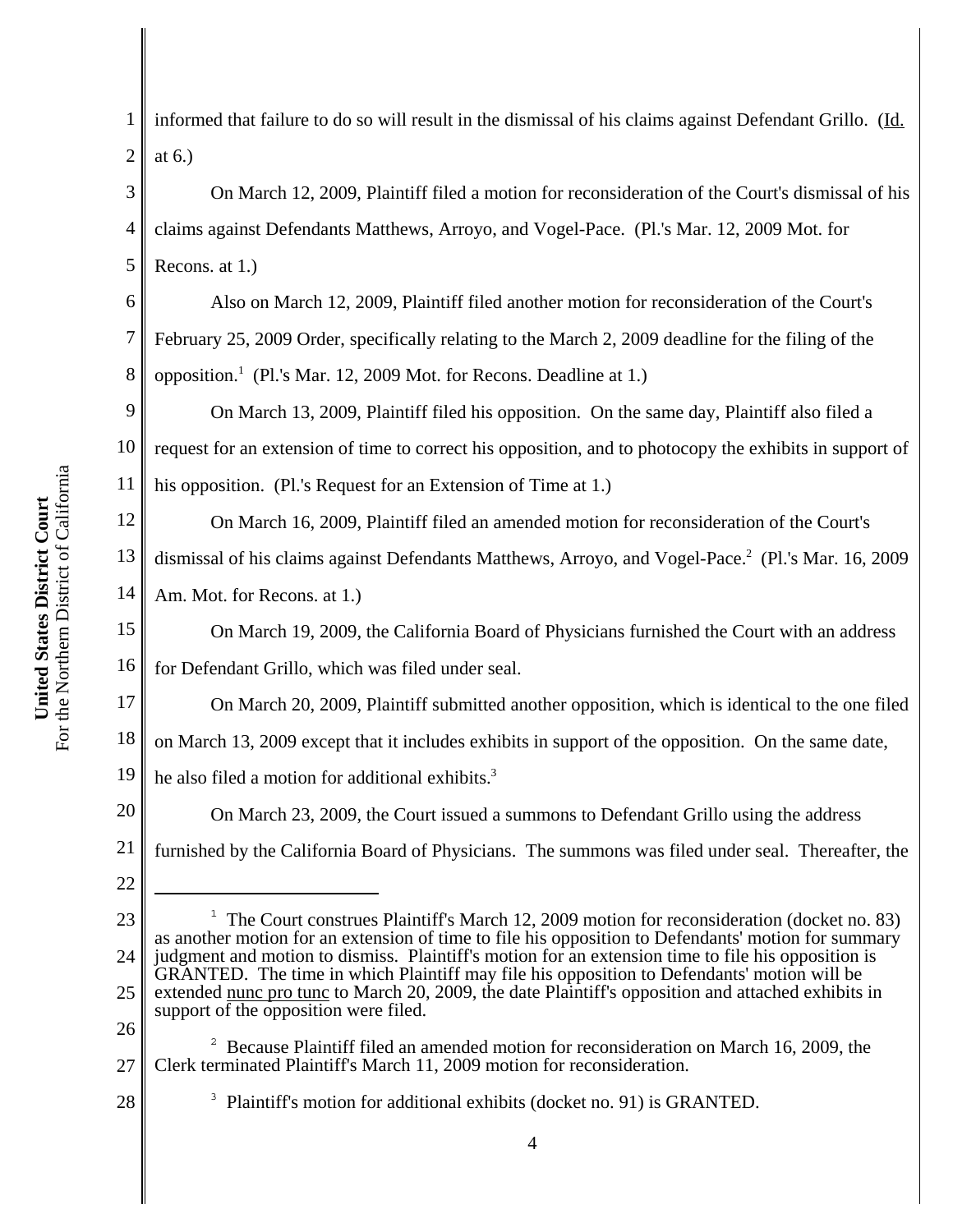1 2 Clerk was informed by the U.S. Marshal's Office that they were unable to serve Defendant Grillo with the summons because that address was incorrect.

On April 3, 2009, Defendants filed their reply.

3

4

5

7

8

9

13

18

20

On April 8, 2009, Plaintiff filed a motion for an extension of time to complete the global settlement conference.

6 10 On April 10, 2009, Plaintiff filed a "Motion for Temporary, Preliminary and Permanent Injunction and Temporary Restraining Order Against the Illegal Release and Disclosure of the Petitioner's Confidential and Private Medical Health Records, and For the Return of the Health Records to the Petitioner," which relates to the fact that Defendants had included his medical records as an exhibit in support of their motion for summary judgment and motion to dismiss.

11 12 In an Order dated April 22, 2009, the Court granted Plaintiff's motion for an extension of time to complete the global settlement conference. The time in which the parties were to complete the global settlement conference was extended up to and including May 25, 2009.

14 15 16 17 On March 19, 2009, Plaintiff, Defendants' counsel, and a representative from the California Department of Corrections and Rehabilitation (CDCR) met for a global settlement conference before Judge Vadas. (Mar. 19, 2009 Report of Settlement Proceeding at 1.) The parties were unable to reach an agreement. (Id. at 2.)

#### **DISCUSSION**

#### 19 **I. Motion for Summary Judgment**

# **A. Legal Standard**

21 22 23 24 25 26 Summary judgment is proper where the pleadings, discovery, and affidavits demonstrate that there is "no genuine issue as to any material fact and that the moving party is entitled to judgment as a matter of law." Fed. R. Civ. P. 56(c). Material facts are those which may affect the outcome of the case. Anderson v. Liberty Lobby, Inc., 477 U.S. 242, 248 (1986). A dispute as to a material fact is genuine if there is sufficient evidence for a reasonable jury to return a verdict for the nonmoving party. Id.

The party moving for summary judgment bears the initial burden of identifying those

28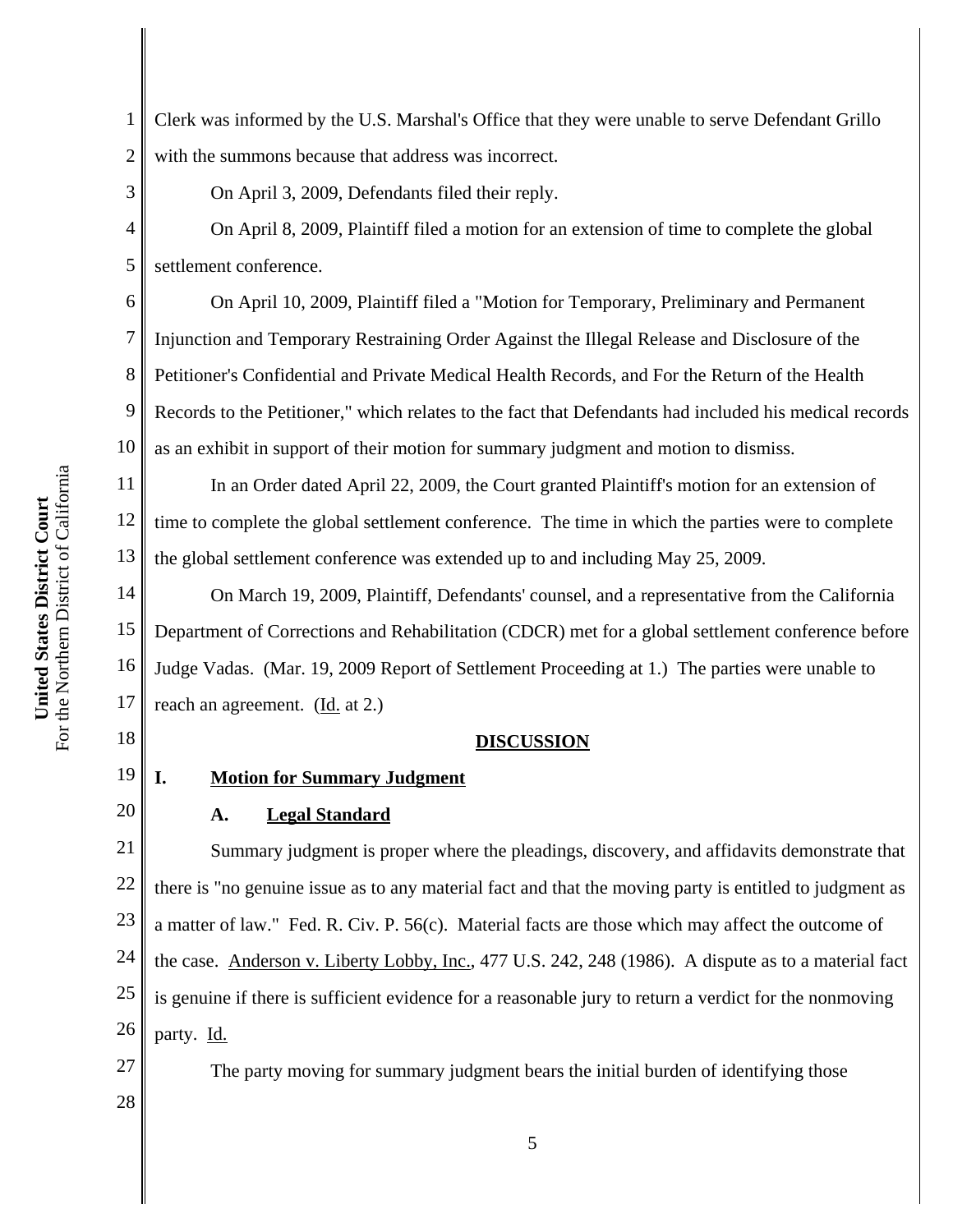1 2 3 4 5 6 portions of the pleadings, discovery and affidavits which demonstrate the absence of a genuine issue of material fact. Celotex Corp. v. Catrett, 477 U.S. 317, 323 (1986). Where the moving party will have the burden of proof on an issue at trial, it must affirmatively demonstrate that no reasonable trier of fact could find other than for the moving party. But on an issue for which the opposing party will have the burden of proof at trial, as is the case here, the moving party need only point out "that there is an absence of evidence to support the nonmoving party's case." Id. at 325.

7 8 9 10 11 12 13 14 15 Once the moving party meets its initial burden, the nonmoving party must go beyond the pleadings and, by its own affidavits or discovery, "set forth specific facts showing that there is a genuine issue for trial." Fed. R. Civ. P. 56(e). The court is only concerned with disputes over material facts and "factual disputes that are irrelevant or unnecessary will not be counted." Anderson, 477 U.S. at 248. It is not the task of the court to scour the record in search of a genuine issue of triable fact. Keenan v. Allan, 91 F.3d 1275, 1279 (9th Cir. 1996). The nonmoving party has the burden of identifying, with reasonable particularity, the evidence that precludes summary judgment. Id. If the nonmoving party fails to make this showing, "the moving party is entitled to summary judgment as a matter of law." Celotex, 477 U.S. at 323.

16 17 18 19 20 21 22 23 24 25 26 The district court's function on summary judgment motion is not to make credibility determinations or weigh conflicting evidence with respect to a disputed material fact. See T.W. Elec. Serv. v. Pac. Elec. Contractors Ass'n, 809 F.2d 626, 630 (9th Cir. 1987). The evidence and the inferences to be drawn from the facts must be viewed in the light most favorable to the nonmoving party. See id. at 631. If evidence produced by the moving party conflicts with evidence produced by the nonmoving party, the judge must assume the truth of the evidence set forth by the nonmoving party with respect to that fact. See Leslie v. Grupo ICA, 198 F.3d 1152, 1158 (9th Cir. 1999). A court may not disregard direct evidence on the ground that no reasonable jury would believe it. See id. (where nonmoving party's direct evidence raises genuine issues of fact but is called into question by other unsworn testimony, district court may not grant summary judgment to moving party on ground that direct evidence is unbelievable).

27

The district court may not resolve disputed issues of material fact by crediting one party's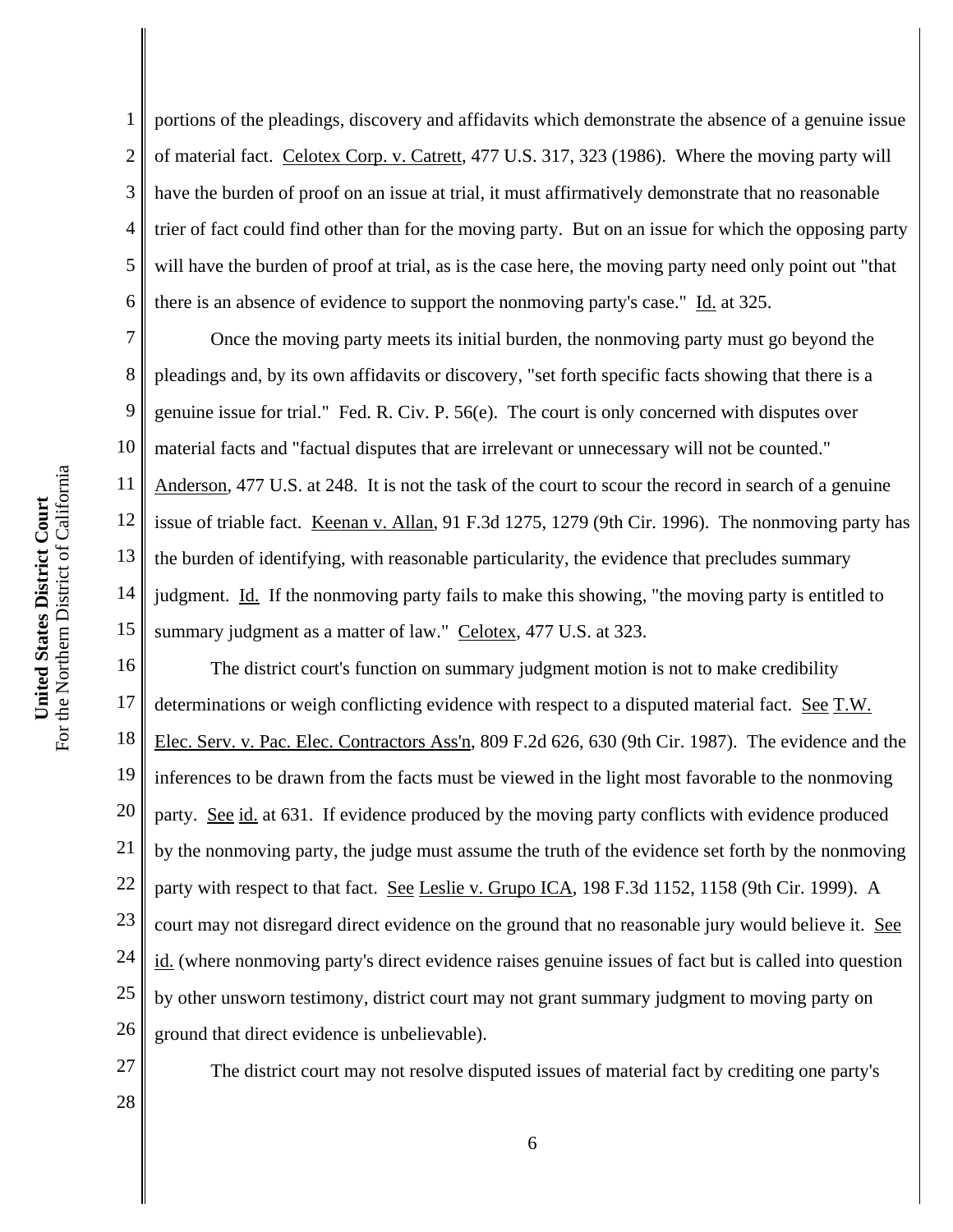1 2 3 4 5 version of events and ignoring another. Wall v. County of Orange, 364 F.3d 1107, 1111 (9th Cir. 2004) ("By deciding to rely on the defendants' statement of fact [in deciding a summary judgment motion], the district court became a jury."). But "[w]hen opposing parties tell different stories, one of which is blatantly contradicted by the record, so that no reasonable jury could believe it, a court should not adopt that version of the facts for purposes of ruling on a motion for summary judgment." Scott v. Harris, 550 U.S. 372, 127 S. Ct. 1769, 1776-77 (2007) (police officer entitled to summary judgment based on qualified immunity in light of video evidence capturing plaintiff's reckless driving in attempting to evade capture which utterly discredits plaintiff's claim that there was little or no actual threat to innocent bystanders).

#### **B. Evidence Considered**

A district court may only consider admissible evidence in ruling on a motion for summary judgment. See Fed. R. Civ. P. 56(e); Orr v. Bank of Am., 285 F.3d 764, 773 (9th Cir. 2002). Unauthenticated documents and hearsay evidence are inadmissible, and consequently, may not be considered on summary judgment. Orr, 285 F.3d at 773-74, 778.

17 18 19 20 21 22 23 24 25 26 In support of their motion for summary judgment, Defendants submit declarations by Defendants Baez (docket no. 67), Tsai (docket no. 65), Zamora (docket no. 64), Thomas (docket no. 60), Gibbs (docket no. 62), Pistone (docket no. 63), as well as declarations by Defendants' attorney, Deputy Attorney General Trace O. Maiorino, (docket no. 58), PBSP Chief Medical Officer, Dr. Michael Sayre, (docket no. 61), and former SVSP Correctional Lieutenant Celaya (docket no. 66). Attached to Deputy Attorney General Maiorino's declaration are copies of Plaintiff's medical records,<sup>4</sup> and Plaintiff's administrative appeals regarding his medical treatment. (Maiorino Decl., Ex. A, B, C, D.) Also attached to Deputy Attorney General Maiorino's declaration are the declarations by the PBSP custodian of health records and PBSP custodian of records certifying that the attached medical records and administrative appeals are true and correct copies of the original documents. (Id.) Because these documents have been properly authenticated pursuant to Federal

<sup>28</sup> <sup>4</sup> Plaintiff's motion relating to Defendants' alleged "illegal" disclosure of his medical records will be resolved below.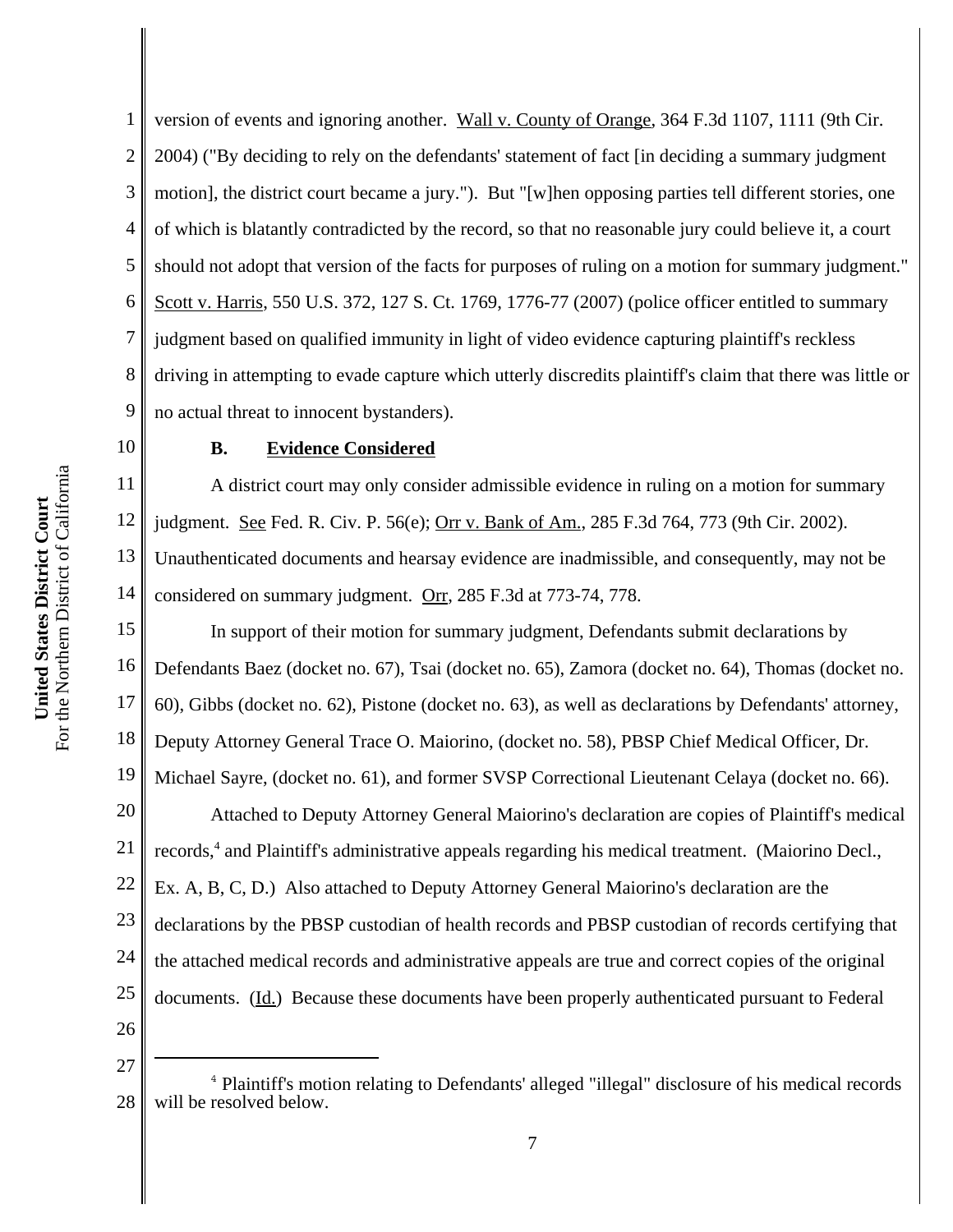1 2 Rule of Evidence 803(6), the Court will consider them in connection with Defendants' motion for summary judgment.

3 4 5 6 7 8 9 10 Attached to Defendant Baez' declaration is a copy of portions of the Rules Violation Report relating to the August 8, 2004 incident. (Baez Decl., Ex. A.) Attached to Lieutenant Celaya's declaration is a copy of the August 8, 2004 incident report. (Celaya Decl., Ex. A.) Included in each of these attachments is a declaration by the PSPB custodian of records certifying that the respective attachments are true and correct copies of the original documents. (Baez Decl., Ex. A; Celaya Decl., Ex. A.) Because these documents have been properly authenticated pursuant to Federal Rule of Evidence 803(6), the Court will also consider them in connection with Defendants' motion for summary judgment.

11 12 13 14 15 16 17 18 19 Attached to Defendant Tsai's declaration is a copy of a portion of the August 8, 2004 incident report that Defendant Tsai had written. (Tsai Decl., Ex. A.) Similarly, attached to Defendant Zamora's declaration is a copy of a portion of the August 8, 2004 incident report that Defendant Zamora had written. (Zamora Decl., Ex. A.) Included in each of these attachments is a declaration by the PSPB custodian of records certifying that the respective attachments are true and correct copies of the original documents. (Tsai Decl., Ex. A; Zamora Decl., Ex. A.) Because the entire incident report, attached to Lieutenant Celaya's declaration, is an exhibit already considered in connection with Defendants' motion for summary judgment, there is no need to consider the portion of the same report that is attached in the declarations of Defendants Tsai and Zamora.

20 21 22 23 24 25 26 27 28 Plaintiff verified his complaint, his amendment to the complaint, and his opposition by signing them under penalty of perjury. In support of his opposition, Plaintiff submits his declarations and a declaration by a fellow inmate, Steve Agin. (Opp'n, Ex. D, E, G.) Plaintiff verified his declarations by signing them under penalty of perjury. Inmate Agin's declaration was based on his personal knowledge of the incident between Plaintiff and Defendant Baez, and was signed under penalty of perjury; therefore, it will be considered by the Court. See Fed. R. Civ. P. 56(e). The Court will treat Plaintiff's verified complaint, his verified amendment to the complaint, his verified opposition, his declaration, and Inmate Agin's declaration as affidavits in support of his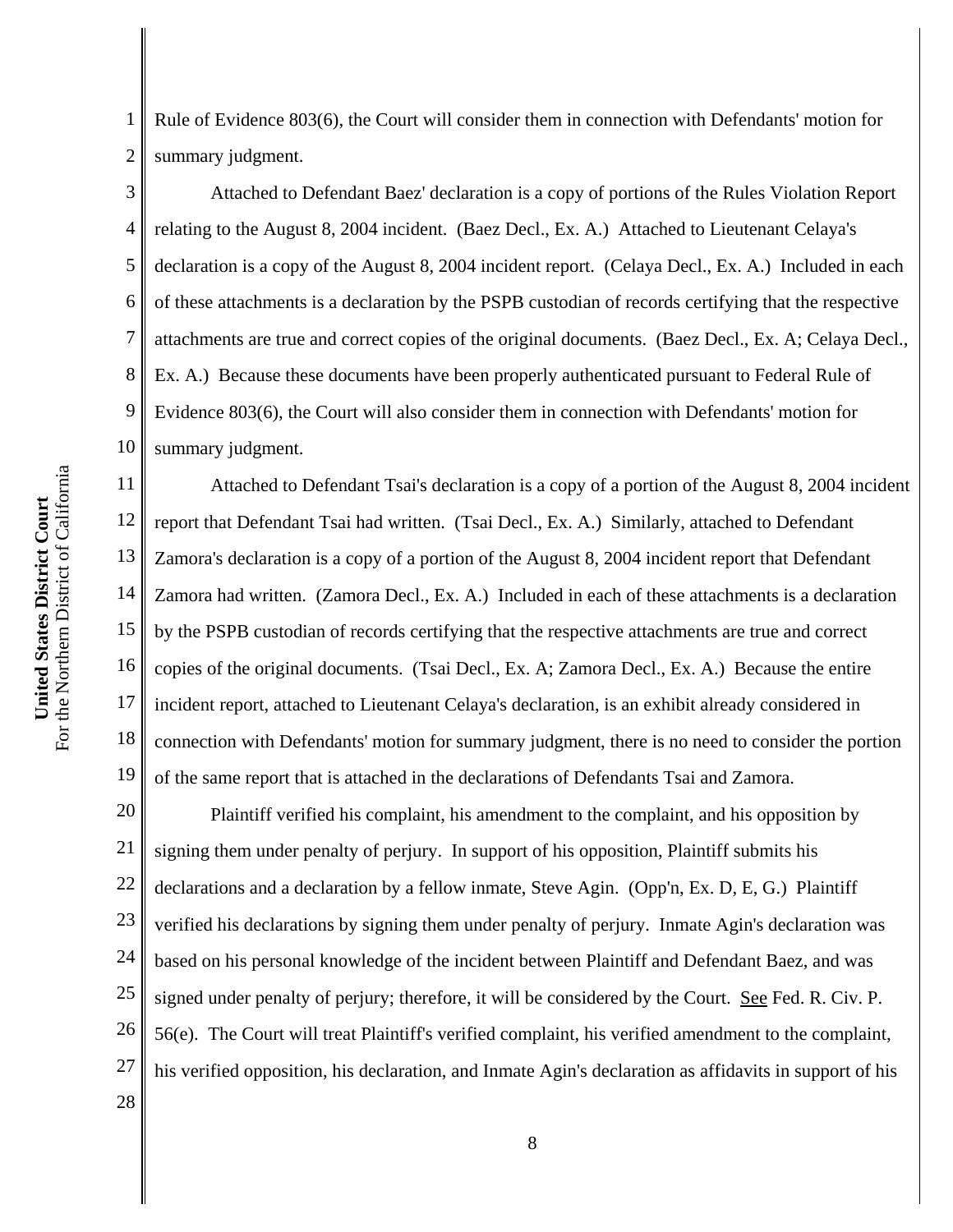3

1 opposition under Rule 56 of the Federal Rules of Civil Procedure.

### **C. Factual Background**

### **1. Plaintiff's Version**

4 5 6 7 8 9 Beginning in June, 2003, Plaintiff filed administrative grievances in the CDCR as well as civil rights complaints in the state and federal courts, including his prior civil rights action involving a denial of outdoor exercise claim filed in this Court in Case No. C 03-03104 SBA (pr). (Opp'n at 1; Pl.'s Decl ¶ 1.) In July, 2004, Captain Mandeville "illegally" transferred Plaintiff to Facility C of the SVSP from Facility B "in order to set up the physical assault upon the Plaintiff for filing lawsuits and complaints against the [CDCR] and its officials." (Opp'n at 2; Pl.'s Decl  $\P$ 2.)

10 11 12 13 14 15 16 17 18 19 20 21 22 On August 6, 2004, Defendants Thomas, Baez, and Ms. Pulido "conspired to and falsely accused [Plaintiff] of indecent exposure" to Ms. Pulido. (Pl.'s Decl ¶ 3 (Ex. D).) Ms. Pulido spread this false accusation of indecent exposure among the inmates in the building, including another fellow inmate named Chava, in order to have Plaintiff "physically assaulted by other inmates so that the other [CDCR] officials would be able to physically assault [Plaintiff] as a reprisal and for retaliation for filing litigations in the courts and [administrative] appeals." (Id.) Ms. Pulido went into Inmate Chava's cell and falsely informed Inmate Chava that Plaintiff had indecently exposed himself to Ms. Pulido. (Opp'n at 2.) Ms. Pulido then ordered Inmate Chava to physically assault Plaintiff. (Id.) Defendant Thomas informed Defendants Baez, Tsai, and Zamora, as well as Inmate Chava, of the false accusations of indecent exposure against Plaintiff. (Amend. to the Compl. at 1- 2.) Defendant Baez then approached Plaintiff's cell and while he was standing by the cell door, he falsely accused Plaintiff of indecent exposure, and threatened to physically assault Plaintiff. (Opp'n at 2; Pl.'s Decl. ¶ 4 (Ex. D).)

23 24 25 26 27 28 That same day, Inmate Chava approached Plaintiff's cell door and told Plaintiff that "Defendant Baez let him out to talk to [Plaintiff] about why [Plaintiff] indecently exposed [himself] to the nurse (i.e., Ms. Pulido)." (Pl.'s Decl. ¶ 5 (Ex. D).) In response, Plaintiff stated that "Defendant Baez is a liar, as well as the nurse, and that they are trying to set [him] up to be jumped on because of [his] lawsuits." (Id.) Defendant Thomas then escorted Plaintiff and placed him in the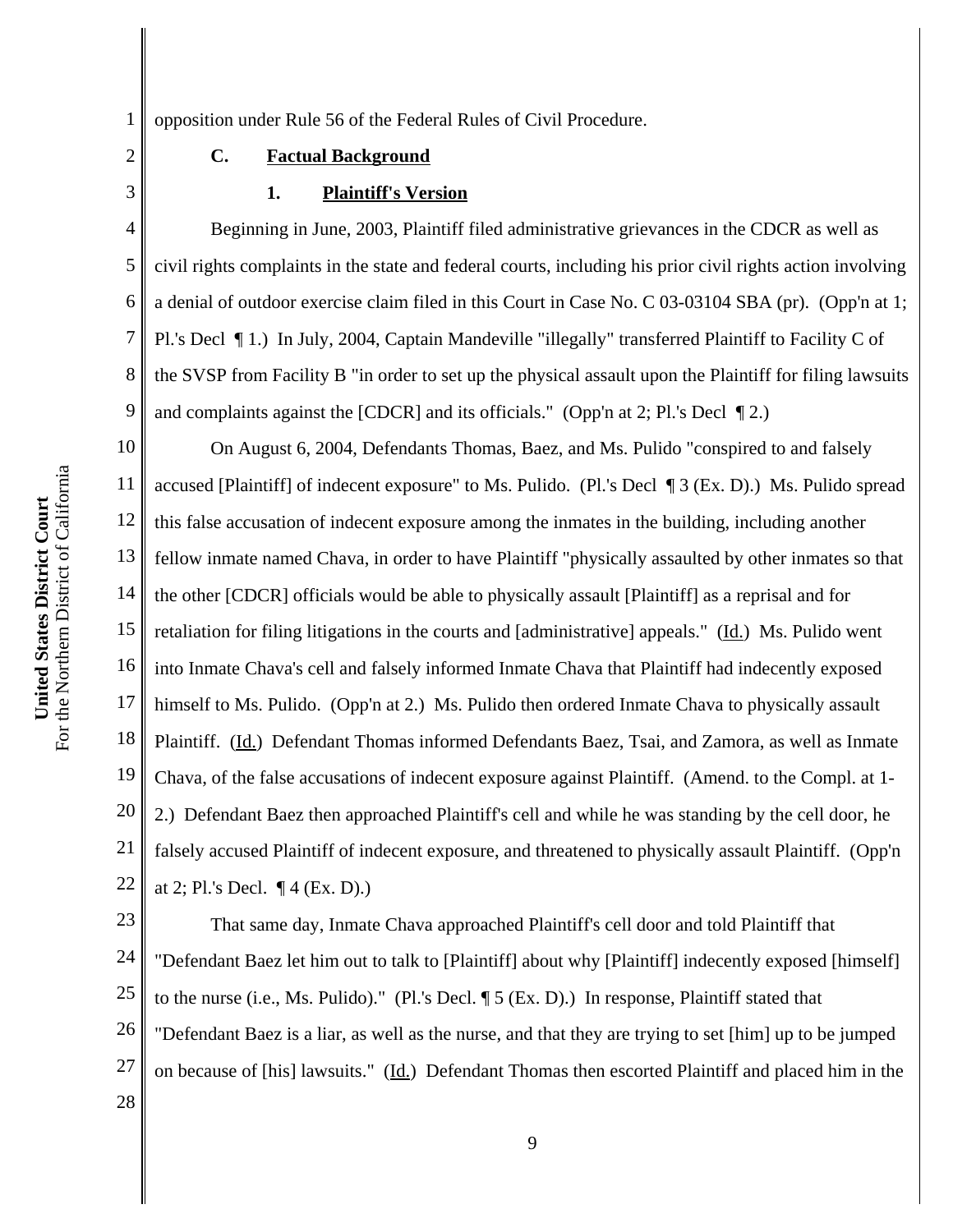1 2 3 4 5 6 Facility C room cage. (Pl.'s Decl. at  $\P$  6 (Ex. D); Opp'n at 2.) Shortly thereafter, Ms. Pulido arrived and falsely accused Plaintiff of indecent exposure. (Id.) While still in the presence of Defendant Thomas, she also threatened Plaintiff with physical injury. (Id.) Meanwhile, Plaintiff continually denied the indecent exposure accusation and informed Defendant Thomas and Ms. Pulido that he was aware of "the conspiracy of reprisals and retaliations" against Plaintiff for filing lawsuits. (Opp'n at 2.) Defendant Thomas then escorted Plaintiff back to his cell. (Id.)

7 8 9 10 11 12 13 14 15 16 17 18 19 20 21 22 23 24 25 On August 8, 2004, at approximately 11:06 AM, Defendants Baez and Tsai ordered Defendant Zamora to open Plaintiff's cell door and ordered inmate Chava to run inside and to physically assault Plaintiff. (Opp'n at 2-3; Pl.'s Decl. ¶ 8 (Ex. D).) Inmate Chava ran inside Plaintiff's cell and struck Plaintiff "in the head one time."<sup>5</sup> (Opp'n at 3; Pl.'s Decl. ¶ 8 (Ex. D).) Inmate Chava then "backed up to [Plaintiff's] cellroom door" while Defendant Baez approached them and told them to get down. (Pl.'s Decl. ¶ 8 (Ex. D).) Inmate Chava "got down on the floor" outside Plaintiff's cell, and Plaintiff "got down on the floor" inside his cell. (Id.) As Plaintiff was "lying on the floor proned out, Defendant Baez unnecessarily sprayed [Plaintiff] with pepper spray in [his] face, neck and head and Defendant Baez hollered, 'Get down.'" (Id.) Plaintiff "hollered [back] to Defendant Baez, 'I am down.'" (Id.) Defendant Baez "sprayed [the] back of [Plaintiff's] neck and head with pepper spray again and hollered, 'I said get down.'" (Id.) Plaintiff responded, "I am down." (Id.) Defendant Baez sprayed Plaintiff's head and the back of his neck for the third time and said, "I said get down." (Id.) Plaintiff again responded, "I am down." (Id.) Defendant Baez sprayed pepper spray on Plaintiff for the fourth time while the verbal interplay was repeated. (Id.) Plaintiff began suffocating and crawled out of the cell room onto the tier floor while coughing hard and gasping for breath. (Id.) Defendant Baez then kicked Plaintiff in the back and on the side of his stomach and proceeded to tightly handcuff Plaintiff's wrists. (Id.) Defendant Baez "picked [Plaintiff] up from the floor by the handcuffed wrists," and slammed Plaintiff's body and face very hard against the wall. (Id.) Defendant Baez then "repeatedly struck [Plaintiff] in the left side of

26 27

28

<sup>5</sup> Plaintiff maintains that Inmate Chava never struck him in the jaw. (Pl.'s Decl.  $\P$  4 (Ex. E).)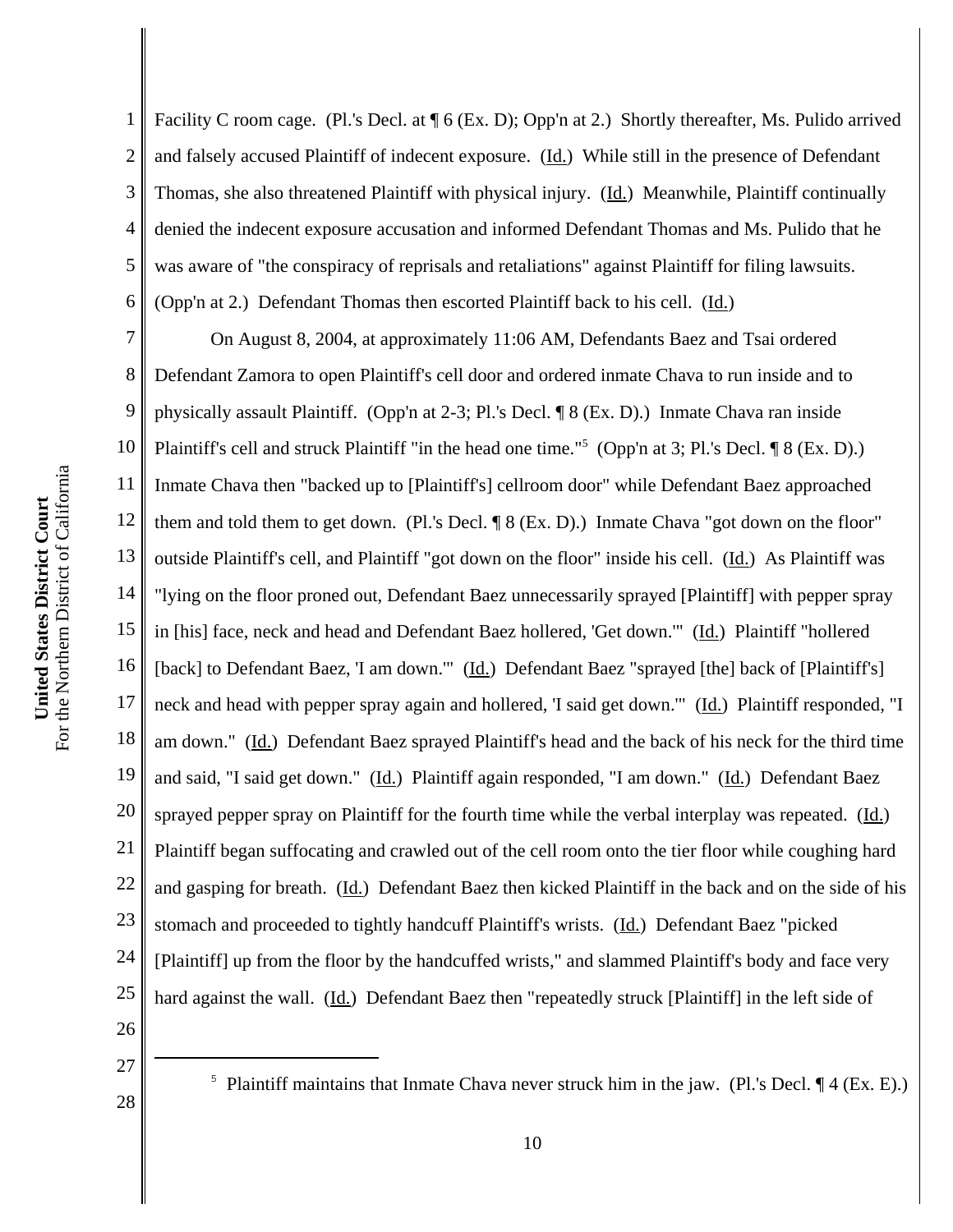1 2 [his] face cheek and jaw" and pulled Plaintiff "down the stairs to[ward] the other officers who were awaiting to escort [Plaintiff] out of the building." (Id.)

3 4 5 6 As a result of Defendant Baez's actions, Plaintiff suffered a fracture in his cheek bone, a sprain in his left wrist, and damages to his nose and tooth. (Opp'n at 3.) Plaintiff alleges that Defendants Tsai and Zamora failed to intervene to help him while Defendant Baez was physically assaulting him. (Id.)

7 8 9 10 11 12 13 14 15 16 17 18 Inmate Steve Agin's declaration corroborates Plaintiff's description of the incident. Inmate Agin states that, he was returning to his cell from the C-facility and while waiting for his cell door to be unlocked, he witnessed Defendant Baez directing Defendant Zamora to open a neighboring cell door -- Plaintiff's cell. (Agin Decl. at 1.) He then saw Inmate Chava running into Plaintiff's now open cell door and striking Plaintiff in the face and head with his fists. (Id.) Afterwards, Defendant Baez and another correctional officer whom Inmate Agin could not identify, ran up the stairs. (Id.) Inmate Chava was ordered out of the cell. (Id.) Both correctional officers were smiling, and Defendant Baez "sprayed gas many times into the cell." (Id. (emphasis in the original).) Plaintiff crawled out, choking, and Defendant Baez "kicked and stomped [Plaintiff's] back and handcuffed him." (Id.) Defendant Baez then "pulled [Plaintiff] up to his feet and smacked him against the wall, face first" and then "struck [Plaintiff] in the face." (Id.) Defendant Baez dragged Plaintiff down the stairs and ordered Inmate Agin to go back into his cell. (Id.)

19 20 21 22 23 A few minutes after the incident, Plaintiff informed one of the nurses, Defendant Arroyo that he had been assaulted and that he was experiencing pain to his jaw, wrist, neck, and back. (Compl. at 3; Pl.'s Decl. ¶ 12 (Ex. D).) However, Defendant Arroyo failed to document Plaintiff's injuries and failed to refer Plaintiff to a physician or to emergency treatment and care. (Compl. at 3; Pl.'s Decl. ¶ 12 (Ex. D).)

24 25 26 27 28 Later that day, at 5:50 PM, Plaintiff showed another nurse, Defendant Vogel-Pace, his swollen jaw and complained that he was experiencing pain. (Compl. at 3; Pl.'s Decl. ¶ 12 (Ex. D).) Defendant Vogel-Pace informed Plaintiff that he would be referred to a physician, who would be called to examine him; however, Defendant Vogel-Pace failed to do so. (Compl. at 3; Pl.'s Decl.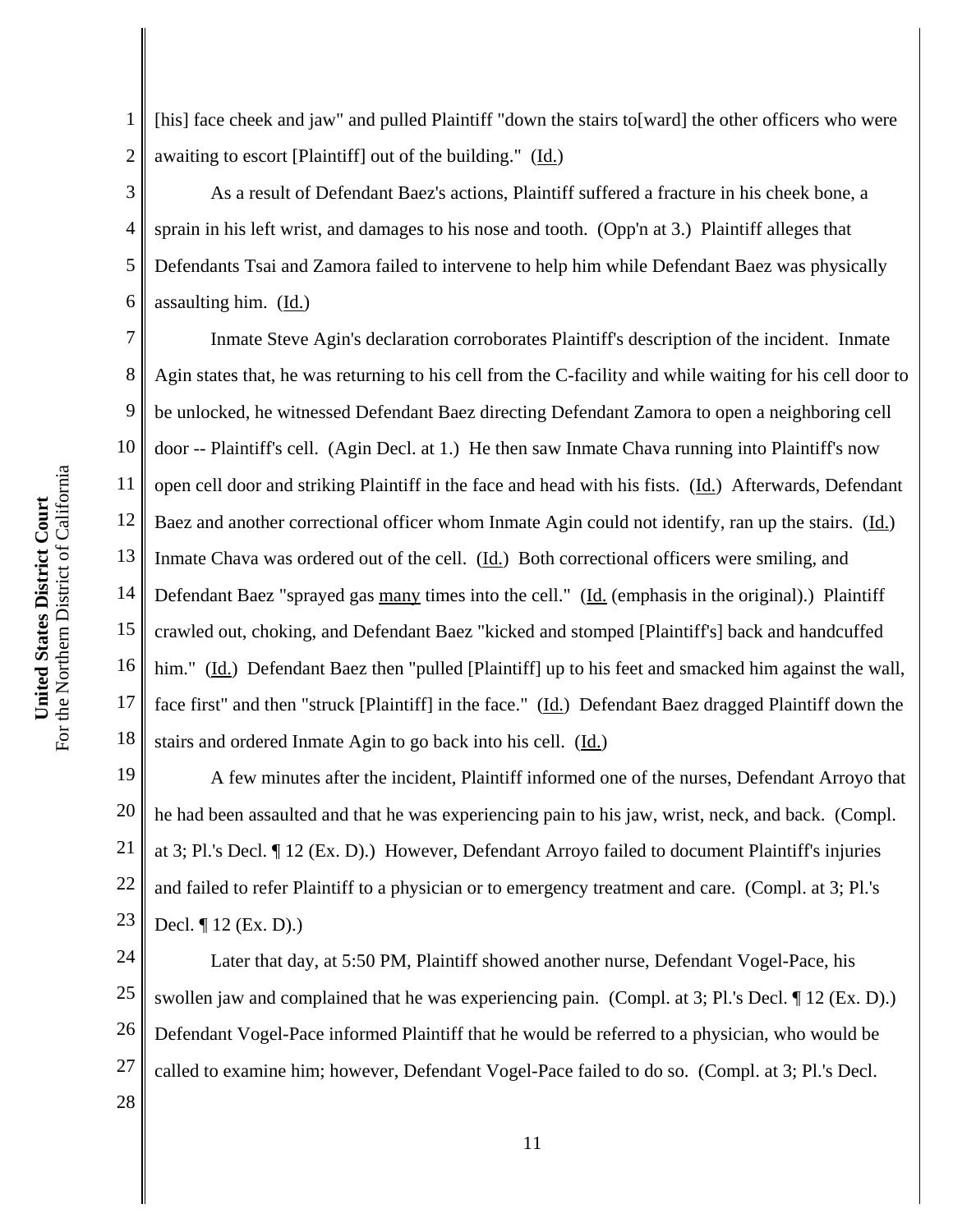For the Northern District of California For the Northern District of California United States District Court **United States District Court**

1 ¶ 12 (Ex. D).)

7

2 3 4 5 6 On August 11, 2004, Plaintiff informed yet another nurse, Defendant Matthews, that he had been assaulted a few days earlier, that he needed treatment for his injuries, and that he "felt suicidal." (Compl. at 3-4; Pl.'s Decl. ¶ 12 (Ex. D).) Defendant Matthews wrote a medical report on Plaintiff's injuries but failed to refer Plaintiff to a physician or to emergency treatment and care. (Compl. at 3-4; Pl.'s Decl. ¶ 12 (Ex. D).)

8 9 10 11 12 13 Ten days after the incident, Defendant Vogel-Pace wrote a medical report regarding Plaintiff's injuries but again failed to refer him for further medical care. (Compl. at 4.) For a period of thirty days, from August 8, 2004 to September 7, 2004, despite being notified of Plaintiff's injuries, Defendants Arroyo, Vogel-Pace, and Matthews "failed to refer [Plaintiff] to a physician," "failed to provide medical treatment and care to Plaintiff," and "failed to refer [Plaintiff] for emergency medical treatment and care when [he] notified them and showed them that [he] was suffering from a physical assault and had physical damages." (Id.)

14 15 16 17 18 Plaintiff then notified three physicians, Defendants Pistone, Gibbs, and Grillo, about the physical assault and showed them his swollen cheek and wrist. (Opp'n at 3; Pl.'s Decl. ¶ 13 (Ex. D).) However, Defendants Pistone, Gibbs, and Grillo failed to provide medical treatment from August 8, 2004 to September 7, 2004. (Compl. at 4.) They also ignored Plaintiff's physical injuries and failed to administer medical treatment and care for the injuries. (Opp'n at 3; Pl.'s Decl. ¶ 13 (Ex. D).)

19 20 21 Plaintiff alleges that Defendants Pistone, Gibbs, Matthews, Arroyo, Vogel-Pace, and Grillo "conspired with Defendants Baez, Tsai, Zamora, Thomas, and Pulido to cover up the physical assault upon [Plaintiff] by Inmate Chava and [Defendant] Baez." (Opp'n at 3; Pl.'s Decl. ¶ 13 (Ex. D).)

22 23 24 In Plaintiff's opposition, he claims that after "83 days of delayed medical treatment and care, Dr. Grillo [had Plaintiff's] swollen cheek x-rayed and examined and it was discovered that [Plaintiff] has a cheek and jaw fracture."<sup>6</sup> (Opp'n at 3-4.) Plaintiff's wrist was also x-rayed and examined and

25

26 27 28 <sup>6</sup> Plaintiff's allegation in his opposition of an eighty-three-day delay is not supported by the record. Moreover, this allegation does not comport with his complaint, in which he alleges a thirtyday delay to provide treatment after the August 8, 2004 incident. The Court notes that the record shows that the x-ray result revealing the jaw fracture was dated September 7, 2004, which is approximately thirty days after the incident. Therefore, in its analysis, the Court will focus on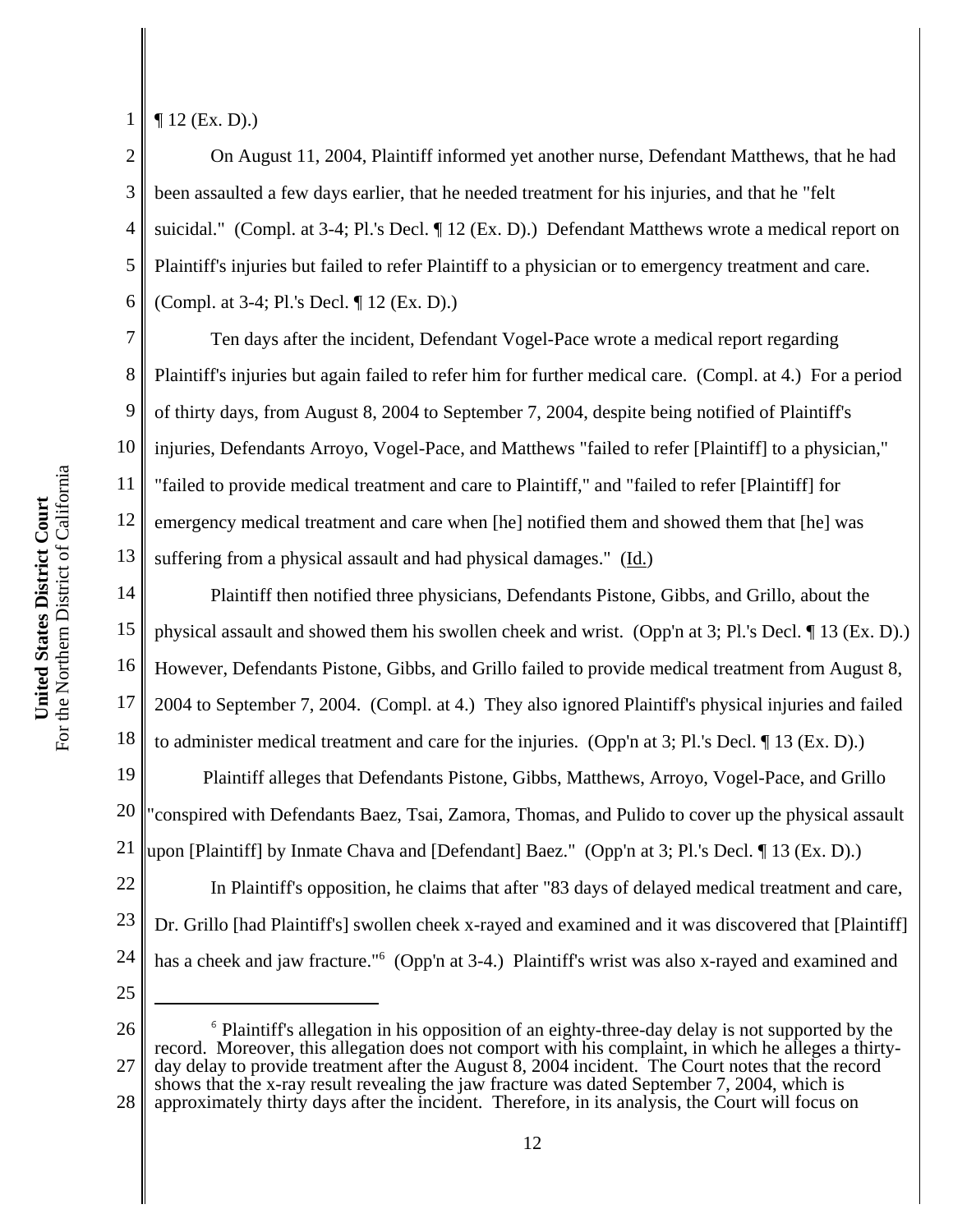For the Northern District of California For the Northern District of California United States District Court **United States District Court**

1 2 3 the results showed that Plaintiff's wrist was sprained. (Id. at 4.) Additional x-rays and examinations showed that Plaintiff's tooth filling was "jarred loose and broken," and that he had a nose injury. (Id.)

Plaintiff filed various administrative grievances regarding the false indecent exposure accusation, the physical assault, and the deliberate indifference to his medical needs. (Id.)

## **2. Defendants' Version**

7 8 9 10 11 12 13 14 15 16 17 18 19 20 21 22 On August 8, 2004, Defendant Tsai conducted the shower program along with Defendant Baez. (Tsai Decl. ¶ 3.) Defendant Baez instructed Defendant Zamora, who was the control booth officer at that time, to open Plaintiff's and Inmate Chava's cells for their medical shower. (Baez Decl. ¶ 5; Zamora Decl. ¶ 5; Incident Report at 10, 12, 14.) Defendants Baez and Tsai observed Plaintiff walking toward Inmate Chava. (Baez Decl. ¶ 5; Incident Report at 10, 12.) They then saw Plaintiff and Inmate Chava talking to each other, but did not hear what they were talking about. (Baez Decl. ¶ 5; Incident Report at 10, 12.) Defendants Baez, Tsai, and Zamora then noticed the two inmates striking each other "in the face and torso with their fists." (Baez Decl. ¶ 5; Zamora Decl. ¶ 5; Incident Report at 10, 12, 14.) Defendant Baez ordered them to stop fighting, activated the alarm, and approached them while drawing his pepper spray. (Baez Decl. ¶ 5; Zamora Decl. ¶ 5; Incident Report at 11, 12, 15.) Defendant Baez again ordered them to stop fighting.<sup>7</sup> (Baez Decl. ¶ 5; Incident Report at 11.) Inmate Chava complied, but Plaintiff did not. (Baez Decl. ¶ 5; Zamora Decl. ¶ 5; Incident Report at 11, 12, 15.) Defendant Baez sprayed Plaintiff in the face with pepper spray, and instructed Plaintiff "to prone out." (Incident Report at 11, 13.) Plaintiff immediately stopped fighting and complied with Defendant Baez's order. (Id. at 11, 13; Baez Decl. 15; Zamora Decl. ¶ 5.)

23 24

4

5

6

Sergeant Segoviano, in response to an audible alarm coming from C8, proceeded into the C-

26

28 and Inmate Chava to stop fighting once. (Tsai Decl. ¶ 5; Zamora Decl. ¶ 5; Incident Report at 12 .)

<sup>25</sup> Plaintiff's original allegation that Defendants Pistone, Gibbs, and Grillo were deliberately indifferent to his serious medical needs based on a thirty-day delay in providing treatment.

<sup>27</sup> <sup>7</sup> Defendant Baez alleges in his declaration and in the incident report he has written that he gave more than one verbal order for Plaintiff to stop fighting. (Baez Decl. ¶ 5) However, Defendants Tsai and Zamora noted in their declarations that Defendant Baez only ordered Plaintiff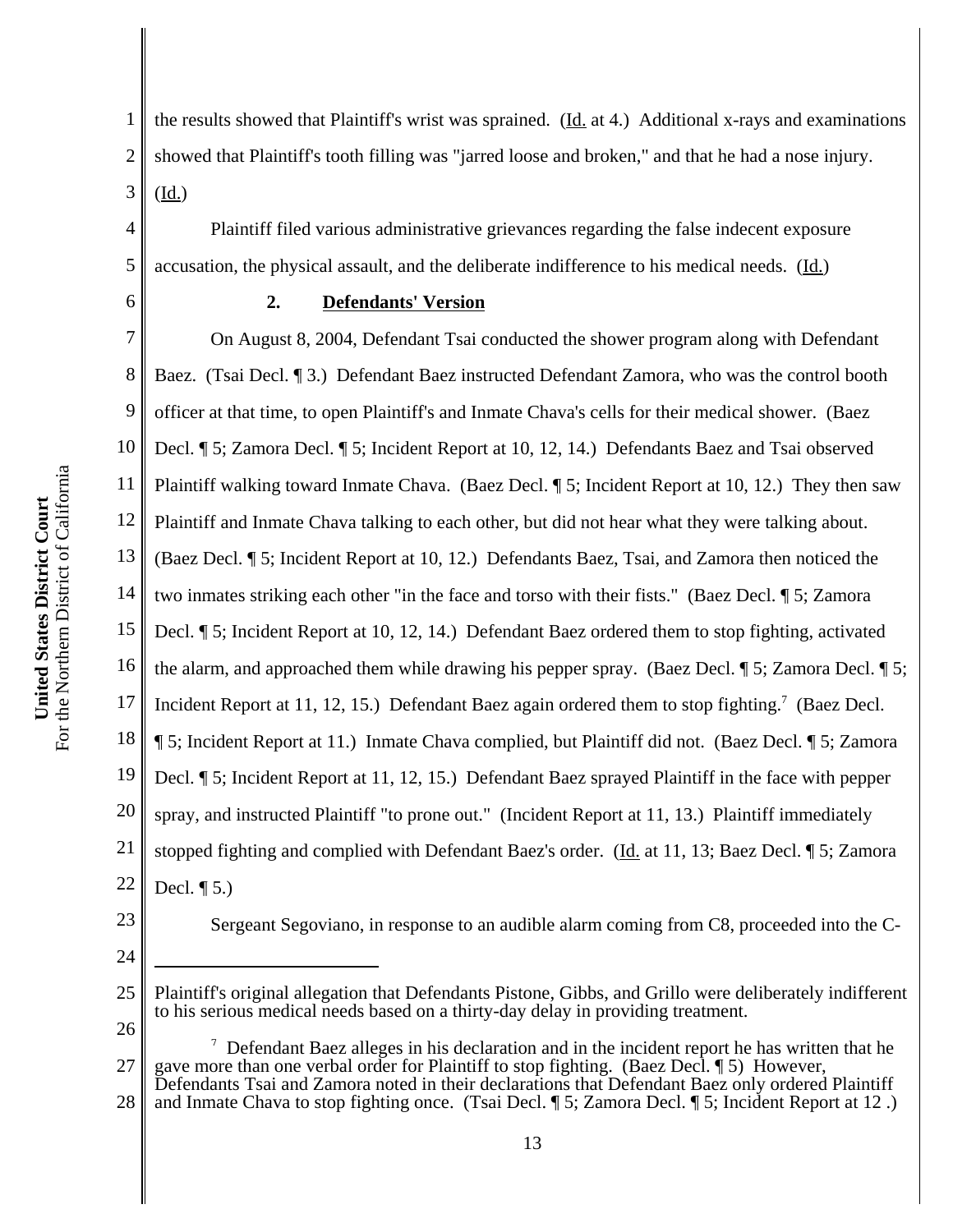1 2 3 4 pod and noticed Plaintiff and Inmate Chava were both in handcuffs and were "laying in a prone position on their stomachs on the top tier." (Incident Report at 6.) In accordance with Sergeant Segoviano's orders, Officers Gomez and Benefield proceeded to escort Plaintiff to a holding cell for decontamination. (Id.)

5 6 8 9 Defendant Baez maintains that he did not kick or strike Plaintiff on any part of his body. (Baez Decl. ¶ 6.) Defendant Baez further asserts that he did not handcuff Plaintiff or pick him up by his handcuffs or slam him into a wall. Defendant Baez further claims that he did not escort Plaintiff, once handcuffed, from one place to another. (Id.) Lastly, Defendant Baez claims that he did not observe any injuries on Plaintiff on the day of the incident. (Id.)

10 11 12 13 14 15 16 Defendants Tsai and Zamora corroborate Defendant Baez's version of the incident. Defendant Tsai states that he did not induce Inmate Chava to physically assault Plaintiff. (Tsai Decl. ¶ 8.) Defendants Tsai and Zamora declare that they did not observe Defendant Baez kick or strike Plaintiff that day. (Id. ¶ 6; Zamora Decl. ¶ 6.) Nor did they observe Defendant Baez place handcuffs on Plaintiff, pick him up by his handcuffed hands, or slam him into a wall. (Id.) Defendants Tsai and Zamora also claim they did not notice any injuries on Plaintiff that day. (Tsai Decl. ¶ 7; Zamora Decl. ¶ 7.)

17 18 19 According to Defendant Gibbs, who is a licensed physician currently employed at SVSP, "if an inmate wants medical treatment, he may complete a Health Care Service Request Form to request medical treatment (CDCR Form No. 7362).<sup>8</sup> (Gibbs Decl. 19.)

20 21 22 23 24 25 There were three medical reports of injury or unusual occurrence (injury reports) regarding Plaintiff's injuries following the August 8, 2004 incident. (Maiorino Decl., Ex. A at 122-124.) In the first one, completed by Defendant Arroyo on the date of the incident, there were no injuries noted, and no registered nurse or physician was notified. (Id. at 124.) In the second injury report, dated August 11, 2004, Defendant Matthews reported a swollen area on Plaintiff's left hand. (Id. at

26

27 28 <sup>8</sup> As mentioned above, Defendants have attached a declaration by PBSP Chief Medical Officer Sayre which includes the procedure followed at PBSP when an inmate is injured or involved in an unusual incident; however, the medical examinations and reports relevant to the August 8, 2004 incident were done by SVSP medical employees. Hence, Dr. Sayre's declaration is irrelevant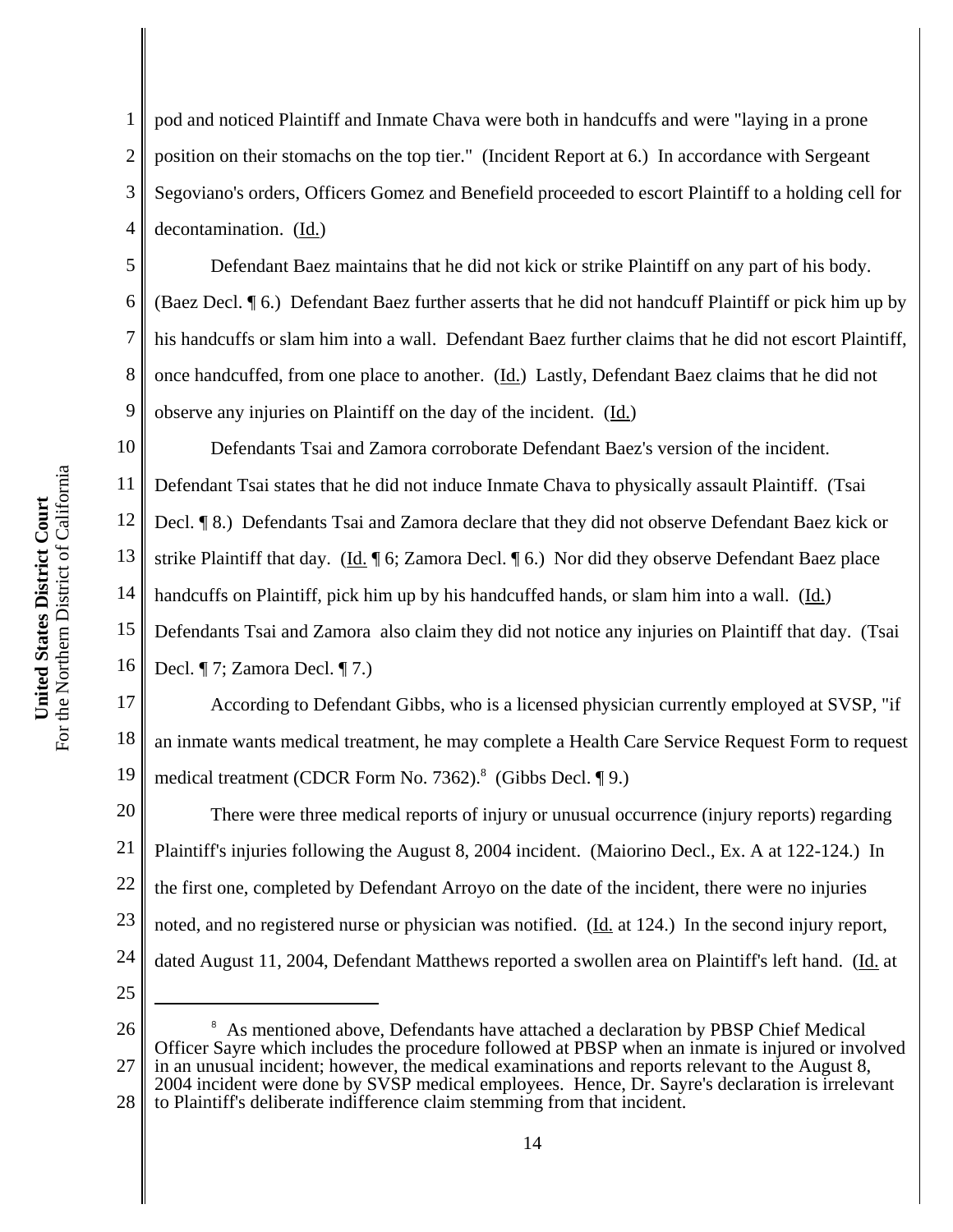2

3

4 123.) This report indicates that, although a registered nurse was notified, no physician was informed about Plaintiff's injury. (Id.) There were no injuries noted in the third injury report, completed by Defendant Vogel-Pace on August 17, 2004; consequently, there were no referrals made to a registered nurse or a physician. (Id. at 122.)

5 6 7 8 9 16 17 Defendant Pistone first became aware that Plaintiff requested medical treatment on August 28, 2004, when he conducted a personal examination of Plaintiff at SVSP. (Pistone Decl. ¶¶ 7-8.) At that time, Plaintiff allegedly claimed that "he had been hit in the left cheek by Licensed Vocational Nurse Matthews on August 8, 2004," and complained of pain in his left cheek.<sup>9</sup> (Pistone Decl. ¶ 8.) Defendant Pistone did not notice any redness or swelling in Plaintiff's left cheek, and noted that Plaintiff "was able to open and close his mouth normally." (Id.) Defendant Pistone also observed that Plaintiff's vital signs were normal, that Plaintiff's temporal and mandible joints were within normal limits, and that there was no indication that Plaintiff suffered nerve damage. (Id.) Thus, Defendant Pistone concluded that "there was no reason to believe that Plaintiff suffered from a fracture." Defendant Pistone prescribed Ibuprofen and Flexural for Plaintiff's pain, and ordered xrays of Plaintiff's facial bones and left temporomandibular joint. (Id.; Maiorino Decl., Ex. A at 153.) The x-ray result dated September 7, 2004 revealed that Plaintiff had a "nondisplaced, depressed left zygomatic arch fracture." (Pistone Decl. ¶ 9; Maiorino Decl., Ex. A at 101.)

18 19 20 21 22 23 24 25 26 Defendant Pistone conducted another medical examination of Plaintiff on September 13, 2004. Defendant Pistone made similar observations in his subsequent examination, finding that there was no redness or swelling in Plaintiff's left cheek, that Plaintiff was able to open and close his mouth normally, that Plaintiff's vital signs were normal, that Plaintiff's temporal and mandible joints were within normal limits, and that there was no indication that Plaintiff suffered nerve damage. (Pistone Decl. ¶ 10.) Defendant Pistone again prescribed Ibuprofen and Flexural for Plaintiff, and referred him to an orthopedic specialist. (Id.; Maiorino Decl., Ex. A at 50.) Defendant Pistone maintains that "no further medical treatment was required for Plaintiff's left cheek, and that his

<sup>28</sup> The Court notes that Plaintiff does not allege that he was hit by Defendant Matthews on August 8, 2004; therefore, there is no pending excessive force claim against Defendant Matthews.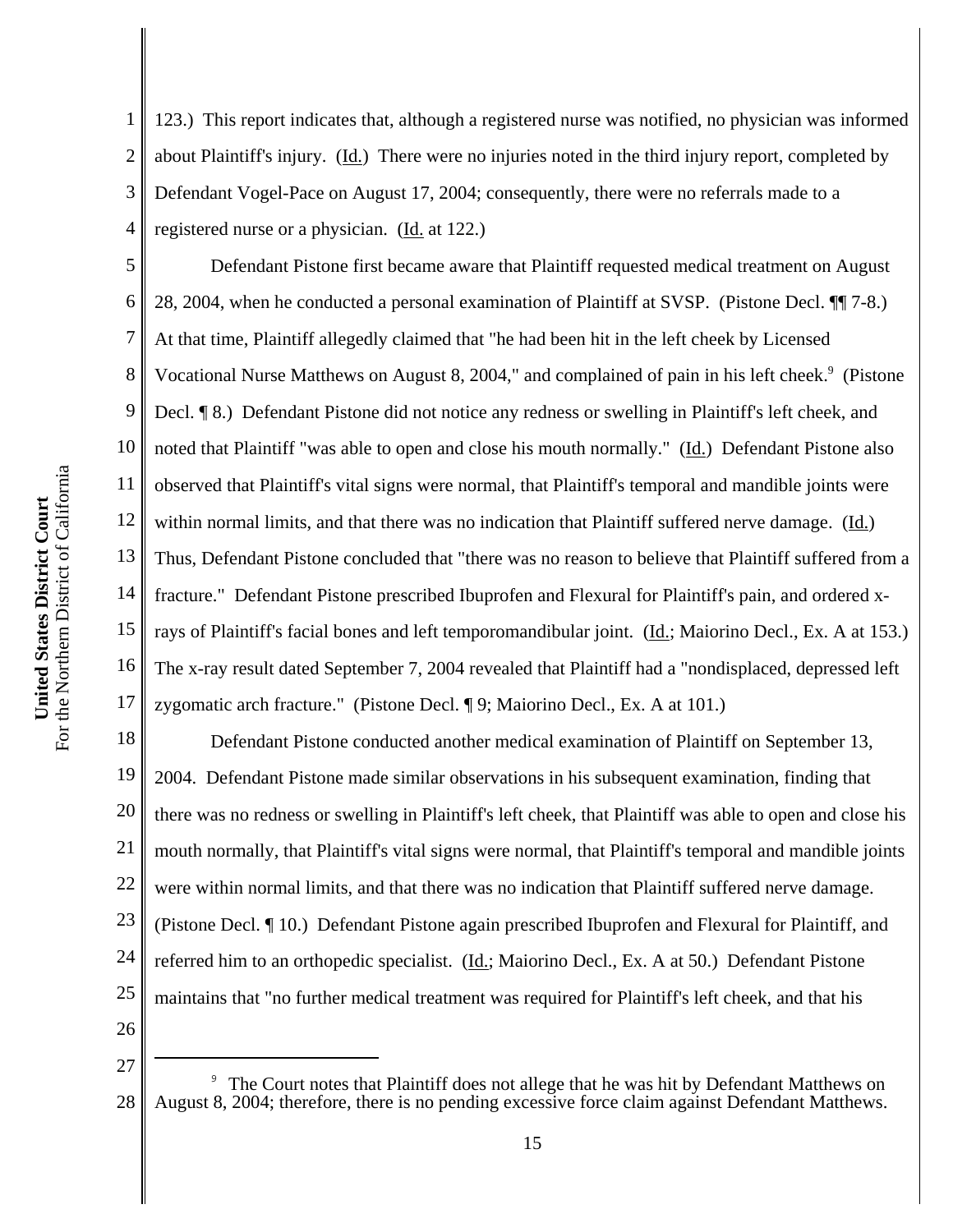12

1 2 3 4 5 6 7 8 9 10 condition was of the type "that would heal normally over a relatively short period of time." (Pistone Decl. ¶ 11.) Thus, Defendant Pistone claims that the only appropriate medical treatment for Plaintiff was the pain medication prescribed for him. (Id.) Furthermore, Defendant Pistone claims, based on his nearly fifty years of experience as a physician and his examination of Plaintiff, that there was nothing further he could have done for Plaintiff's medical condition, in addition to examining Plaintiff twice, ordering x-rays of his face, prescribing him pain relief medication, and referring him to an orthopedic specialist. (Pistone Decl. ¶ 12.) Meanwhile, Defendant Gibbs alleges that he was not aware of Plaintiff's multiple requests for medical treatment until November 2, 2004. (Gibbs Decl. ¶¶ 9-10.) Defendant Gibbs claims that his lack of awareness was due to the fact that he did not process Plaintiff's four requests for medical treatment. (Id. ¶ 9.)

#### **D. Excessive Force Claim**

### **1. Applicable Law**

13 14 15 16 17 18 19 20 21 22 23 24 25 26 27 28 A prisoner has the right to be free from cruel and unusual punishment, including physical abuse by guards. Whenever prison officials stand accused of using excessive physical force in violation of the Eighth Amendment, the core judicial inquiry is whether force was applied in a goodfaith effort to maintain or restore discipline, or maliciously and sadistically to cause harm. Hudson v. McMillian, 503 U.S. 1, 6-7 (1992) (citing Whitley v. Albers, 475 U.S. 312, 317 (1986)). In determining whether the use of force was for the purpose of maintaining or restoring discipline, or for the malicious and sadistic purpose of causing harm, a court may evaluate the need for application of force, the relationship between that need and the amount of force used, the extent of any injury inflicted, the threat reasonably perceived by the responsible officials, and any efforts made to temper the severity of a forceful response. See Hudson, 503 U.S. at 7; see also Spain v. Procunier, 600 F.2d 189, 195 (9th Cir. 1979) (guards may use force only in proportion to need in each situation). If the force officers use is so disproportionate to that required that it suggests deliberate sadism, the use of force violates the Eighth Amendment. Whitley v. Albers, 475 U.S. 312, 322 (1986); Madrid v. Gomez, 889 F. Supp. 1146, 1172 (N.D. Cal. 1995) (finding that although cell extractions are "an essential tool in maintaining security in any prison," pattern of unnecessary extractions and massive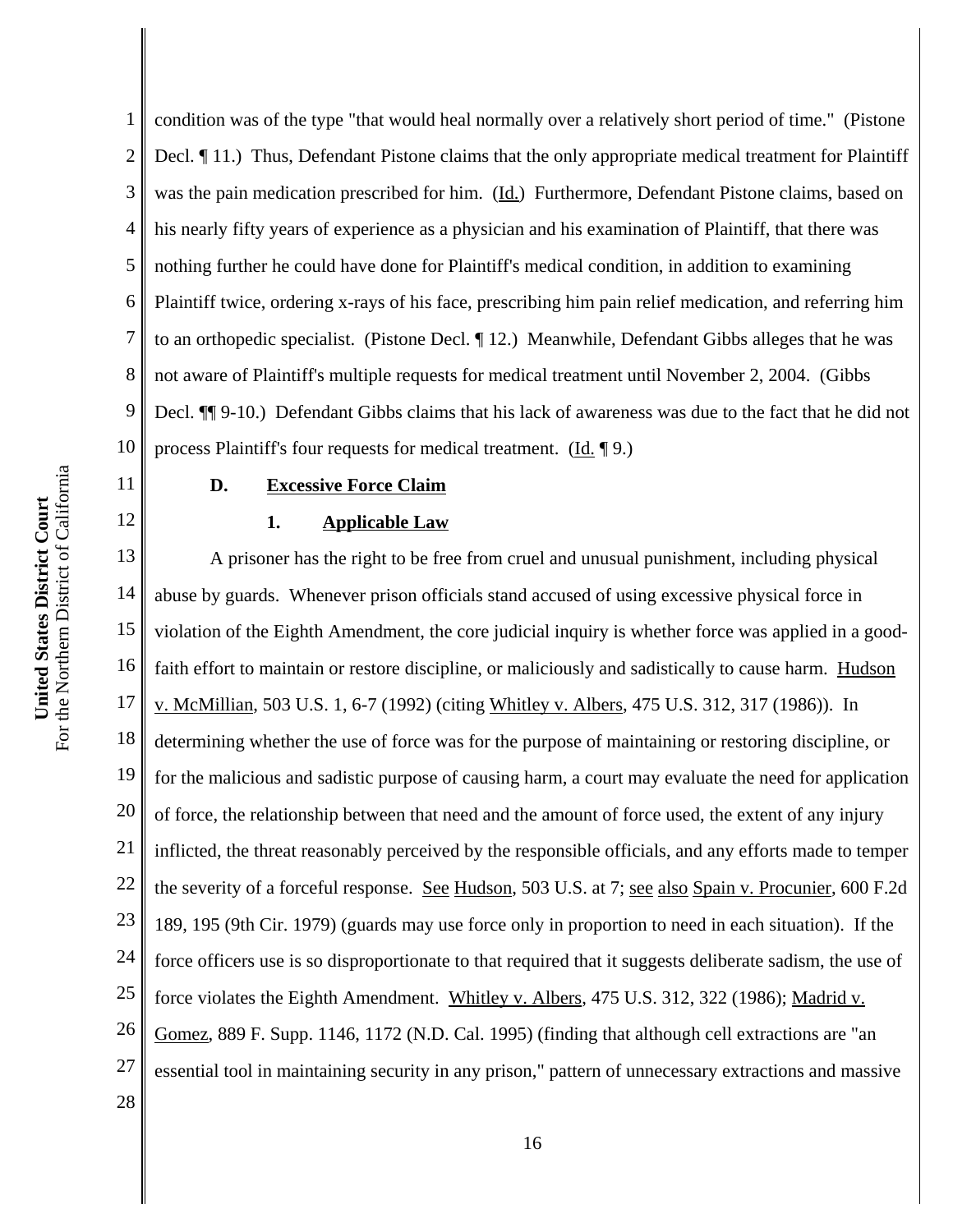1 force employed violated Eighth Amendment).

2 3 4 5 6 7 8 9 10 11 12 Still, not every criticism of an officer's conduct suggests excessive force. Whitley, 475 U.S. at 322. The Eighth Amendment does not prohibit uses of force that appear unreasonable in hindsight, so long as the officers were acting in good faith and for a legitimate end. Id.; compare Clement v. Gomez, 298 F.3d 898, 903-04 (9th Cir. 2002) (applying Eighth Amendment "malicious and sadistic" standard to prison pepper spray incident) with Headwaters Forest Defense v. County of Humboldt, 240 F.3d 1185, 1198-1206 (9th Cir. 2001), vacated on other grounds by, Saucier v. Katz, 533 U.S. 194 (2001) (applying Fourth Amendment "objectively reasonable" excessive force standard to police use of pepper spray). In order for an Eighth Amendment excessive force case to go to the jury, the evidence must go "beyond a mere dispute over the reasonableness of a particular use of force or the existence of arguably superior alternatives" to support "a reliable inference of wantonness in the infliction of pain." Whitley, 475 U.S. at 322.

13 14 15 16 17 18 19 20 21 22 23 While the extent of injury suffered by an inmate is one of the factors to be considered in determining whether the use of force is wanton and unnecessary, the absence of serious injury does not end the Eighth Amendment inquiry. *Id.* Whether the alleged wrongdoing is objectively "harmful enough" to establish a constitutional violation is contextual and responsive to contemporary standards of decency. Id. at 8 (citing Estelle v. Gamble, 429 U.S. 97, 103 (1976)). Such standards are always violated when prison officials maliciously and sadistically use force to cause harm, whether or not significant injury is evident. Id.; see also Schwenk v. Hartford, 204 F.3d 1187, 1196 (9th Cir. 2000) (no lasting injury required for sexual assault because sexual assault was deeply offensive to human dignity); Felix v. McCarthy, 939 F.2d 699, 701-02 (9th Cir. 1991) (it is not degree of injury which makes out violation of Eighth Amendment but use of official force or authority that is intentional, unjustified, brutal and offensive to human dignity).

24 25 26 27 28 That is not to say that every malevolent touch by a prison guard gives rise to a federal cause of action; the Eighth Amendment's prohibition of cruel and unusual punishment necessarily excludes from constitutional recognition de minimis uses of physical force. Hudson, 503 U.S. at 9-10 (blows directed at inmate which caused bruises, swelling, loosened teeth and cracked dental plate were not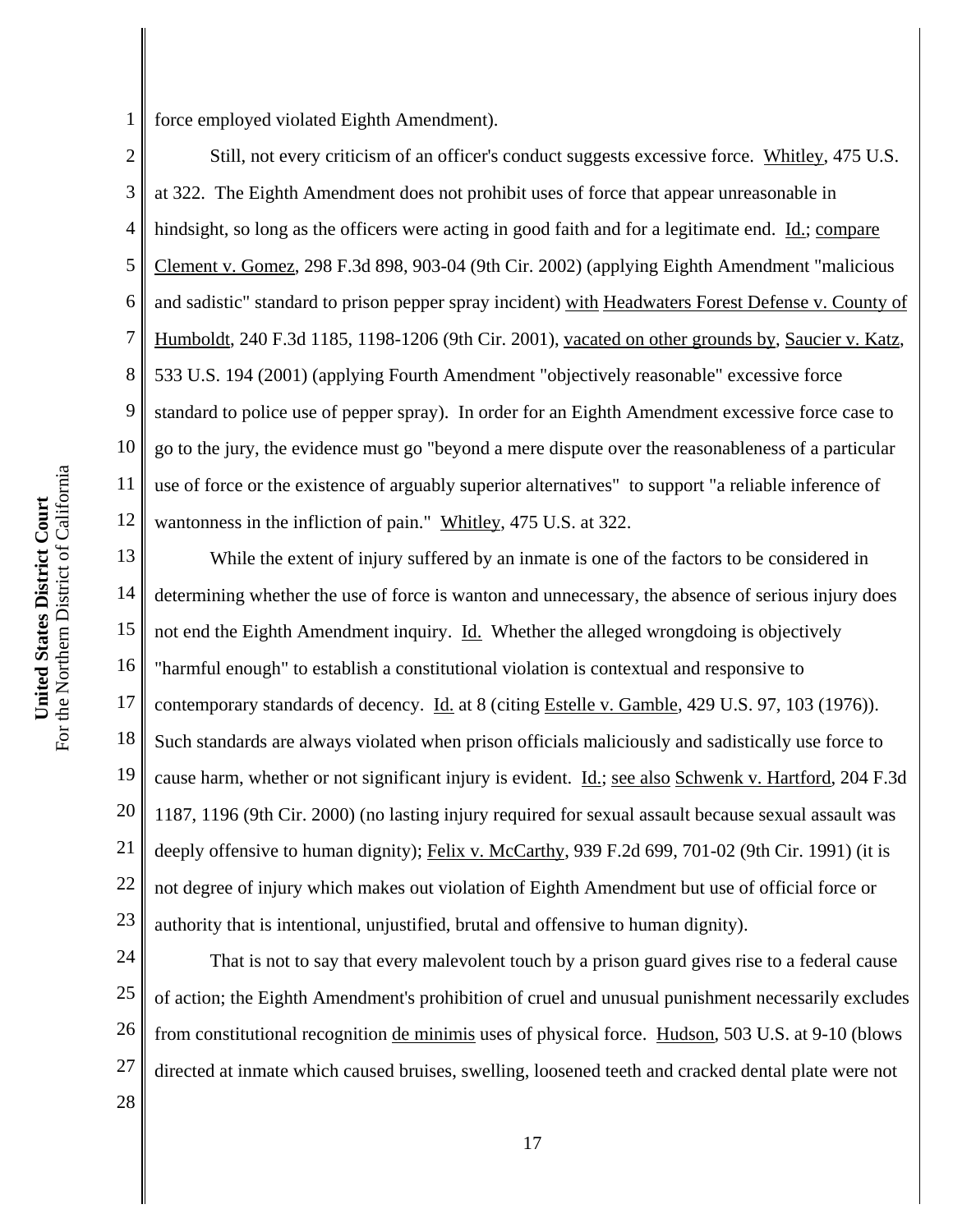1 de minimis).

2

3

4

### **2. Analysis**

As evident in the "Factual Background" section above, the parties' versions of the incident differ markedly.

5 6 7 8 9 10 11 12 13 14 15 16 17 In his verified complaint and opposition, Plaintiff sets forth specific allegations regarding the conduct of Defendant Baez on the date of the incident and, thus, creates a genuine issue of material fact that the alleged force was applied maliciously and sadistically to cause harm. See Hudson, 503 U.S. at 6-7. Plaintiff alleges that after his cell room door was opened and Inmate Chava had run inside his cell and struck him in the head, Defendant Baez approached them and ordered them to get down. According to Plaintiff, he got down on the floor inside his cell but Defendant Baez unnecessarily sprayed him with pepper spray four separate times while ordering him get down. In addition, Plaintiff maintains that, after he crawled out of his cell room floor, Defendant Baez kicked him, tightly handcuffed his wrists, picked him up from the floor by his handcuffed wrists, slammed his body and face hard against the wall, and repeatedly struck him on the left side of his face. Plaintiff's version of Defendant Baez's unprovoked use of force while Plaintiff was being compliant would lead to a conclusion that the force used by Defendant Baez was excessive. Furthermore, as mentioned above, Inmate Agin's declaration corroborates Plaintiff's version of the incident.

18 19 20 21 22 23 24 25 Meanwhile, if believed, Defendants' version that Defendant Baez was using force necessary to subdue Plaintiff, who was engaged in a mutual combat with a fellow inmate and refused to follow orders that he stop fighting, would lead to a conclusion that the force used was not excessive. The Court will not be able to grant judgment in Defendant Baez's favor without accepting his version and rejecting Plaintiff's version of the events that transpired. Summary judgment is not the place for credibility determinations. A trier of fact must hear both versions and decide whom to believe. Plaintiff has established a "genuine issue for trial" regarding his excessive force claim Defendant Baez. Celotex, 477 U.S. at 324 (quoting Fed. R. Civ. P. 56(e)).

26 27 28 It is undisputed that Defendants Tsai and Zamora were present at the time of the August 8, 2004 incident. Indeed, both state that they witnessed Defendant Baez spraying Plaintiff with pepper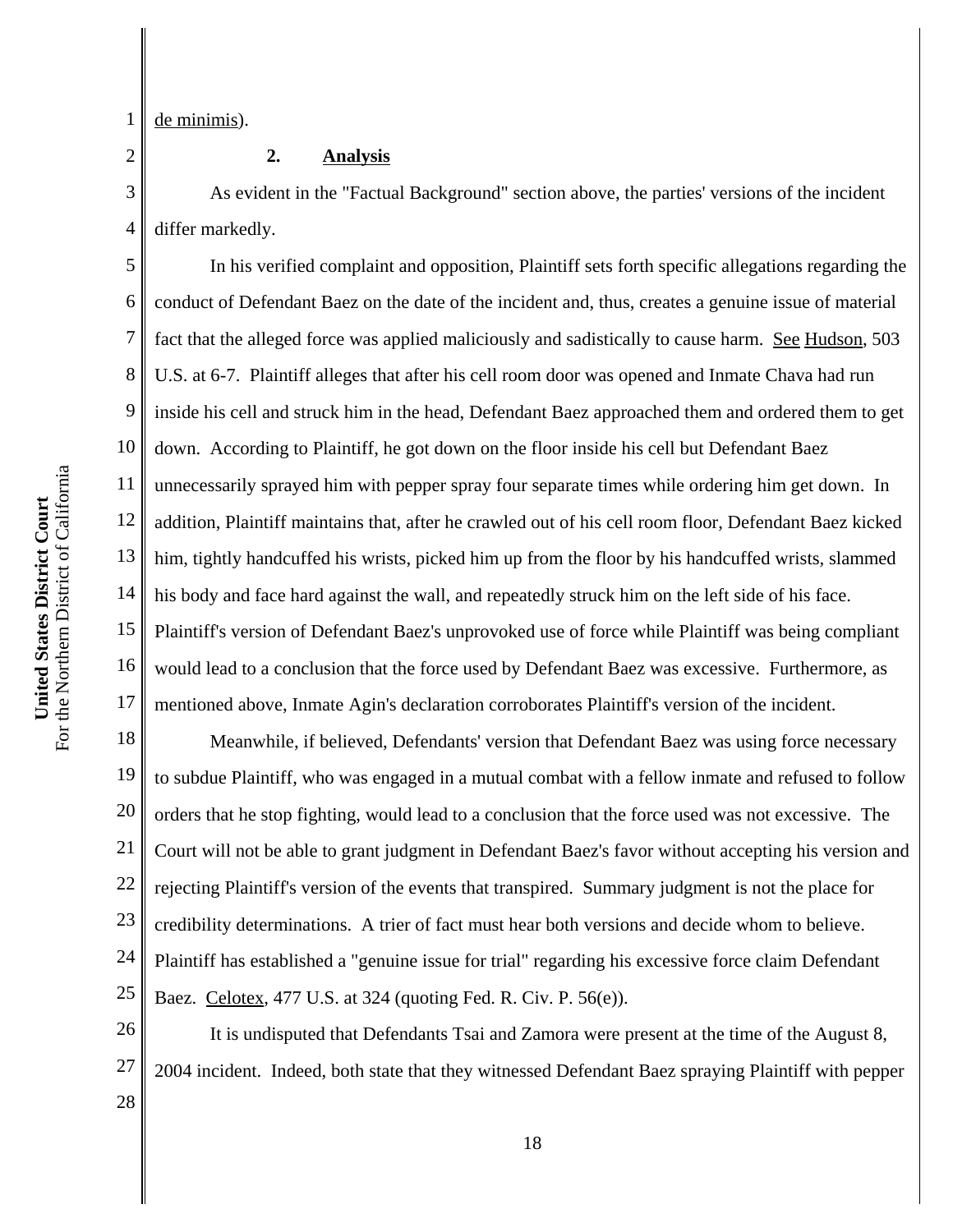1 2 3 4 5 6 spray. Because Plaintiff has set forth a material dispute of fact regarding the amount of force Defendant Baez used against him on the date of the incident, Plaintiff has consequently established a "genuine issue for trial" regarding his claim against Defendants Tsai and Zamora for failing to intervene to prevent the alleged use of excessive force. Celotex, 477 U.S. at 324 (quoting Fed. R. Civ. P. 56(e)). Accordingly, Defendants Baez, Tsai, and Zamora are not entitled to summary judgment as a matter of law.

7 8 9 10 11 12 13 14 15 16 17 18 Viewing the evidence in the light most favorable to Plaintiff, the Court also finds that a genuine issue of material fact remains with regard to Plaintiff's claim against Defendant Thomas for his failure to intervene. The record shows that Defendant Thomas was not present at the time of the August 8, 2004 incident. However, Plaintiff alleges that Defendant Thomas was one of the SVSP correctional officers who conspired to falsely accuse Plaintiff of indecent exposure to Ms. Pulido. (Opp'n at 1.) Plaintiff claims that Defendant Thomas informed Defendants Baez, Tsai, and Zamora, as well as Inmate Chava, of the false accusations against Plaintiff, and that Defendant Thomas "knew or should have known, in the performance of his official duties as Sergeant of the [CDCR]," that his actions of "informing others of false accusations against the plaintiff and to assault him, to incite and coerce animosity against Plaintiff, and to return the plaintiff to the prison cell, would and did cause Defendants Baez, Tsai, Zamora and inmate Chava to physically assault the plaintiff with excessive force against the Eighth Amendment . . . ." (Amend. to the Compl. at 1-2.)

19 20 21 22 23 24 25 26 27 28 Moreover, Plaintiff maintains that the assault could have been prevented had Defendant Thomas placed Plaintiff in administrative segregation. (Opp'n at 8.) On the other hand, Defendant Thomas claims that he had never made false accusations against Plaintiff nor had he informed Defendants Baez, Baez, Tsai, Zamora, and Inmate Chava of the false accusations against Plaintiff. Plaintiff's version of the facts would lead to a conclusion that Defendant Thomas violated Plaintiff's constitutional rights by conspiring with the other Defendants to falsely accuse Plaintiff of indecent exposure to Ms. Pulido, and by failing to intervene to prevent Defendant Baez's excessive use of force against Plaintiff in furtherance of the conspiracy. Meanwhile, if believed, Defendant Thomas's statements would lead to the conclusion that Defendant Thomas could not have known of the imminent assault on Plaintiff and therefore had no opportunity to intervene to prevent it. The Court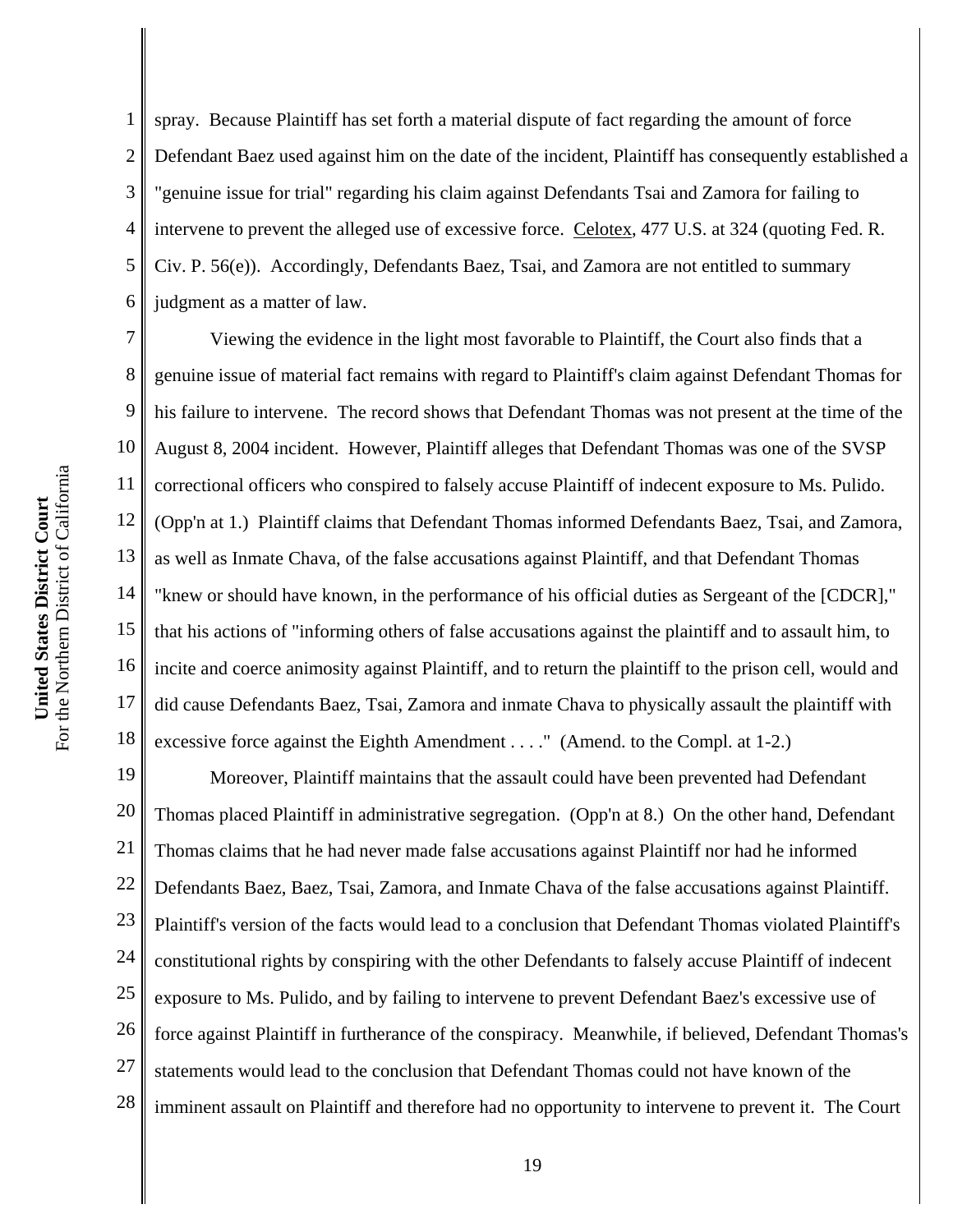1 2 3 4 5 6 will not be able to grant judgment in Defendant Thomas's favor without accepting his version and rejecting Plaintiff's version of the events that transpired. As mentioned above, summary judgment is not the place for credibility determinations. Thus, Plaintiff has established a "genuine issue for trial" against Defendant Thomas for his failure to intervene. Celotex, 477 U.S. at 324 (quoting Fed. R. Civ. P. 56(e)). Therefore, Defendant Thomas is not entitled to summary judgment as a matter of law.

7 8 Accordingly, the Court DENIES Defendants' motion for summary judgment as to Plaintiff's excessive force claim.

9

### **E. Deliberate Indifference Claim**

10 11 12 13 14 15 Plaintiff claims that Defendant SVSP physicians Pistone, Gibbs, and Grillo failed to provide timely medical treatment for Plaintiff's injuries stemming from the August 8, 2004 incident. Plaintiff alleges that Defendants Pistone, Gibbs, and Grillo knew or should have known to treat him sooner than thirty days after the incident because the nurses (Defendants Arroyo, Vogel-Pace, and Matthews) who were working for them were aware of Plaintiff's need for medical treatment as early as the date of the incident.

16

#### **1. Applicable Law**

17 18 19 20 21 22 23 Deliberate indifference to serious medical needs violates the Eighth Amendment's proscription against cruel and unusual punishment. See Estelle, 429 U.S. at 104; McGuckin v. Smith, 974 F.2d 1050, 1059 (9th Cir. 1992), overruled on other grounds, WMX Technologies, Inc. v. Miller, 104 F.3d 1133, 1136 (9th Cir. 1997) (en banc); Jones v. Johnson, 781 F.2d 769, 771 (9th Cir. 1986). A determination of "deliberate indifference" involves an examination of two elements: the seriousness of the prisoner's medical need and the nature of the defendant's response to that need. See McGuckin, 974 F.2d at 1059.

24 25 26 27 28 A "serious" medical need exists if the failure to treat a prisoner's condition could result in further significant injury or the "unnecessary and wanton infliction of pain." Id. (citing Estelle, 429 U.S. at 104). The existence of an injury that a reasonable doctor or patient would find important and worthy of comment or treatment; the presence of a medical condition that significantly affects an individual's daily activities; or the existence of chronic and substantial pain are examples of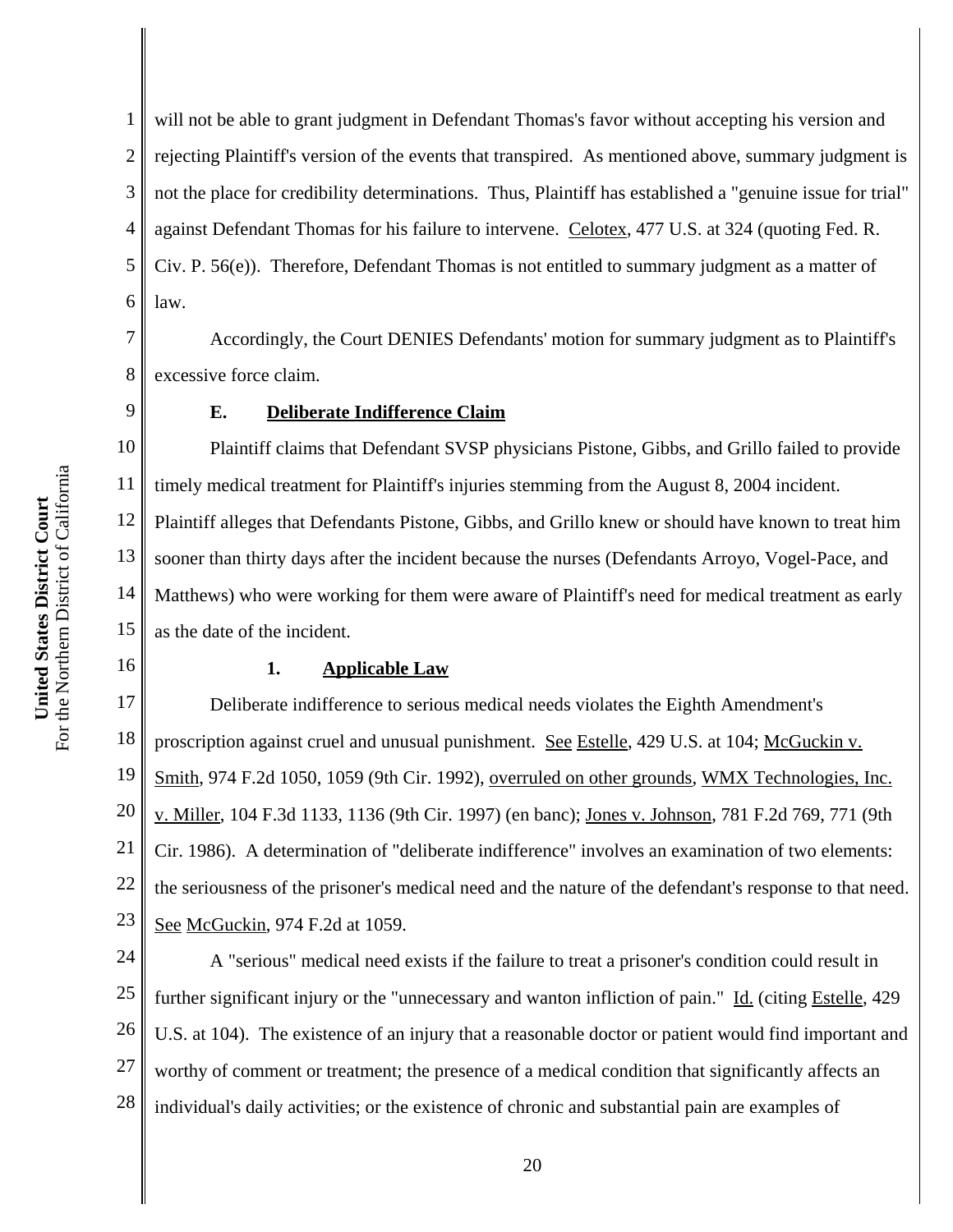1 2 indications that a prisoner has a "serious" need for medical treatment. Id. at 1059-60 (citing Wood v. Housewright, 900 F.2d 1332, 1337-41 (9th Cir. 1990)).

3 4 5 6 7 8 9 10 11 12 A prison official is deliberately indifferent if he knows that a prisoner faces a substantial risk of serious harm and disregards that risk by failing to take reasonable steps to abate it. Farmer v. Brennan, 511 U.S. 825, 837 (1994). The prison official must not only "be aware of facts from which the inference could be drawn that a substantial risk of serious harm exists," but he "must also draw the inference." Id. If a prison official should have been aware of the risk, but was not, then the official has not violated the Eighth Amendment, no matter how severe the risk. Gibson v. County of Washoe, 290 F.3d 1175, 1188 (9th Cir. 2002). In order for deliberate indifference to be established, therefore, there must be a purposeful act or failure to act on the part of the defendant and resulting harm. See McGuckin, 974 F.2d at 1060; Shapley v. Nevada Bd. of State Prison Comm'rs, 766 F.2d 404, 407 (9th Cir. 1985).

13 14 15 16 17 18 19 20 21 22 23 24 25 26 Once the prerequisites are met, it is up to the fact finder to determine whether deliberate indifference was exhibited by the defendant. A plaintiff need not prove complete failure to treat. Deliberate indifference may be shown where access to medical staff is meaningless as the staff is not competent and does not render competent care. Ortiz v. City of Imperial, 884 F.2d 1312, 1314 (9th Cir. 1989) (summary judgment reversed where medical staff and doctor knew of head injury, disregarded evidence of complications to which they had been specifically alerted and without examination prescribed contraindicated sedatives). Such indifference may also appear when prison officials deny, delay or intentionally interfere with medical treatment, or it may be shown in the way in which prison officials provide medical care. See McGuckin, 974 F.2d at 1062 (delay of seven months in providing medical care during which medical condition was left virtually untreated and plaintiff was forced to endure "unnecessary pain" sufficient to present colorable § 1983 claim). For a delay in treatment to constitute an Eighth Amendment violation, the delay must have caused substantial harm. See Shapley, 766 F.2d at 407 (delay providing surgery in which the delay proved harmful would state an Eighth Amendment claim).

27 28 A claim of medical malpractice or negligence is insufficient to make out a violation of the Eighth Amendment. See Toguchi v. Chung, 391 F.3d 1051, 1060-61 (9th Cir. 2004); Frost v.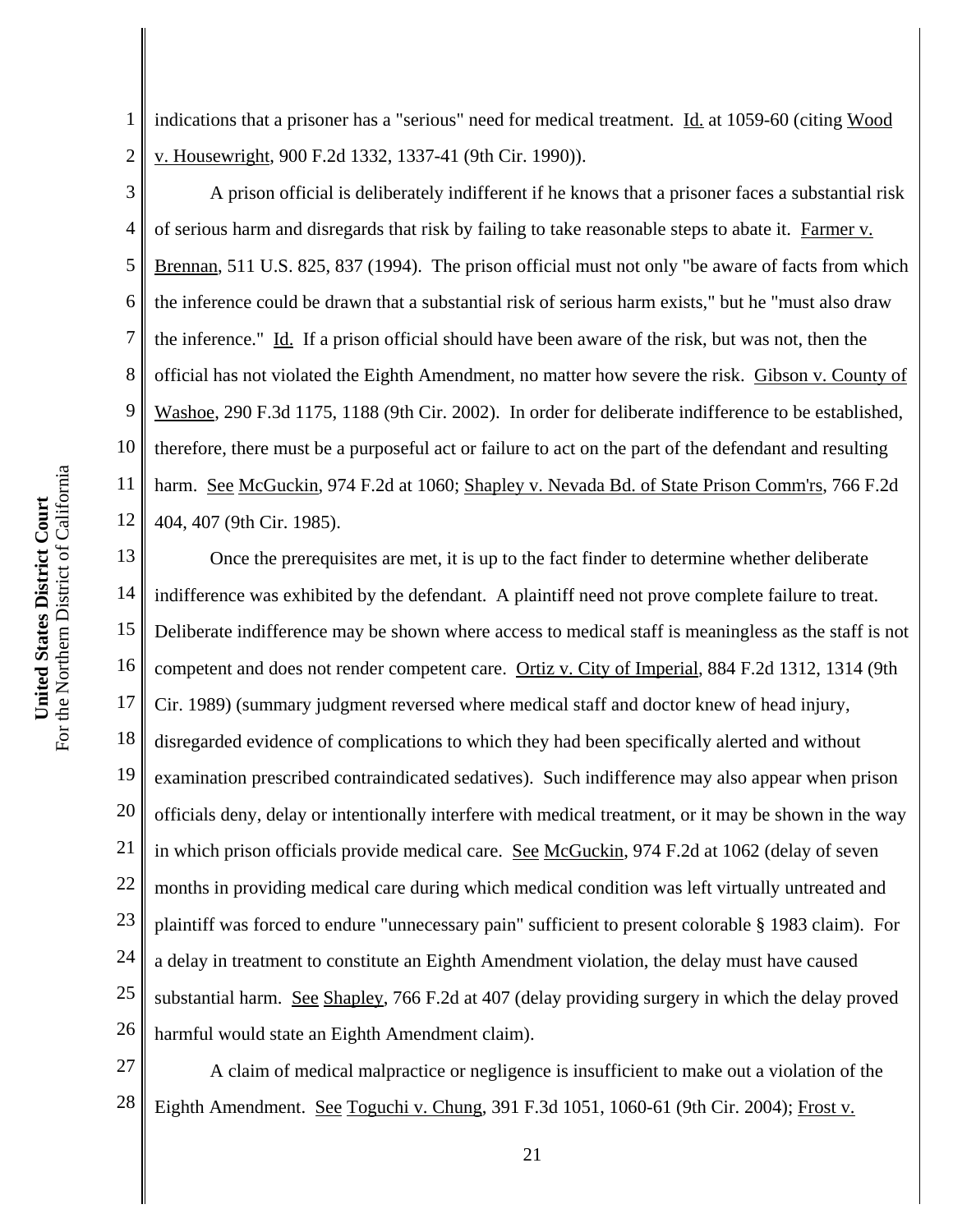1 Agnos, 152 F.3d 1124, 1130 (9th Cir. 1998).

### **2. Analysis**

4 5 6 7 8 9 It is undisputed that Plaintiff suffered a fractured jaw during the August 8, 2004 incident. Plaintiff also claims to have suffered additional injuries, specifically a wrist sprain, as well as nose, tooth, and back injuries. (Opp'n at 10.) Therefore, Plaintiff has established that a "serious" medical need for treatment existed based on the documented jaw fracture and his allegations of additional injuries, which are corroborated to some extent by Inmate Agin's observations. See McGuckin, 974 F.2d at 1059-60.

10

2

3

#### **a.** Defendants Pistone and Gibbs<sup>10</sup>

11 12 13 14 15 16 17 The Court must now move to the second step in the deliberate indifference analysis, the nature of Defendants Pistone's and Gibbs's response to Plaintiff's serious medical need for treatment. The issue in dispute is whether Defendants Pistone and Gibbs should be held liable because they failed to provide medical care for Plaintiff's injuries from August 8, 2004 to September 7, 2004, when the x-ray results revealed a jaw fracture. (Compl. at 4.) Plaintiff claims Defendants Pistone and Gibbs ignored Plaintiff's physical injuries and failed to administer medical treatment and care for the injuries. (Opp'n at 3; Pl.'s Decl. ¶ 13 (Ex. D).)

18 19 20 21 22 23 24 25 26 First, the Court finds Plaintiff's argument of untimely medical treatment unavailing because he fails to support his allegations with "specific, nonconclusory, factual allegations" that would, if proven, show bad motive. See Jeffers v. Gomez, 267 F.3d 895, 907 (9th Cir. 2001). Plaintiff states that he notified Defendants Pistone and Gibbs of the physical assault that occurred and showed them his swollen cheek and wrist but they "chose to purposely and maliciously cover up and ignore [Plaintiff's] physical injuries." (Opp'n at 3, 10, 11; Pl.'s Decl. ¶ 13 (Ex. D).) However, Plaintiff provides no evidence showing that either doctor knew of Plaintiff's need for medical treatment prior to when Defendants Pistone and Gibbs claim they became aware of Plaintiff's medical needs, which was on August 28, 2004 and November 2, 2004, respectively. Even if Plaintiff had notified

<sup>28</sup> **10** Defendants Pistone and Gibbs have been served in this action, while Defendant Grillo has not; therefore, the Court will handle Plaintiff's claim against Defendant Grillo below.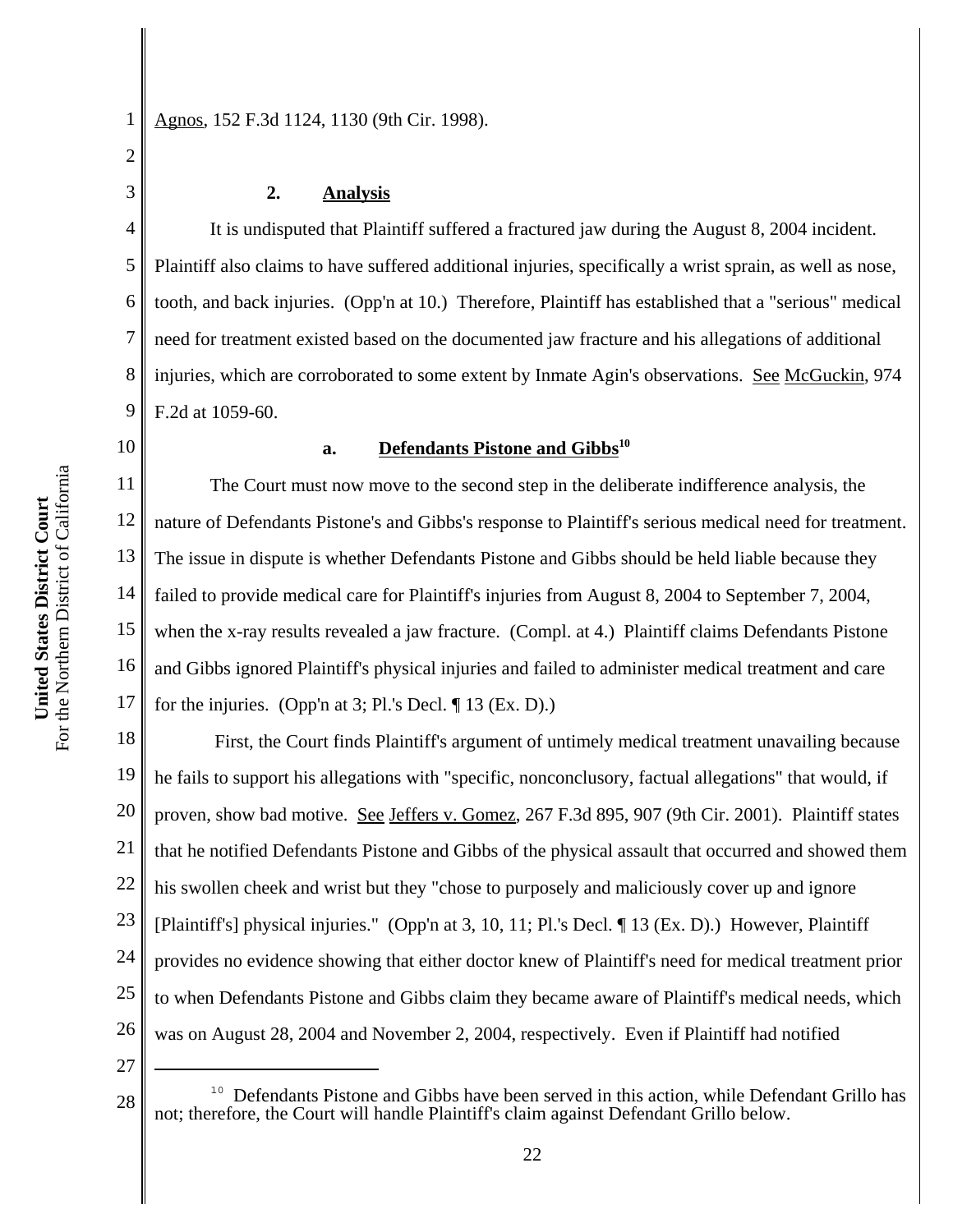1 2 3 4 Defendants Pistone or Gibbs of his injuries, the Court finds that he has presented no evidence that they were responsible for the delay in providing medical treatment. See Walker v. Benjamin, 293 F.3d 1030, 1038 (7th Cir. 2002) (doctor entitled to summary judgment where plaintiff claimed he did not receive antibiotics prescribed for him by defendant, but failed to produce any evidence showing failure was in any way within defendant's control). During the August 28, 2004 examination, Defendant Pistone observed no redness or swelling on Plaintiffs left cheek area, and found that Plaintiff was able to open and close his mouth normally. (Decl. Pistone ¶ 8.) Based on Defendant Pistone's medical opinion, there was no reason to believe that Plaintiff suffered from a fracture; therefore, Ibuprofen and Flexural were prescribed for pain. (Id.) Nevertheless, Defendant Pistone also ordered x-rays of Plaintiffs facial bones and left temporalmanibular joint. (Id.) The record shows that the September 7, 2004 x-ray results revealed that Plaintiff's jaw was fractured.  $(Id. \P 9.)$ 

18 19 20 21 22 The Court finds that Defendant Pistone has presented competent evidence that he did not have the opportunity to examine Plaintiff until twenty days after the incident, and Plaintiff has not presented evidence to the contrary. Furthermore, the record shows that when Defendant Pistone did examine Plaintiff, he immediately provided pain medication and ordered x-rays. Meanwhile, Defendant Gibbs first examined Plaintiff on November 2, 2004, which is after the August 8, 2004 to September 7, 2004 time period. Therefore, Defendant Gibbs claims that during the time period at issue, he was "not aware that Plaintiff had requested medical care services." (Gibbs Decl. ¶ 8-9.) Based on the record, the Court finds that Defendant Gibbs has presented competent evidence that he did not have the opportunity to provide more timely medical treatment to Plaintiff during the alleged time period, and Plaintiff has not presented evidence to the contrary.

23 24 25 26 27 28 Even if Defendants Pistone and Gibbs had the opportunity to do so and knew that there was a substantial risk that Plaintiff's condition would worsen without receiving treatment for his fractured jaw, a delay of one month may have amounted to negligence, but is not enough to establish deliberate indifference because the record shows that the type of jaw fracture and additional injuries Plaintiff sustained are ones that would heal normally over a relatively short period of time. See Frost, 152 F.3d at 1130 (alleged delays in administration of pain medication, treatment of a broken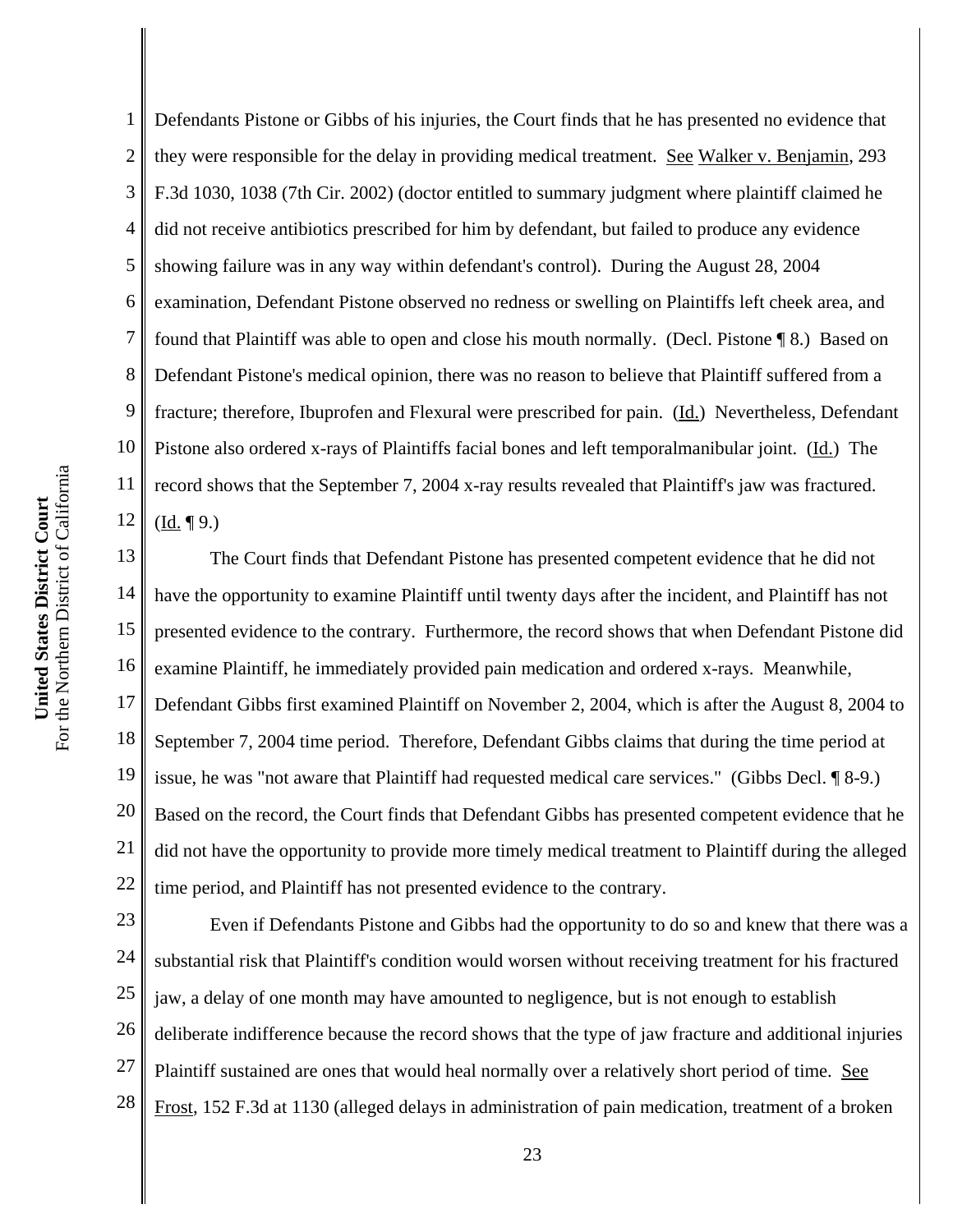1 2 nose, and providing plaintiff with a replacement crutch may have amounted to negligence but were not enough to establish deliberate indifference).

3 4 5 6 7 8 9 10 11 12 13 14 15 16 17 18 19 20 Finally, Plaintiff has failed to provide sufficient proof that the delay was attributable to a "purposeful act or failure to act" on the part of Defendants Pistone and Gibbs. See McGuckin, 974 F.2d at 1060. Even if either Defendant Pistone or Defendant Gibbs was responsible for the delay in providing Plaintiff with his necessary medical treatment, Plaintiff has failed to show that their delay amounted to anything more than negligence in the circumstances of this case. Id. at 1059 (mere negligence in diagnosing or treating a medical condition, without more, does not violate a prisoner's Eighth Amendment rights). The delay in treatment that Plaintiff suffered does not constitute an Eighth Amendment violation because the record shows that the delay did not cause substantial harm in light of the fact that the type of jaw fracture and additional injuries he sustained are ones that would heal normally over a relatively short period of time. See Wood, 900 F.2d at 1335 (delay of treatment of over one month was not actionable because no substantial harm resulted); cf. Shapley, 766 F.2d at 407 (delay of one year in providing knee surgery for inmate, resulting in serious aggravation of injury and permanent impairment, may be actionable); Hunt v. Dental Department, 865 F.2d 198, 199 (9th Cir. 1989) (three month delay in replacing dentures, causing gum disease and possibly weight loss constituted Eighth Amendment violation). Even viewing the evidence and the inferences drawn therefrom in the light most favorable to Plaintiff, no reasonable jury could return a verdict for Plaintiff against either Defendant Pistone or Defendant Gibbs. Therefore, Plaintiff has failed to show that they have been deliberately indifferent to his serious medical needs.

21 22 Accordingly, Defendants' motion for summary judgment is GRANTED as to Plaintiff's deliberate indifference claim against Defendants Pistone and Gibbs.

#### **b. Defendant Grillo**

24 25 26 27 28 As noted above, to date, service of the summons and complaint has not been executed upon Defendant Grillo, and he has not joined the other Defendants in their motion for summary judgment and motion to dismiss. Meanwhile, Plaintiff has failed to provide the Court with Defendant Grillo's current address even after being directed to do so by the March 23, 2009 deadline. (Feb. 25, 2009 Order at 5-6.) Thus, the Court could dismiss without prejudice all claims against Defendant Grillo

23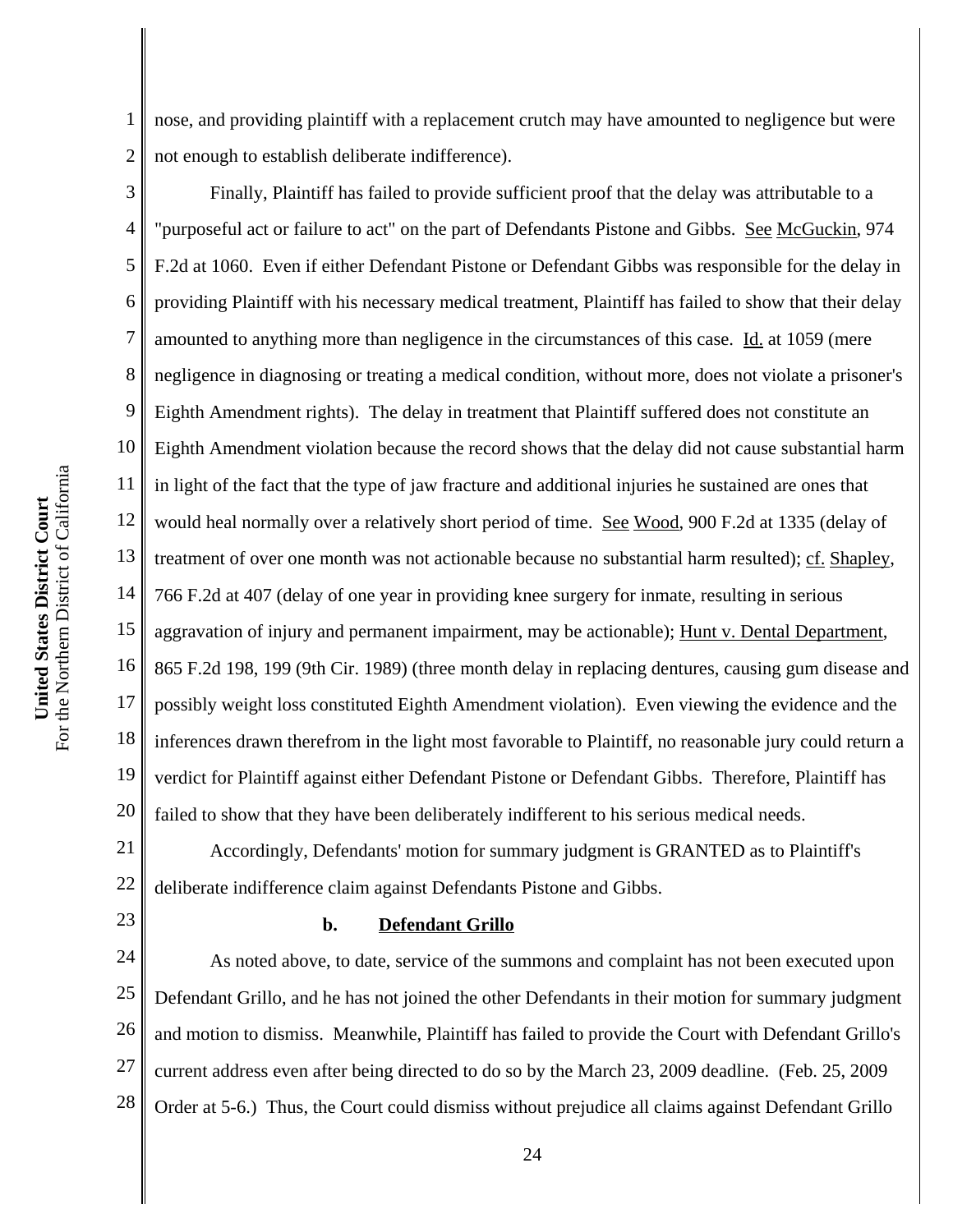3 the service of this Defendant. See Walker v. Sumner, 14 F.3d 1415, 1421-22 (9th Cir. 1994), 4 overruled on other grounds by Sandin v. Connor, 515 U.S. 472 (1995). It is apparent, however, that 5 the allegations against Defendant Grillo in the complaint are similar to those against Defendants Pistone and Gibbs. Plaintiff alleges that "[a]fter 83 days<sup>11</sup> of delayed medical treatment and care, 6 7 Defendant Grillo ha[d] the Plaintiff's swollen cheek x-rayed and examined, and it was discovered 8 that the Plaintiff has a cheek and jaw fracture." (Opp'n 3-4 (citing to Pl.'s Ex. H-1-H-3) (footnote 9 added).) Plaintiff's exhibit shows that Defendant Grillo signed the x-ray report, which was marked 10 as received on September 24, 2004. (Pl.'s Ex. H-1.) On September 29, 2004, Defendant Grillo For the Northern District of California For the Northern District of California 11 scheduled Plaintiff for a follow up medical appointment for his "facial bones." (Pl.'s Ex. H-2.) United States District Court **United States District Court** 12 However, similar to the above analysis of Plaintiff's claims against Defendants Pistone and Gibbs, 13 the Court finds that Plaintiff provides no evidence showing that Defendant Grillo knew of Plaintiff's 14 need for medical treatment prior to when Defendant Grillo claims he became aware of Plaintiff's 15 medical needs, which was September 24, 2004, when Defendant Grillo received the x-ray report. 16 Even if Plaintiff had notified Defendant Grillo of his injuries, the Court finds that Plaintiff has 17 presented no evidence that Defendant Grillo was responsible for the delay in providing medical 18 treatment. See Walker, 293 F.3d at 1038. There is no suggestion in the complaint, the exhibits 19

1

2

- 
- 23 24

20

21

22

entitled to summary judgment.

- 25 26
- 27 28  $11$  As mentioned above, Plaintiff's allegation in his opposition of an eighty-three-day delay is not supported by the record; therefore, the Court will focus on Plaintiff's original allegation that Defendant Grillo was deliberately indifferent to his serious medical needs based on a thirty-day delay in providing treatment.

controlling issues would be the same as to the unserved defendants, (2) those issues have been

briefed, and (3) Plaintiff has been provided an opportunity to address the controlling issues.

attached thereto, or in the briefs and exhibits filed in connection with the present motions, that the

Therefore, in lieu of dismissal under Rule 4(m), the Court will consider whether Defendant Grillo is

Summary judgment may be properly entered in favor of unserved defendants where (1) the

analysis differs with respect to Defendant Grillo as opposed to Defendants Pistone and Gibbs.

under Rule 4(m) because Defendant Grillo was not timely served with process, the deadline by

which to do so has passed, and Plaintiff has not shown good cause to further extend the deadline for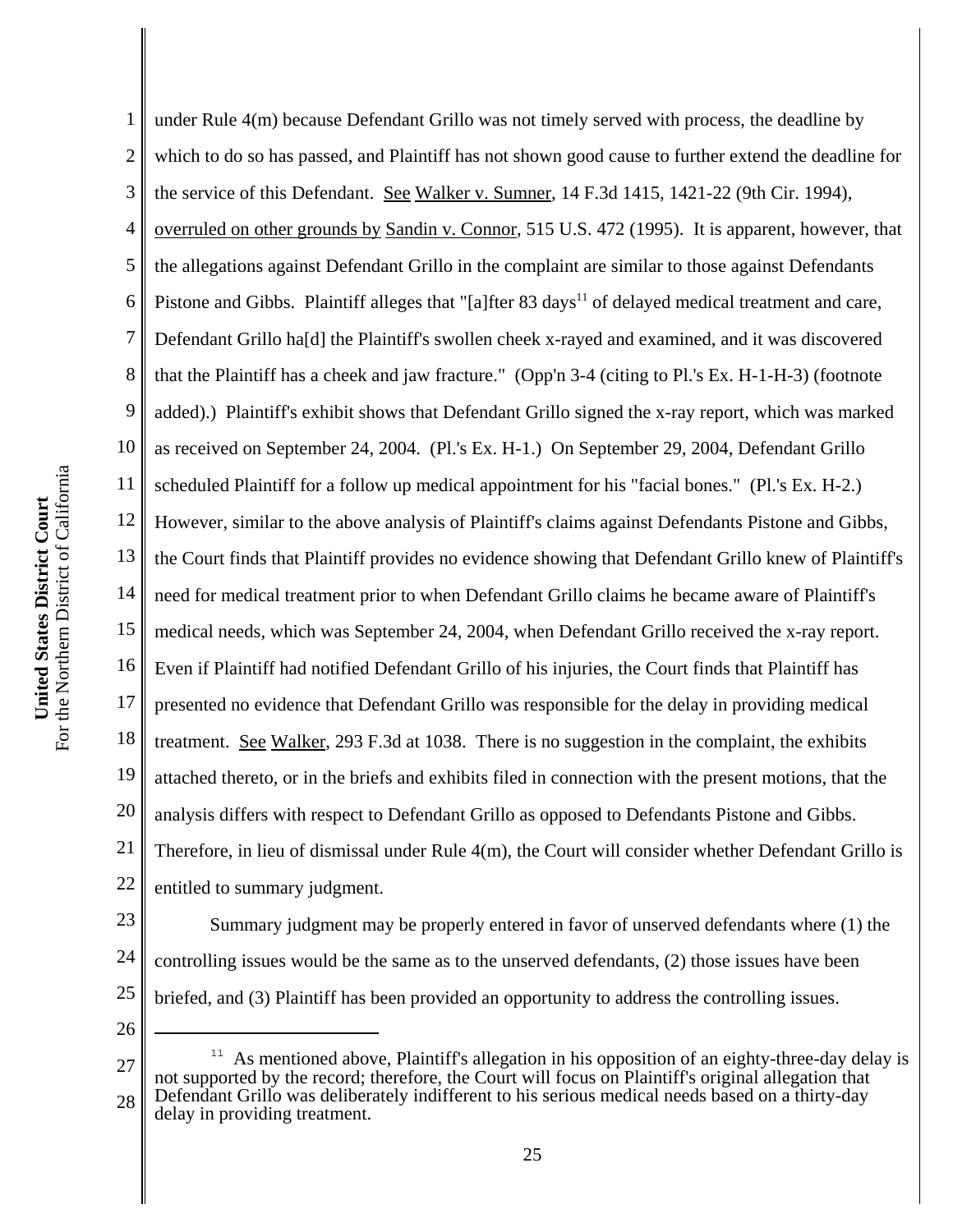3 (9th Cir 1981)). Such is the case here because the controlling issues as to Defendants Pistone and 4 Gibbs are the same as to Defendant Grillo. Plaintiff has presented no evidence that Defendant Grillo 5 was responsible for the one-month delay in providing Plaintiff with the medical treatment he needed. 6 The record shows that Dr. Grillo's involvement in Plaintiff's medical treatment -- receiving the x-ray 7 report showing the fracture on September 24, 2004, and then ordering follow up treatment for 8 Plaintiff's "facial bones" on September 29, 2004 -- occurred after the August 8, 2004 to September 7, 9 2004 time period. Even if Defendant Grillo were responsible for this one-month delay, Plaintiff has 10 failed to show that the delay amounted to deliberate indifference in the circumstances of this case. For the Northern District of California For the Northern District of California 11 As mentioned above, the delay in treatment that Plaintiff suffered would constitute an Eighth United States District Court **United States District Court** 12 Amendment violation only if the delay caused substantial harm. See Shapley, 766 F.2d 404 at 407. 13 Such harm was not present here because the type of jaw fracture and additional injuries Plaintiff 14 sustained are ones that would heal normally over a relatively short period of time. See Wood, 900 15 F.2d at 1335. At most, a delay of one month could have only amounted to negligence. See Frost, 16 152 F.3d at 1130. Therefore, Plaintiff cannot prevail on his claim against Defendant Grillo. 17 Accordingly, Defendant Grillo is also entitled to summary judgment as a matter of law as to 18 Plaintiff's deliberate indifference claim against him.

1

2

19 20

# **II. Motion to Dismiss**

### **A. Failure to Exhaust Administrative Remedies**

21 22 23 24 25 26 27 28 In the alternative, Defendants assert that Plaintiff's claims against Defendants Zamora, Thomas, Tsai, Pistone, and Gibbs should be dismissed because Plaintiff failed to exhaust his administrative remedies against them. In support of their alternative motion to dismiss, Defendants have submitted a declaration by N. Grannis, Chief of the Inmate Appeals Branch, (docket no. 59). Attached to Chief Grannis's declaration is a copy of the printout of the search result of Plaintiff's computerized records in the Inmate Appeals Branch. (Grannis Decl., Ex. A.) Also attached to Chief Grannis's declaration are copies of the appeals decisions at the Director's level regarding Plaintiff's

Columbia Steel Fabricators, Inc. v. Ahlstrom Recovery, 44 F.3d 800, 802-03 (9th Cir.), cert. denied,

516 U.S. 864 (1995) (citing, inter alia, Silverton v. Department of the Treasury, 644 F.2d 1341, 1345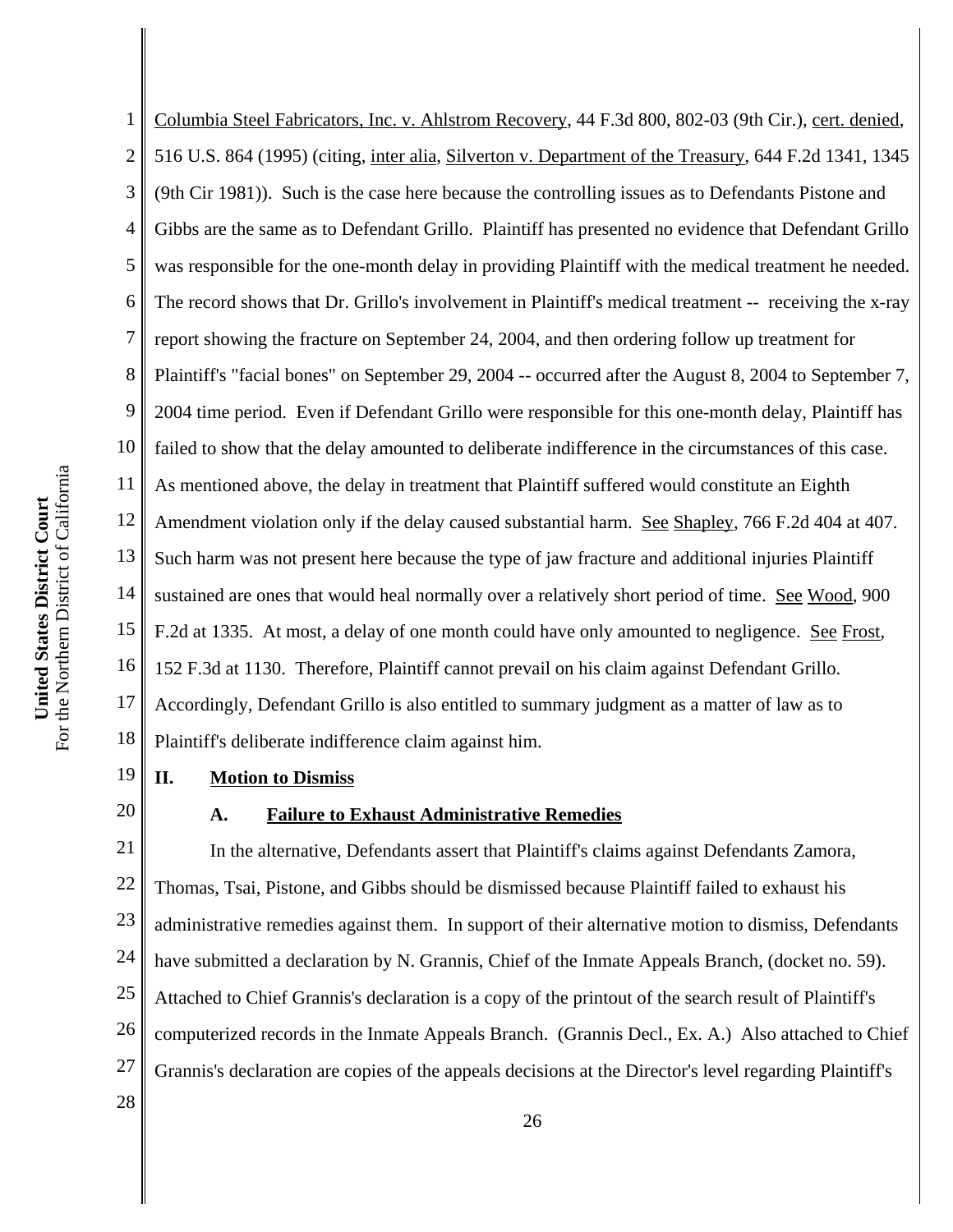1 2 3 three administrative appeals stemming from the August 8, 2004 incident. (Grannis Decl., Ex. B, C, D.) Chief Grannis states that the submitted exhibits are accurate copies of what they purport to be. (Grannis Decl. ¶¶ 4, 8-9, 11.)

#### **1. Applicable Law**

5 6 7 8 9 10 11 12 13 14 The Prison Litigation Reform Act of 1995, Pub. L. No. 104-134, 110 Stat. 1321 (1996) (PLRA), amended 42 U.S.C. § 1997e to provide that "[n]o action shall be brought with respect to prison conditions under [42 U.S.C. § 1983], or any other Federal law, by a prisoner confined in any jail, prison, or other correctional facility until such administrative remedies as are available are exhausted." 42 U.S.C. § 1997e(a). Exhaustion is mandatory and no longer left to the discretion of the district court. Woodford v. Ngo, 548 U.S. 81, 84 (2006) (citing Booth v. Churner, 532 U.S. 731, 739 (2001)). "Prisoners must now exhaust all 'available' remedies, not just those that meet federal standards." Id. Even when the relief sought cannot be granted by the administrative process, i.e., monetary damages, a prisoner must still exhaust administrative remedies. Id. at 85-86 (citing Booth, 532 U.S. at 734).

15 16 17 18 19 20 21 22 23 24 25 26 27 28 "The text of 42 U.S.C. § 1997e(a) strongly suggests that the PLRA uses the term 'exhausted' to mean what the term means in administrative law, where exhaustion means proper exhaustion." Id. at 2387. Therefore, the PLRA's exhaustion requirement requires "proper exhaustion" of available administrative remedies. Id. "Proper exhaustion demands compliance with an agency's deadlines and other critical procedural rules because no adjudicative system can function effectively without imposing some orderly structure on the course of its proceedings." Id. at 2386 (footnote omitted). In other words, the PLRA's exhaustion requirement cannot be satisfied "by filing an untimely or otherwise procedurally defective administrative grievance or appeal." Id. at 2382. Furthermore, administrative remedies may not be exhausted where the grievance, liberally construed, does not have the same subject and same request for relief. See generally O'Guinn v. Lovelock Correctional Center, 502 F.3d 1056, 1062-63 (9th Cir. 2007) (even with liberal construction, grievance requesting a lower bunk due to poor balance resulting from a previous brain injury was not equivalent to, and therefore did not exhaust administrative remedies for, claims of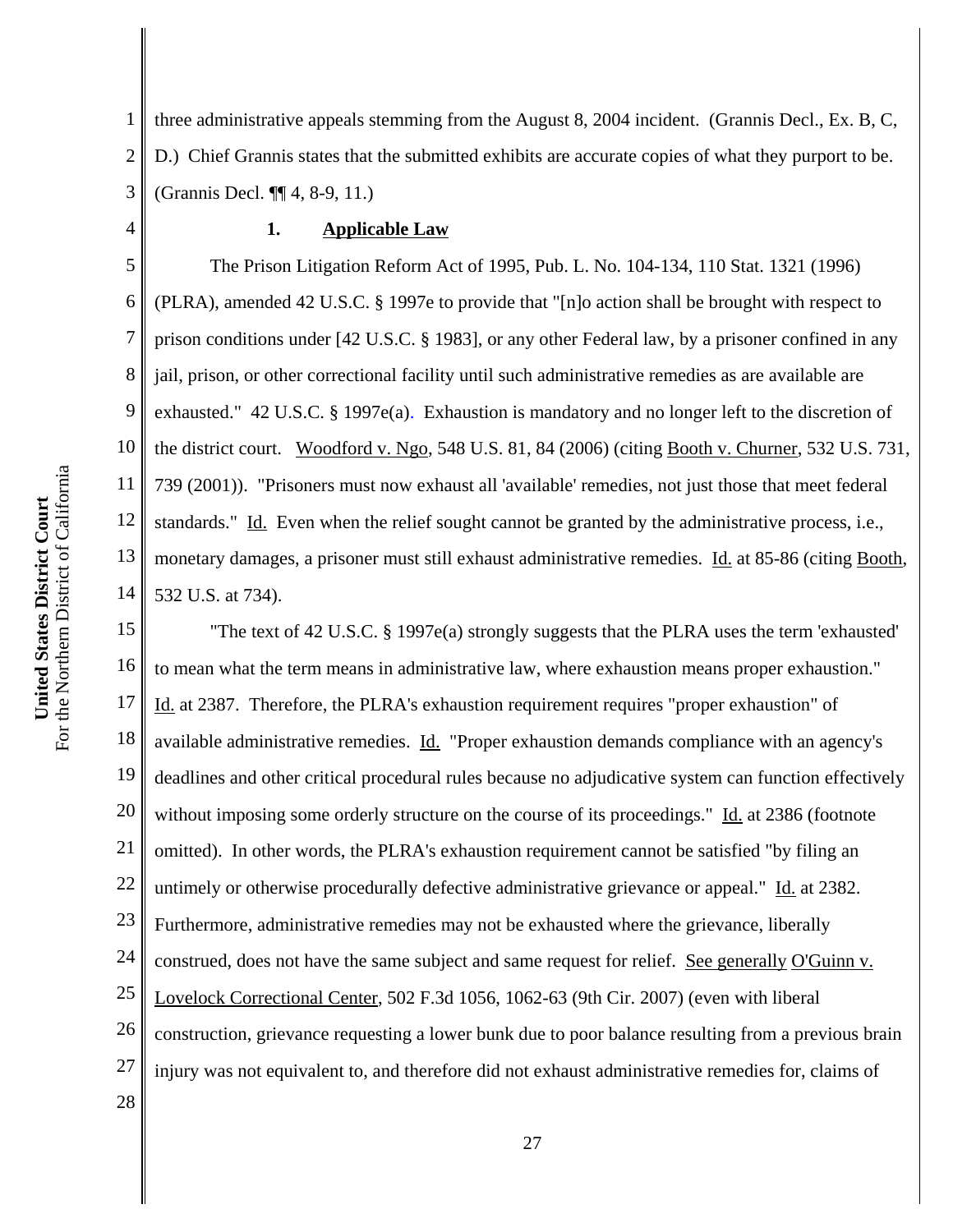1 denial of mental health treatment in violation of the ADA and Rehabilitation Act).

2 3 4 5 6 7 8 9 10 11 12 The State of California provides its inmates and parolees the right to appeal administratively "any departmental decision, action, condition, or policy which they can demonstrate as having an adverse effect upon their welfare." Cal. Code Regs. tit. 15, § 3084.1(a). It also provides its inmates the right to file administrative appeals alleging misconduct by correctional officers. See id. § 3084.1(e). In order to exhaust available administrative remedies within this system, a prisoner must proceed through several levels of appeal: (1) informal resolution, (2) formal written appeal on a CDC 602 inmate appeal form, (3) second level appeal to the institution head or designee, and (4) third level appeal to the Director of the CDCR. Id. § 3084.5; Barry v. Ratelle, 985 F. Supp. 1235, 1237 (S.D. Cal. 1997). This satisfies the administrative remedies exhaustion requirement under § 1997e(a). Id. at 1237-38. A prisoner need not proceed further and also exhaust state judicial remedies. Jenkins v. Morton, 148 F.3d 257, 259-60 (3d Cir. 1998).

14 15 16 17 18 19 Administrative remedies may not be exhausted where the grievance, liberally construed, does not have the same subject and same request for relief. See generally O'Guinn v. Lovelock Correctional Center, 502 F.3d 1056, 1063 (9th Cir. 2007) (even with liberal construction, grievance requesting a lower bunk due to poor balance resulting from a previous brain injury was not equivalent to, and therefore did not exhaust administrative remedies for, claims of denial of mental health treatment in violation of the ADA and Rehabilitation Act).

20 21 22 23 Nonexhaustion under § 1997e(a) is an affirmative defense. Jones v. Bock, 549 U.S. 199, 217-18 (2007); Wyatt v. Terhune, 315 F.3d 1108, 1119 (9th Cir. 2003). Defendants have the burden of raising and proving the absence of exhaustion, and inmates are not required to specifically plead or demonstrate exhaustion in their complaints. Jones, 549 U.S. at 215-17.

## **2. Analysis**

25 26 27 28 Although Plaintiff filed three appeals stemming from the August 8, 2004 incident, Defendants allege that Plaintiff failed to include his failing to intervene claim against Defendants Tsai, Zamora, and Thomas. (Mot. for Summ. J. at 14.) Meanwhile, Plaintiff maintains that he had

13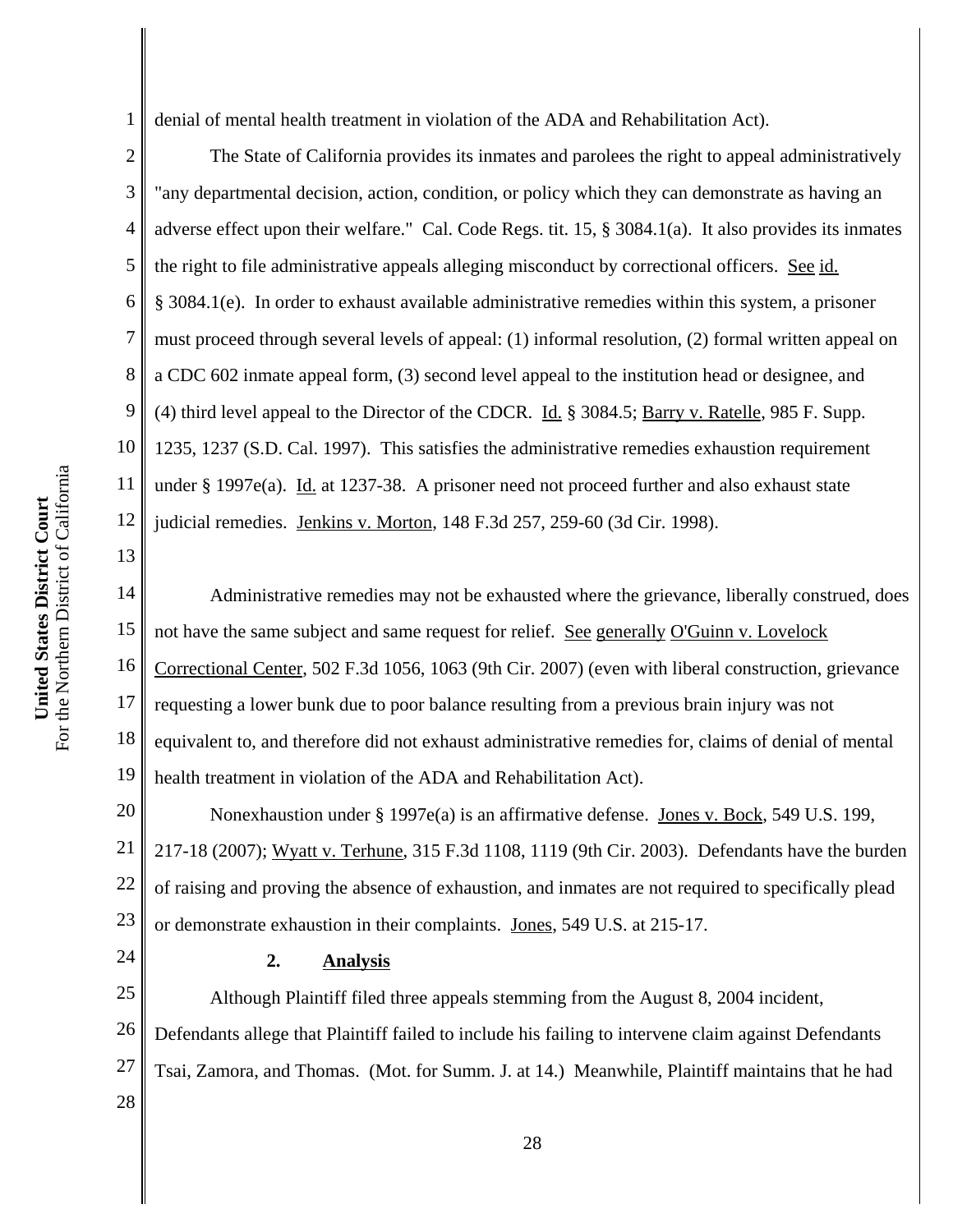1 2 3 4 5 properly exhausted his excessive force claim against Defendants Tsai, Zamora, and Thomas. (Opp'n at 11.) Defendants cited administrative appeals SVSP 04-03008, SVSP 04-03034, and SVSP 04- 4156 in support of their argument while Plaintiff cites the SVSP 04-03008 appeal in support of his claim. (Mot. at Summ. J. at 14; Grannis Decl., Ex. B, C, D;<sup>12</sup> Opp'n, Ex. N.) This administrative appeals record indicates that Plaintiff states the following in his initial appeal:

On 8-8-04 at 11:35 am c/o L. Baez and c/o Tsai told c/o L. Zamora to open up the cell 227 and allowed Chava to rush in and hit me and we both began fighting until Baez told Chava to come out and then began repeatedly macing [Plaintiff] in [his] face and back of [his] neck and head until [Plaintiff] crawled out. Then Baez began kicking [Plaintiff's] back, handcuffed [Plaintiff] and then . . . [illegible]. . . and began punching [Plaintiff's] face.

(Grannis Decl., Ex. B.)

6

7

8

9

10

11

14

15

17

21

12 13 16 18 19 20 22 23 Liberally construed, Plaintiff's statements indicate that he discussed the same subject, and sought the same relief, in his initial administrative appeal SVSP 04-03008 and in the instant federal civil rights complaint. See O'Guinn, 502 F.3d at 1063. Both the administrative appeal and present federal complaint referred to the false accusation of indecent exposure that allegedly occurred on August 6, 2004, and the alleged excessive use of force by Defendant Baez against Plaintiff on August 8, 2004. In the administrative appeal, Plaintiff had not specifically mentioned that Defendants Tsai and Zamora failed to intervene as Defendant Baez was using excessive force against him, while this allegation was explicitly stated in the federal complaint. However, Plaintiff indicated in the administrative appeal that Defendants Tsai and Zamora were there at the time of the incident. Moreover, nowhere did Plaintiff mention in the appeals form that Defendant Tsai or Zamora left before Defendant Baez physically assaulted him. Thus, it can be reasonably inferred from Plaintiff's statements that Defendants Tsai and Zamora were present at the time of the excessive force incident, and that they failed to intervene to prevent Defendant Baez from physically assaulting Plaintiff.

24 25

26

Nowhere in Plaintiff's administrative appeal did he mention Defendant Thomas, or allege that

However, this inference cannot be applied to Plaintiff's claim against Defendant Thomas.

<sup>27</sup> 28 <sup>12</sup> Defendants erroneously cited to Exhibit B in Deputy Attorney General Maiorino's Declaration in support of their non-exhaustion argument. They should have instead cited to Exhibit B in Chief Grannis's Declaration.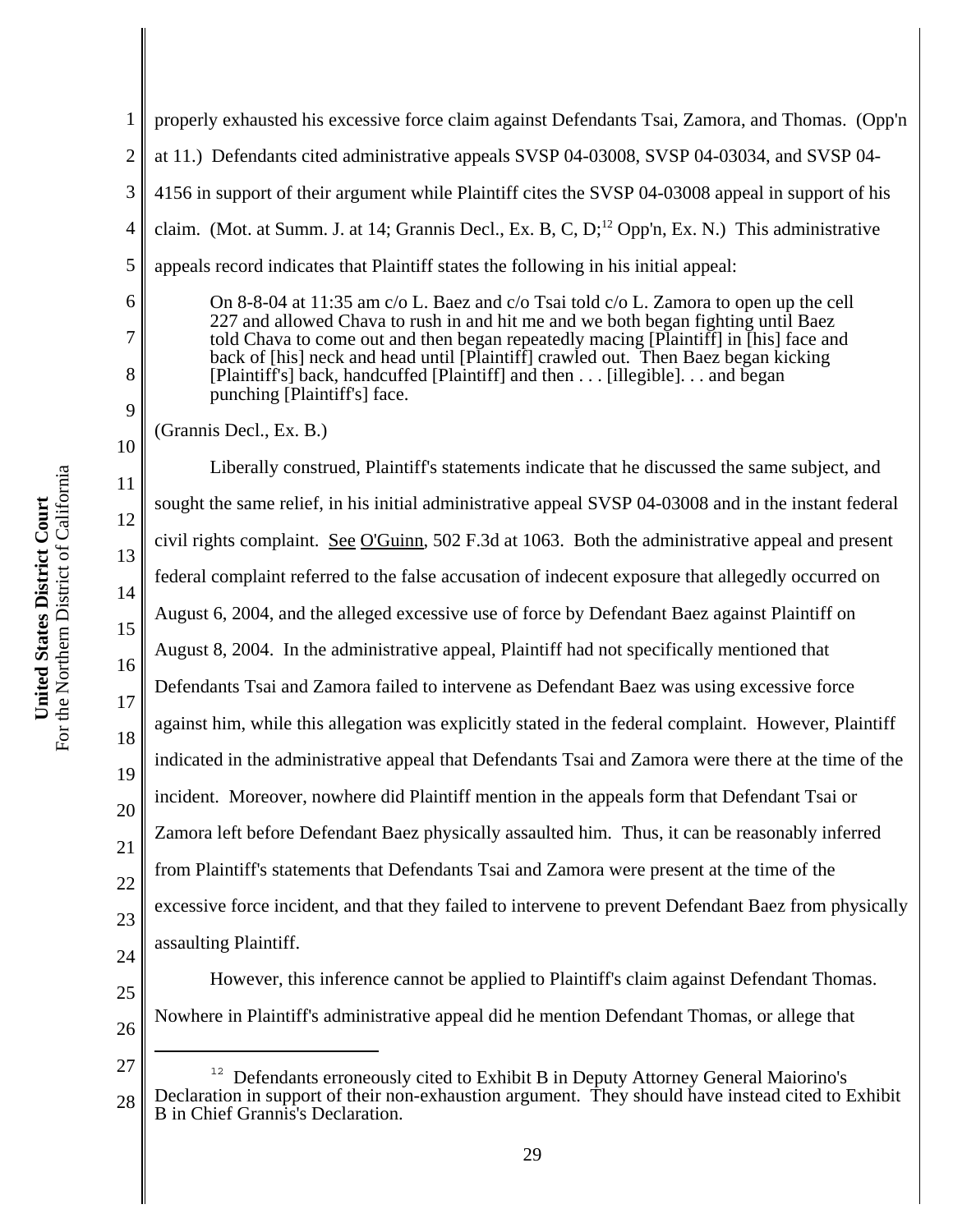2 3 4 Defendant Thomas was present at the time of the August 8, 2004 incident. Indeed, the parties concede that Defendant Thomas was not present when Defendant Baez punched, struck, and kicked Plaintiff. In the federal complaint, Plaintiff claims that Defendant Thomas conspired with the other correctional officers to falsely accuse Plaintiff of indecent exposure, and that Defendant Thomas should have known that his action would result in a physical assault on Plaintiff. However, Defendant Thomas's involvement in this conspiracy was not mentioned in the administrative appeal SVSP 04-03008. Neither was Defendant Thomas's involvement mentioned in Plaintiff's other administrative appeals relating to the August 8, 2004 incident, SVSP 04-03034 and SVSP 04-4156. Plaintiff's claim against Defendant Thomas is therefore unexhausted under the PLRA and will be DISMISSED without prejudice.

Having granted summary judgment as to Plaintiff's deliberate indifference claim against Defendants Pistone, Gibbs, and Grillo, the Court need not address whether this claim was properly exhausted under PLRA.

### **B. Failure to Comply with the California Tort Claims Act**

18 19 Defendants contend that Plaintiff's supplemental state law claims alleging negligence, conspiracy, intentional infliction of emotional distress, and the intentional torts of assault and battery should be dismissed because Plaintiff failed to file a timely claim in compliance with the California Tort Claims Act (CTCA). (Mot. for Summ. J. at 16.) Meanwhile, Plaintiff alleges that he has exhausted his state tort claims as required by the CTCA. (Opp'n at 13.)

20 21 22 23 24 25 In support of their motion to dismiss the state law claims, Defendants have filed various exhibits, including copies of documents constituting the record of Plaintiff's claim numbers G 555012 and G 555928 -- relating to the August 8, 2004 incident -- submitted to the Victim Compensation and Government Claims Board of the State of California. Included in these exhibits is the written statement by a board program analyst certifying that the attached documents are true and correct copies of the original records of Plaintiff's claims. (Id.)

26

## **1. Applicable Law**

27 28 As a condition precedent to suit against a public entity or its employee, the CTCA requires "the timely presentation of a written claim and the rejection of the claim in whole or in part."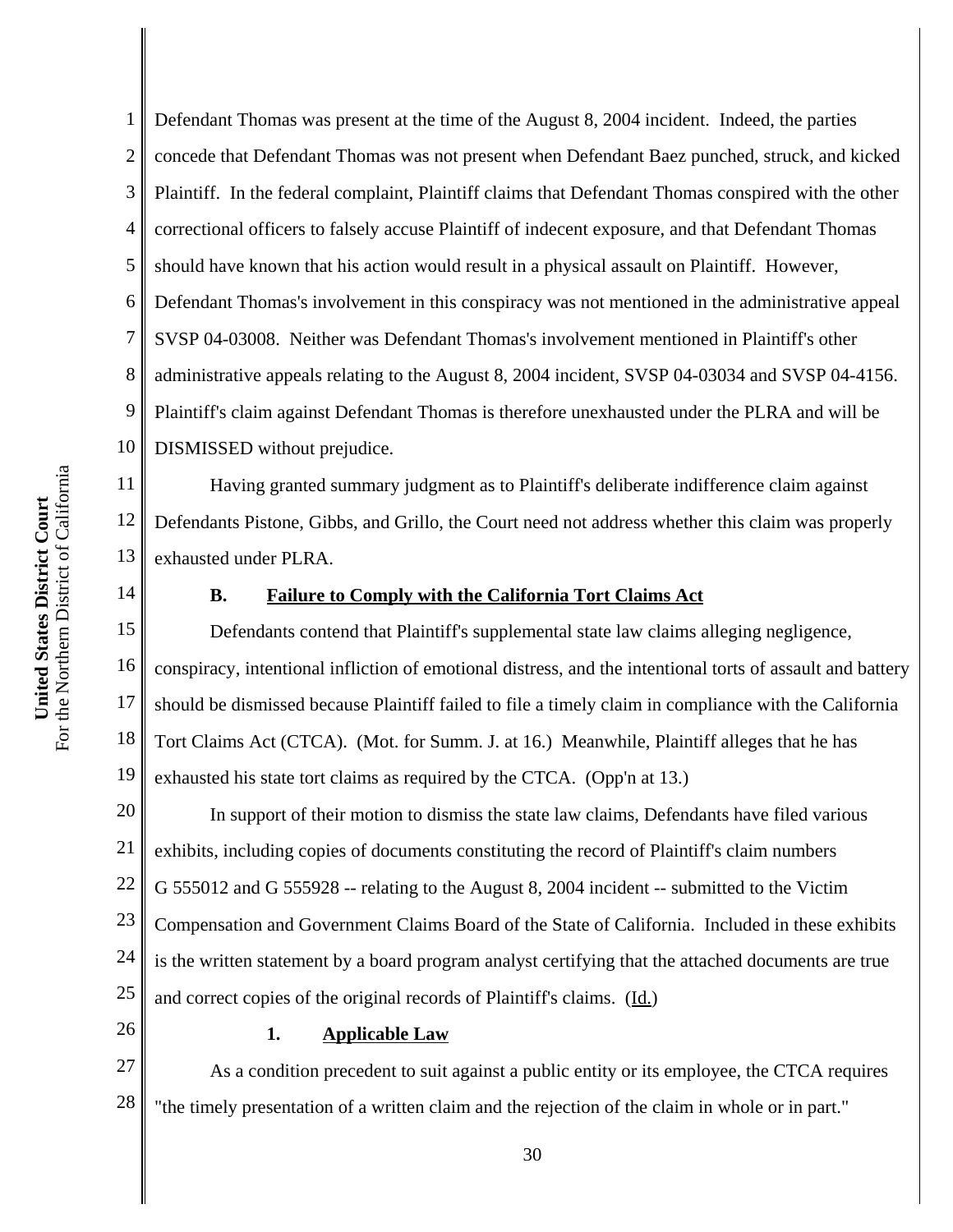1 2 Mangold v. California Pub. Util. Comm'n, 67 F.3d 1470, 1477 (9th Cir.1995) (citing Snipes v. City of Bakersfield, 145 Cal. App. 3d 861 (1983)).

3 4 5 6 7 8 9 10 11 12 13 14 The CTCA provides the requisites for the filing of a tort claim against employees and agencies of the State of California. Cal. Gov't Code §§ 900-998.3. Where recovery of damages from a public employee is sought, the CTCA requires the presentation, in accordance with its provisions, of all claims for money or damages against the public entity. Id. § 911.2. A claim relating to a cause of action for injury to a person shall be presented within six months of the date of the incident. Id. When a claim that is required by  $\S 911.2$  to be presented not later than six months after the accrual of the cause of action is not presented within that time, a written application may be made to the public entity for leave to present a late claim. Id. § 911.4. The Victim Compensation and Government Claims Board of the State of California shall grant or deny the application within forty-five days after it is presented to the board. Id. § 911.6. If an application for leave to present a claim is denied or deemed to be denied pursuant to § 911.6, a petition may be made to the state court for an order relieving the petitioner from the filing deadline requirements of § 945.4. Id. § 946.6.

### **2. Analysis**

16 17 18 19 20 21 22 23 24 25 The record indicates that Plaintiff submitted two applications to present a late claim stemming from the August 8, 2004 incident. The board received Plaintiff's first application for claim number G555012 on June 9, 2005, and the second application for claim number G555928 on June 26, 2005. (Jan. 29, 2009 Req. for Judicial Notice, Ex. A, B; Opp'n, Ex. P-17.) Plaintiff's first application was denied October 20, 2005, and his second application was denied on November 17, 2005. (Jan. 29, 2009 Req. for Judicial Notice, Ex. A, B; Opp'n, Ex. P-20.) Both applications were denied for "failure to meet the criteria of Government Code Section 911.6." (Jan. 29, 2009 Req. for Judicial Notice, Ex. A, B; Opp'n, Ex. P-18.) The board informed Plaintiff that his recourse was to "file a petition in court for relief from the requirements of Government Code Section 945.4" and that he had "six months from the date of the denials to file a petition." (Id.)

26 27 28 The record shows that Plaintiff failed to file a timely claim in compliance with the CTCA prior to filing his state law claims in the Monterey County Superior Court. It appears that he attempted to file applications to present a late claim; however, his applications were denied. (Jan.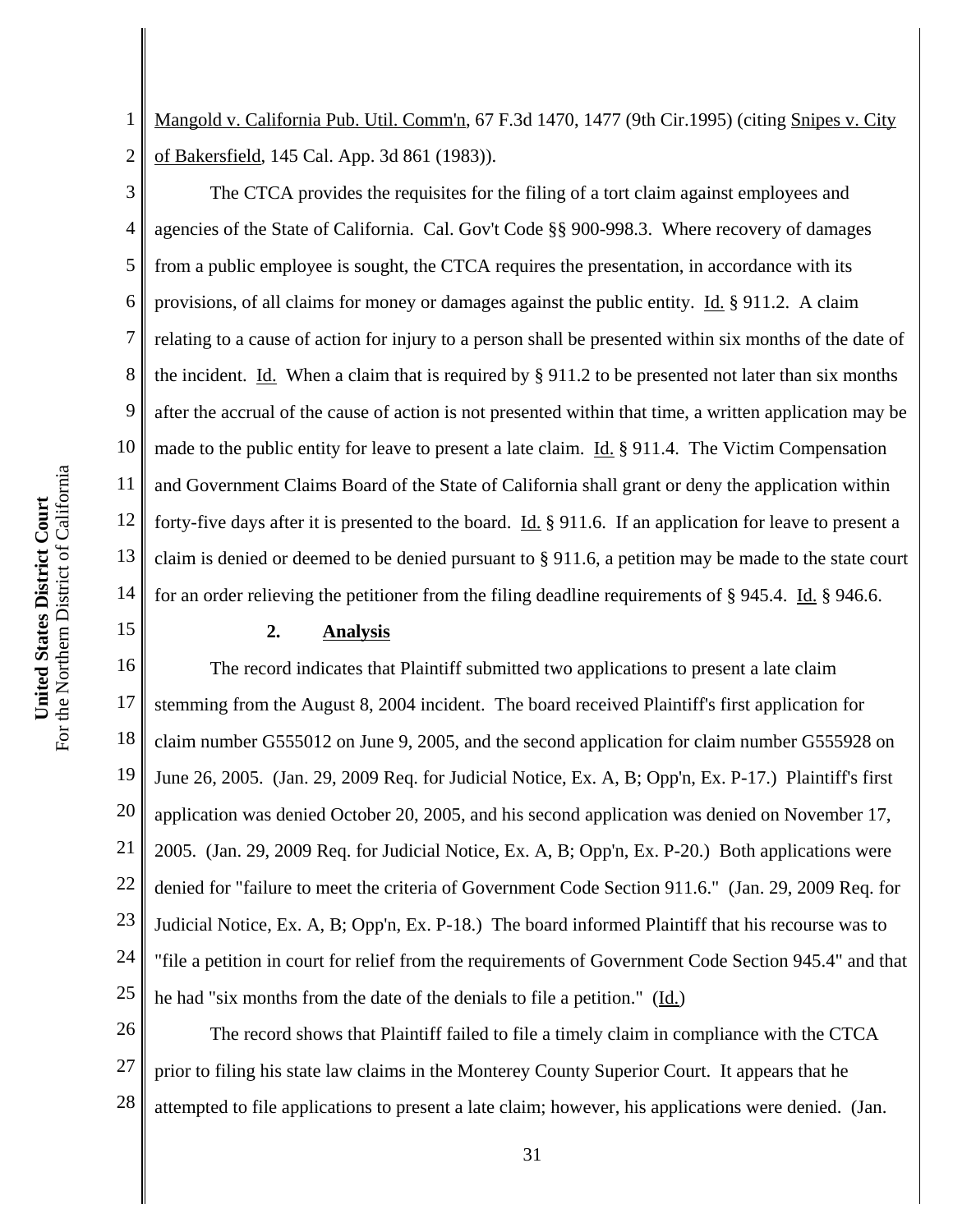1 2 3 4 29, 2009 Req. for Judicial Notice, Ex. A, B; Opp'n, Ex. P-20.) Further, there is no evidence in the record that Plaintiff petitioned the state court for an order relieving him from the filing deadline requirements of § 945.4. Accordingly, Plaintiff failed to timely exhaust his state claims as required by the CTCA; therefore, these claims are DISMISSED without prejudice.

# **III. Plaintiff's Pending Motions**

6

5

# **A. Motion for Reconsideration**

7 8 9 10 11 12 13 On March 16, 2009, Plaintiff filed a motion for the Court to reconsider its February 25, 2009 Order dismissing Plaintiff's claims against Defendants Matthews, Arroyo, and Vogel-Pace. (Mar. 16, 2009 Am. Mot. for Recons. at 1.) Plaintiff's deadline to provide the Court with current addresses for Defendants Matthews, Arroyo and Vogel-Pace was January 20, 2009. While Plaintiff attempted to file documents entitled "Notice of Current Addresses" of Defendants Matthews, Arroyo, and Vogel-Pace,<sup>13</sup> the Court found his attempts to be invalid, as explained in its February 25, 2009

Order:

14

15

16

17

18

19

20

21

22

23

24

Even if the Court were to construe the allegations in Plaintiff's February 17, 2009 notice as the equivalence of providing the Court with the current addresses for Defendants Matthews, Arroyo and Vogel-Pace, the Court notes that it was filed almost a month after the deadline. In light of his delayed response, Plaintiff's notice could be construed as a request for an extension of time to respond to the Court's December 18, 2008 Order. However, Plaintiff fails to explain why any extension of time is appropriate. Plaintiff's actions of trying to serve these Defendants at PBSP six days after the January 20, 2009 deadline shows that he was not diligent in trying to obtain their addresses, especially in light of the fact that the Court had already informed Plaintiff that it had been unsuccessful in serving these Defendants at PBSP. As mentioned above, while Plaintiff alleges that he made another attempt to serve these Defendants on February 3, 2009 by "mailing a copy of three process services to" Mr. Currier as the "Legal Affairs Secretary on behalf of Defendants Matthews, Arroyo and Vogel-Pace," Plaintiff does not supply the Court with any proof to support his allegations. Furthermore, because Plaintiff has not attached his proofs of service, he fails to supply the Court with any proof that these Defendants were properly served with process. Finally, Plaintiff did not identify any other ongoing efforts to obtain the current addresses for Defendants Matthews, Arroyo and Vogel-Pace such that the Court ought to delay the dismissal of the claims against these Defendants for the failure to serve them. Accordingly, the claims against Defendants Matthews, Arroyo and Vogel-Pace are DISMISSED without prejudice under Rule 4(m) because these Defendants were not timely served with

<sup>27</sup> 28 <sup>13</sup> When the Court issued its February 25, 2009 Order, Plaintiff had filed two notices of the current addresses of Defendants Matthews, Arroyo, and Vogel-Pace, one on January 22, 2009 and the other on February 17, 2009. Because the February 17, 2009 notice was the latest notice, the Court considered it in determining whether Plaintiff had provided the Court with these Defendants' current addresses.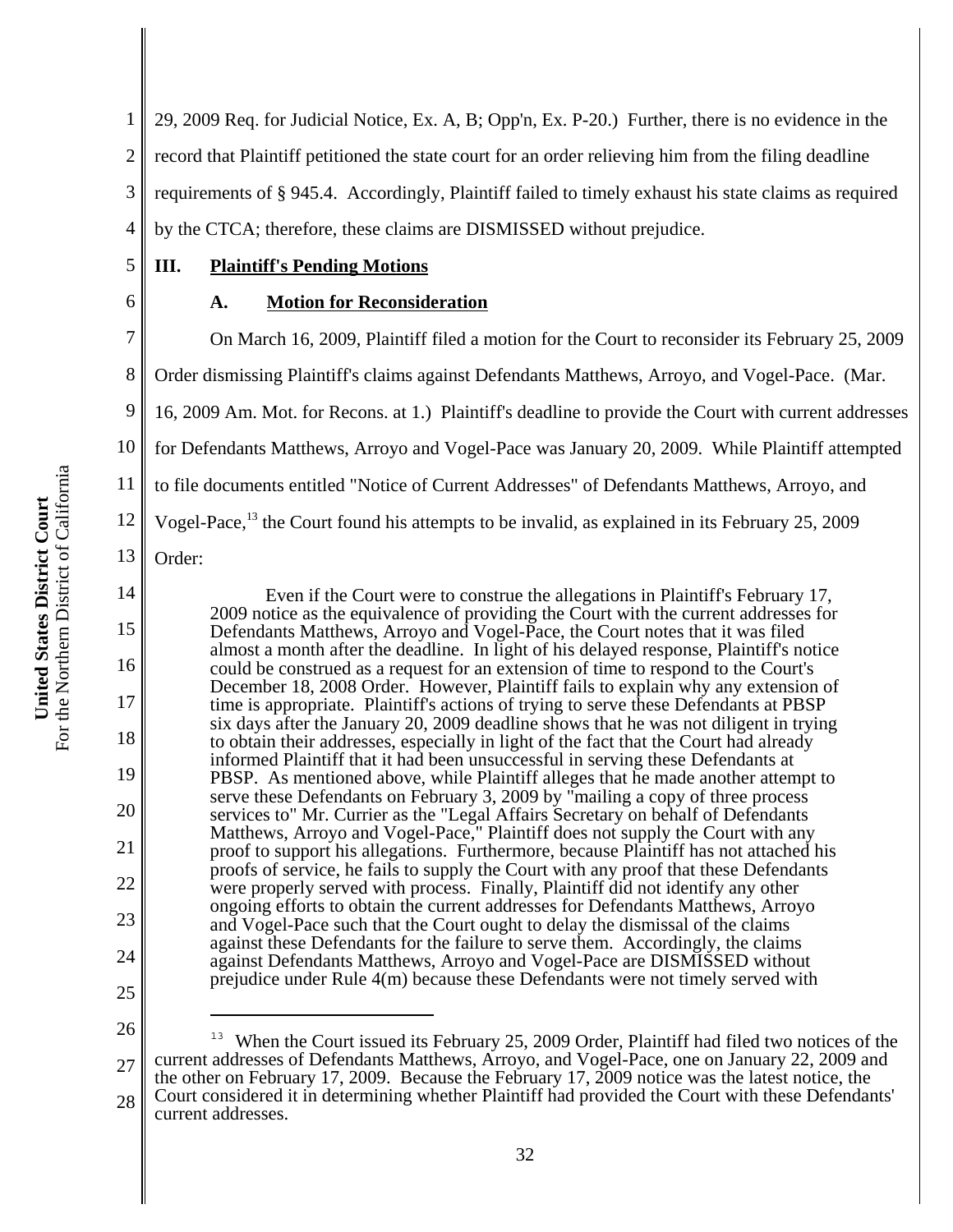For the Northern District of California For the Northern District of California United States District Court **United States District Court**

1 2 3 4 5 6 7 8 9 10 11 12 13 14 15 16 17 18 19 20 21 22 23 24 25 26 27 process, the deadline by which to do so has passed, and Plaintiff has not shown good cause to further extend the deadline for the service of these Defendants. See Walker v. Sumner, 14 F.3d 1415, 1421-22 (9th Cir. 1994) (prisoner failed to show cause why prison official should not be dismissed under Rule 4(m) because prisoner did not prove that he provided marshal with sufficient information to serve official). (Feb. 25, 2009 Order at 3.) Since the Court dismissed Defendants Matthews, Arroyo, and Vogel-Pace, in addition to his amended motion for reconsideration, Plaintiff has filed three other notices of the current addresses of Defendants Matthews, Arroyo, and Vogel-Pace dated March 2, 2009, March 11, 2009 and March 12, 2009. In all three notices, Plaintiff claims that in a response to his first set of interrogatories from Defendant Thomas requesting the addresses of Defendants Matthews, Arroyo, and Vogel-Pace, Plaintiff was informed that the SVSP litigation coordinator will accept service of the summons and complaints on behalf of Defendants Matthews, Arroyo, and Vogel-Pace. (Mar. 12, 2009 Notice at 2-3; Ex. F-2, F-3.)<sup>14</sup> Attached are two letters dated February 17 and 20, 2009 from Deputy Attorney General Maiorino, informing Plaintiff that he has "improperly" tried to serve Defendants Matthews, Arroyo, and Vogel-Pace by mailing his service packet to Mr. Currier at the CDCR's Office of Legal Affairs. (Mar. 12, 2009 Notice, Ex. I-1, I-2.) The February 17, 2009 letter also states, "On January 23, 2009, you were informed that the litigation coordinator's office at Salinas Valley State Prison has advised the U.S. Marshall's Office that it will accept service of the above-captioned action on behalf of M. Arroyo and C. Vogel-Pace." (Id., Ex. I-1.) The February 20, 2009 letter states, "On January 23, 2009, you were informed that the litigation coordinator's office at Salinas Valley State Prison has advised the U.S. Marshall's Office that it will accept service of the above-captioned action on behalf of C. Matthews." (Id., Ex. I-2.) Based on this information, Plaintiff claims that on March 1, 2009, he "prepared the 'Notice and Acknowledgment of Receipt - Civil' and chose to have a non-party person Mr. Mark Goodwin serve [the processes upon Defendants Matthews, Arroyo, and Vogel-Pace] by mailing them to the SVSP Litigation Coordinator . . . ." (March 12, 2009 Notice at 2.) In Plaintiff's amended motion for reconsideration, he argues that the Court should find that he has "properly served" Defendants Matthews, Arroyo, and Vogel-Pace "as of the initial process

<sup>28</sup> **14** Because the March 12, 2009 notice is the most recently-filed notice and contains the relevant exhibits, the Court will only cite to the March 12, 2009 notice in this Order.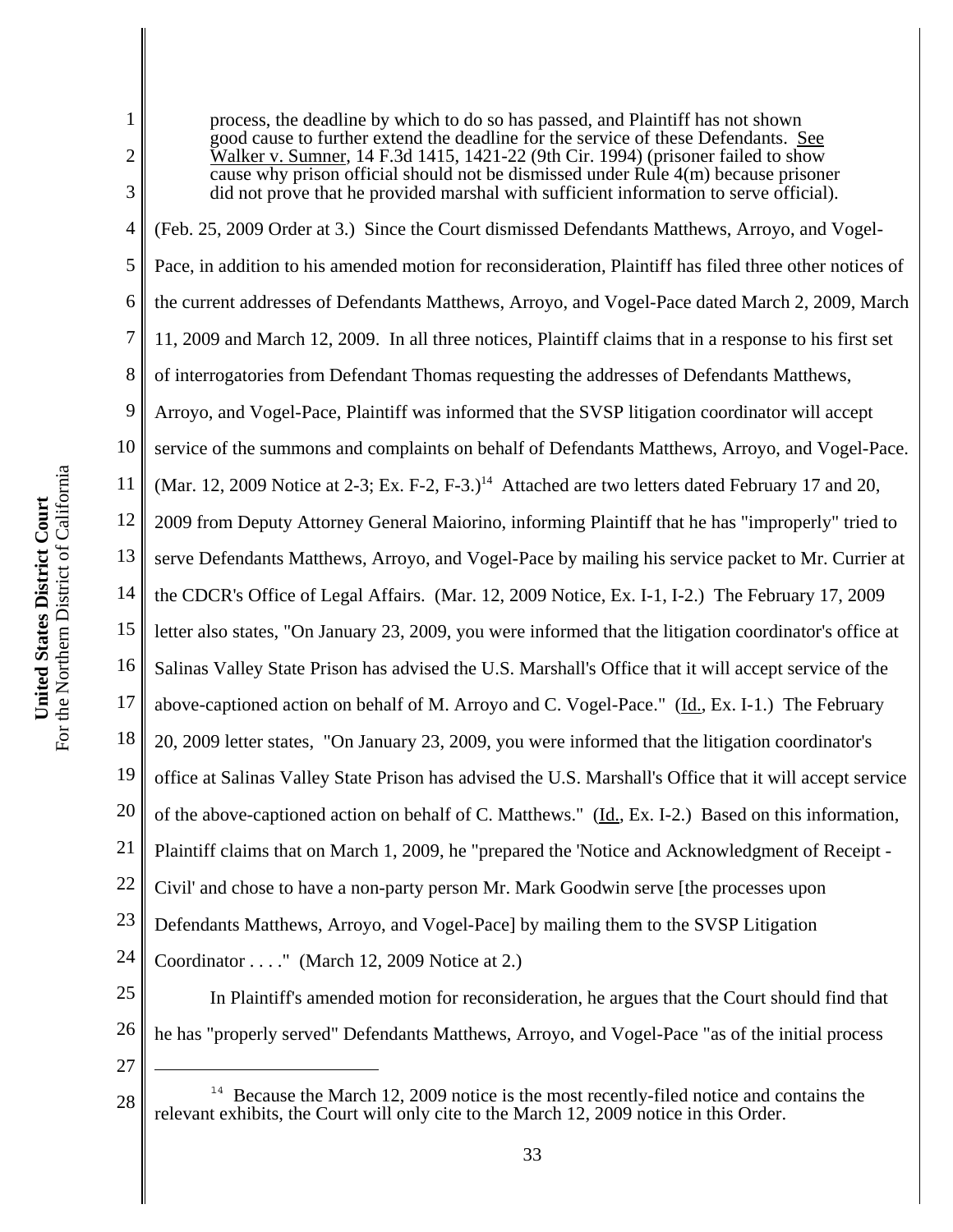1 2 3 4 5 6 service of February 20, 2006," when he first served a summons and complaint on each of these Defendants by sending it to the SVSP litigation coordinator. (Mar. 16, 2009 Am. Mot. for Recons. at 4.) He claims that because "on February 28, 2009, Defendant Thomas inform[ed] Plaintiff that the SVSP litigation coordinator is now accepting the service [on behalf of Defendants Matthews, Arroyo, and Vogel-Pace]," the Court should reconsider the dismissal of his claims against them. (Id.)

7 8 9 10 11 12 13 Where a district court's ruling has not resulted in a final judgment or order, reconsideration of the ruling may be sought under Rule 54(b) of the Federal Rules of Civil Procedure, which provides that any order which does not terminate the action is subject to revision at any time before the entry of judgment. See Fed. R. Civ. P. 54(b). "Reconsideration is appropriate if the district court (1) is presented with newly discovered evidence, (2) committed clear error or the initial decision was manifestly unjust, or (3) if there is an intervening change in controlling law." School Dist. No. 1J v. ACandS, Inc., 5 F.3d 1255, 1263 (9th Cir. 1993).

14 15 16 17 18 19 20 21 22 23 In the Northern District of California, no motion for reconsideration may be brought without leave of court. See Civil L.R. 7-9(a). Under Civil Local Rule 7-9, the moving party must specifically show: (1) that at the time of the motion for leave, a material difference in fact or law exists from that which was presented to the court before entry of the interlocutory order for which the reconsideration is sought, and that in the exercise of reasonable diligence the party applying for reconsideration did not know such fact or law at the time of the interlocutory order; or (2) the emergence of new material facts or a change of law occurring after the time of such order; or (3) a manifest failure by the court to consider material facts which were presented to the court before such interlocutory order. <u>See</u> Civil L.R. 7-9(b). Unless otherwise ordered by the court, no response need be filed to a motion under the Local Rule. See Civil L.R. 7-9(c).

24 25 26 27 28 Here, the Court finds that the requirements for leave to file a motion for reconsideration of its February 25, 2009 Order are satisfied in the instant case. As mentioned above, the Court's February 25, 2009 Order concluded that the claims against Defendants Matthews, Arroyo, and Vogel-Pace were dismissed without prejudice under Rule 4(m) "because these Defendants were not timely served with process, the deadline by which to do so has passed, and Plaintiff has not shown good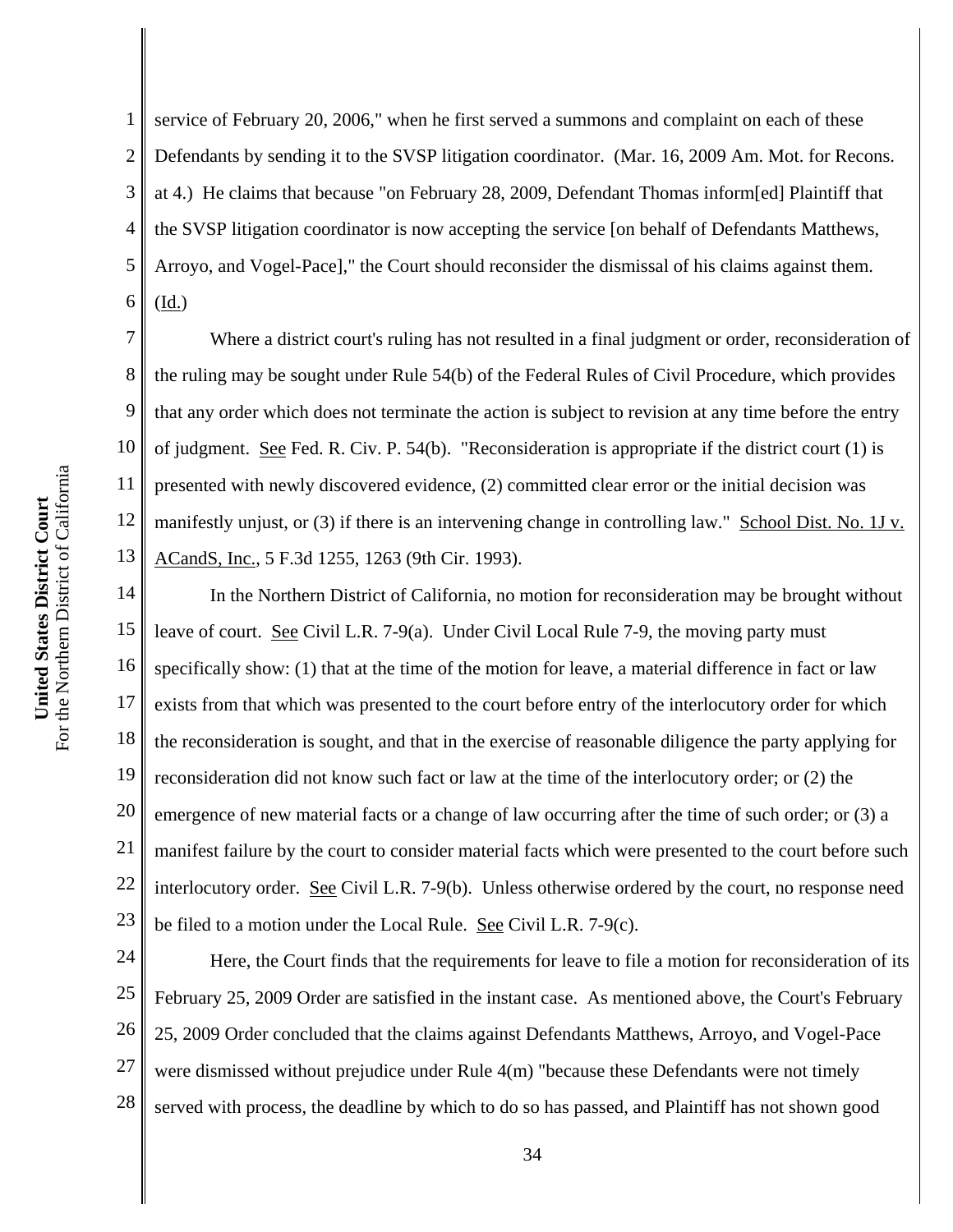5 6 7 8 9 10 For the Northern District of California For the Northern District of California 11 United States District Court **United States District Court** 12 13 14 15 16 17

1

2 3 4 cause to further extend the deadline for the service of these Defendants." (Feb. 25, 2009 Order at 3.) The Court notes that dismissal was without prejudice to Plaintiff pursuing his claims against Defendants Matthews, Arroyo, and Vogel-Pace in a new action. In his motion, Plaintiff argues that he has finally been successful in identifying the person -- the SVSP litigation coordinator -- who can accept service on behalf of these Defendants. Thus, Plaintiff is now alleging that "a material difference in fact or law exists" from that which was presented to the Court before entry of the interlocutory order for which the reconsideration is sought -- the Feb. 25, 2009 Order dismissing these Defendants under Rule 4(m). It is also evident that Plaintiff did not know such fact or law at the time of the interlocutory order. Therefore, the Court GRANTS Plaintiff leave to file a motion for reconsideration of its February 25, 2009 Order. The Court now considers Plaintiff's arguments for reconsideration.

18 19 20 21 22 23 24 25 The record shows that as soon as Plaintiff discovered that the SVSP litigation coordinator could accept service on behalf of Defendants Matthews, Arroyo, and Vogel-Pace, Plaintiff immediately attempted to serve these Defendants by sending to the SVSP litigation coordinator on March 1, 2009 another summons and complaint addressed to each of these Defendants. Since then, the Clerk has confirmed that the SVSP litigation coordinator has in fact accepted service on behalf of Defendants Matthews, Arroyo, and Vogel-Pace and forwarded these Defendants' signed request for representation forms to Defendants' counsel, Mr. Maiorino. The Clerk has also verified that Mr. Maiorino is currently in possession of the aforementioned requests for representation forms. Therefore, the Court finds that Plaintiff has asserted valid grounds for reconsideration of the Court's dismissal of Defendants Matthews, Arroyo, and Vogel-Pace. Accordingly, Plaintiff's motion for reconsideration (docket no. 88) is GRANTED. The Court's February 25, 2009 Order is VACATED in part as to the dismissal of Defendants Matthews, Arroyo, and Vogel-Pace under Rule 4(m). Furthermore, the Court directs Mr. Maiorino to make an appearance on behalf of Defendants Matthews, Arroyo, and Vogel-Pace.

26

## **B. Motion to Seal and for Protective Order**

27 28 Also before the Court is Plaintiff's motion entitled, "Motion for Temporary, Preliminary and Permanent Injunction and Temporary Restraining Order Against the Illegal Release and Disclosure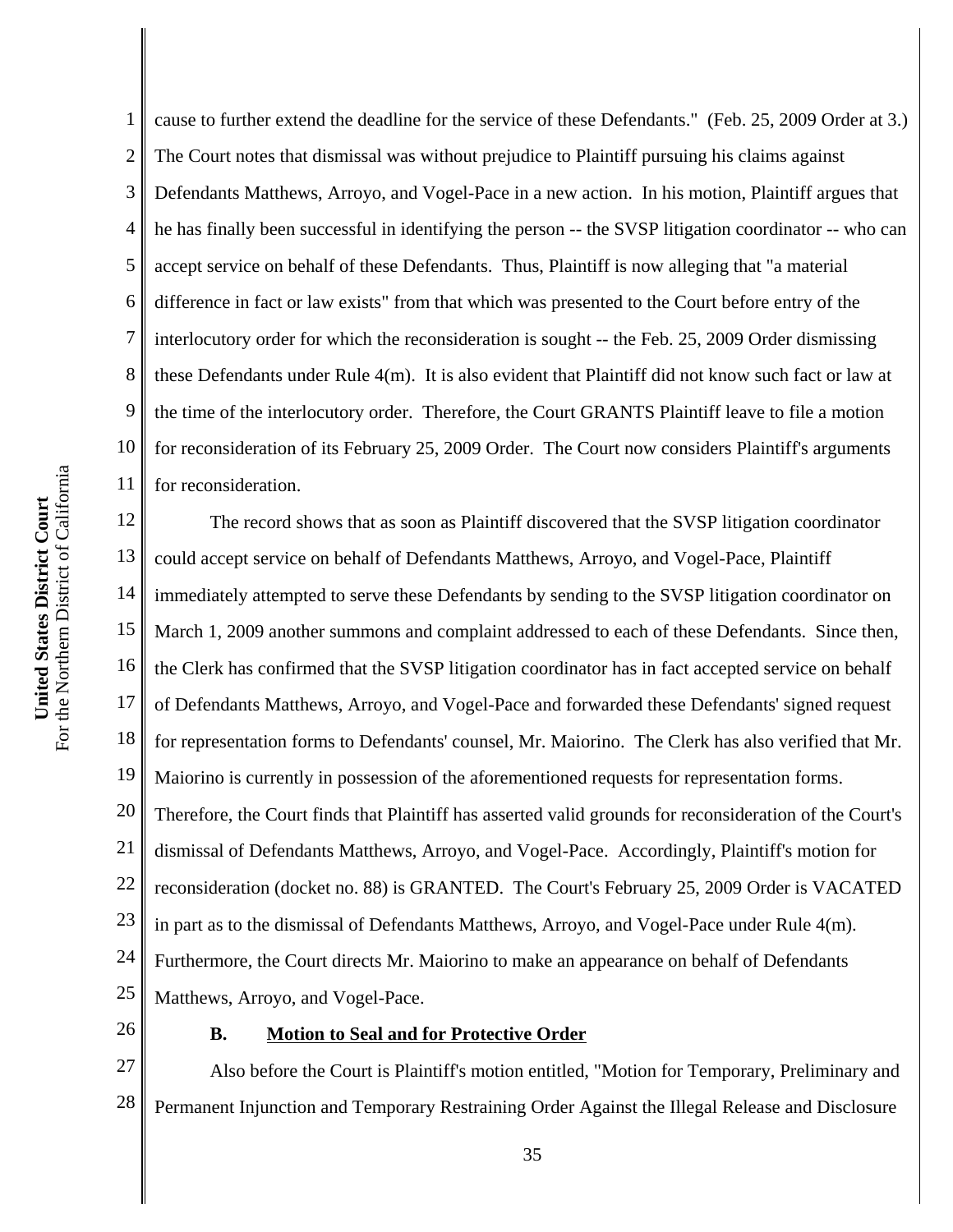1 2 of the Petitioner's Confidential and Private Medical Health Records, and For the Return of the Health Records to the Petitioner."

3 4 5 6 7 8 9 10 11 Plaintiff takes issue with the fact that Defendants submitted copies of Plaintiff's medical records from May, 2004 to May, 2005 attached as Exhibit A to the declaration of their attorney, Trace O. Maiorino, in support of their motion for summary judgment. Plaintiff's main concern is the "illegal release and disclosure of his confidential medical records" by PBSP prison officials. (Pl.'s Mot. to Seal and for Protective Order at 1.) A total of 176 pages of Plaintiff's medical records from May, 2004 to May, 2005 are now part of the record in this action. (Maiorino's Decl., Ex. A.) Plaintiff argues that he "did not verbally consent to nor verbally approve of, nor did [he] sign any written consent for the release or disclosure of his confidential and private medical file records to [Defendants]." (Pl.'s Mot. to Seal and for Protective Order at 4.)

12 13 14 15 16 17 18 Plaintiff also raises a new claims of "illegal disclosure of his confidential and private medical file" against the prison officials at PBSP, where he was previously incarcerated. (Pl.'s Mot. to Seal and for Protective Order at 3.) However, the Court notes that Plaintiff's allegations in his original complaint dealt with excessive force and deliberate indifference to his serious medical needs. Plaintiff now seems to be challenging the "illegal" release of his medical records by prison officials at PBSP; however, such allegations are not related to his original claims. Therefore, such claims need to be raised in a new civil rights action.

19 20 21 22 23 24 25 26 27 28 The Court construes Plaintiff's motion as a belated motion to seal and for a protective order that would limit Defendants' use of his medical records to this litigation and would limit access to the records. Defendants have not opposed the motion. Therefore, the Court GRANTS Plaintiff's belated motion to seal and for a protective order. With respect to any of Plaintiff's medical records that are in Defendants' possession, Defendants must limit access to the records to their defense counsel and themselves. Neither defense counsel nor Defendants may use the records for any purposes other than defending this lawsuit, unless otherwise permitted by law. With respect to the 176-pages of Plaintiff's medical records that have been filed as part of the record under Exhibit A to Deputy Attorney General Maiorino's declaration (docket no. 58), the Court directs the Clerk to file these records under seal as directed below.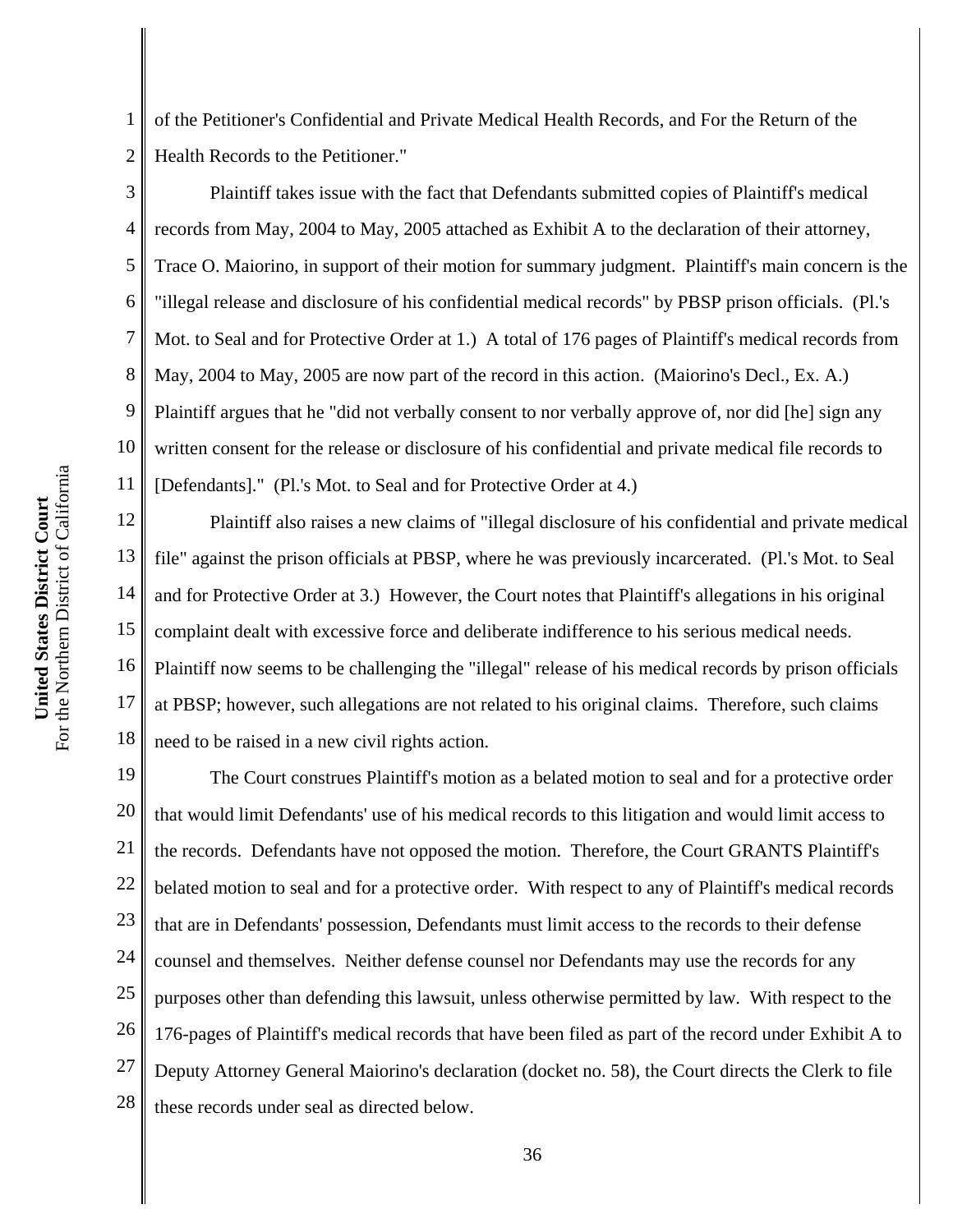#### **CONCLUSION**

For the foregoing reasons,

1. Defendants' motion for summary judgment and motion to dismiss (docket no. 57) is GRANTED in PART and DENIED in PART. Defendants Pistone, Gibbs, and Grillo are entitled to summary judgment on Plaintiff's claim of deliberate indifference to his serious medical needs. Defendants Zamora, Pulido, Thomas, Baez, and Tsai are not entitled to summary judgment on Plaintiff's excessive force claim. However, Plaintiff's claim against Defendant Thomas is

8 9 10 11 DISMISSED without prejudice as unexhausted under the PLRA. Finally, Plaintiff's state law claims alleging negligence, conspiracy, intentional infliction of emotional distress, and the intentional torts of assault and battery are DISMISSED without prejudice because Plaintiff failed to file timely state claims in compliance with the CTCA.

12 13 14 15 16 17 18 2. Plaintiff's motion for reconsideration of the Court's dismissal of Plaintiff's claims against Defendants Matthews, Arroyo, and Vogel-Pace (docket no. 88) is GRANTED. The Court's February 25, 2009 Order is VACATED in part as to the dismissal of Defendants Matthews, Arroyo, and Vogel-Pace under Rule 4(m). No later than **seven (7) days** from the date of this Order, the Court directs Defendants' attorney, Deputy Attorney General Trace O. Maiorino, to make an appearance on behalf of Defendants Matthews, Arroyo, and Vogel-Pace in order for them to participate in settlement proceedings in this action, as directed below.

19

1

2

3

4

5

6

7

3. Unless this case can be settled it will have to be tried.

20 21 22 23 24 4. As mentioned in the Court's previous orders, the Northern District of California has established a Pro Se Prisoner Settlement Program. Certain prisoner civil rights cases may be referred to a magistrate judge for a settlement conference. The Court finds that another referral is in order now that Plaintiff's excessive force claim has survived summary judgment. Thus, this case is once again REFERRED to Magistrate Judge Vadas for a settlement conference.

25 26 27 The conference shall take place within thirty (30) days of the date of this Order, or as soon thereafter as is convenient to the magistrate judge's calendar. Magistrate Judge Vadas shall coordinate a time and date for the conference with all interested parties and/or their representatives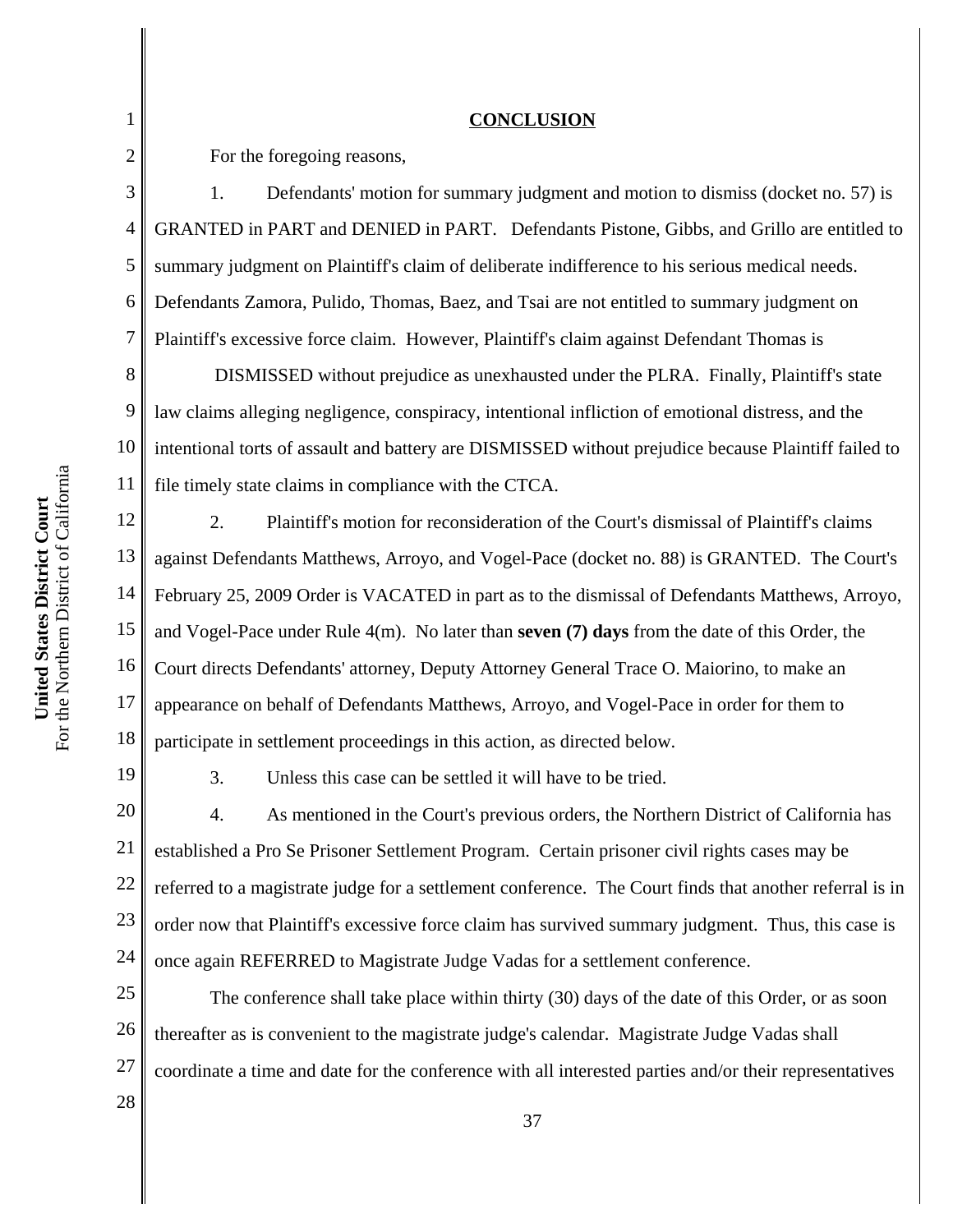For the Northern District of California For the Northern District of California United States District Court **United States District Court**

| 6  | Plaintiff's request for an extension of time to correct and photocopy exhibits for his<br>6.           |
|----|--------------------------------------------------------------------------------------------------------|
| 7  | opposition (docket no. 86) is GRANTED.                                                                 |
| 8  | 7.<br>Plaintiff's motion for additional exhibits (docket no. 91) is GRANTED.                           |
| 9  | 8.<br>Plaintiff's "Motion for Temporary, Preliminary and Permanent Injunction and                      |
| 10 | Temporary Restraining Order Against the Illegal Release and Disclosure of the Petitioner's             |
| 11 | Confidential and Private Medical Health Records, and For the Return of the Health Records to the       |
| 12 | Petitioner" (docket no. 97), which has been construed as a belated motion to seal and for a protective |
| 13 | order, is GRANTED. Because Exhibit A has been scanned on the Court's electronic database as pa         |
| 14 | of Deputy Attorney General Maiorino's declaration, the Clerk is directed to remove the entire          |
| 15 | scanned declaration and all the attached exhibits (docket no. 58), to file a hard-copy of Exhibit A to |
| 16 | this declaration under seal, and to re-scan the declaration and the remaining exhibits.                |
| 17 | 9.<br>The Clerk shall send a copy of this Order to Magistrate Judge Vadas and to Plaintiff             |
| 18 | 10.<br>This Order terminates Docket nos. 57, 83, 86, 88, 91, and 97.                                   |
| 19 | IT IS SO ORDERED.                                                                                      |
| 20 | DATED:8/27/09                                                                                          |
| 21 | <b>United States District Judge</b>                                                                    |
| 22 |                                                                                                        |
| 23 |                                                                                                        |
| 24 |                                                                                                        |
| 25 |                                                                                                        |
| 26 |                                                                                                        |
| 27 |                                                                                                        |
| 28 |                                                                                                        |
|    | P:\PRO-SE\SBA\CR.06\Moore2105.grantIP&der38P-MSJ&MTD.wpd                                               |

1 2 and, within five (5) days after the conclusion of the conference, file with the Court a report regarding the conference.

3 4 5 5. Plaintiff's motion for reconsideration of the Court's February 26, 2009 Order regarding the deadline for the filing of the opposition (docket no. 83), which is construed as another motion for an extension of time to file his opposition, is GRANTED.